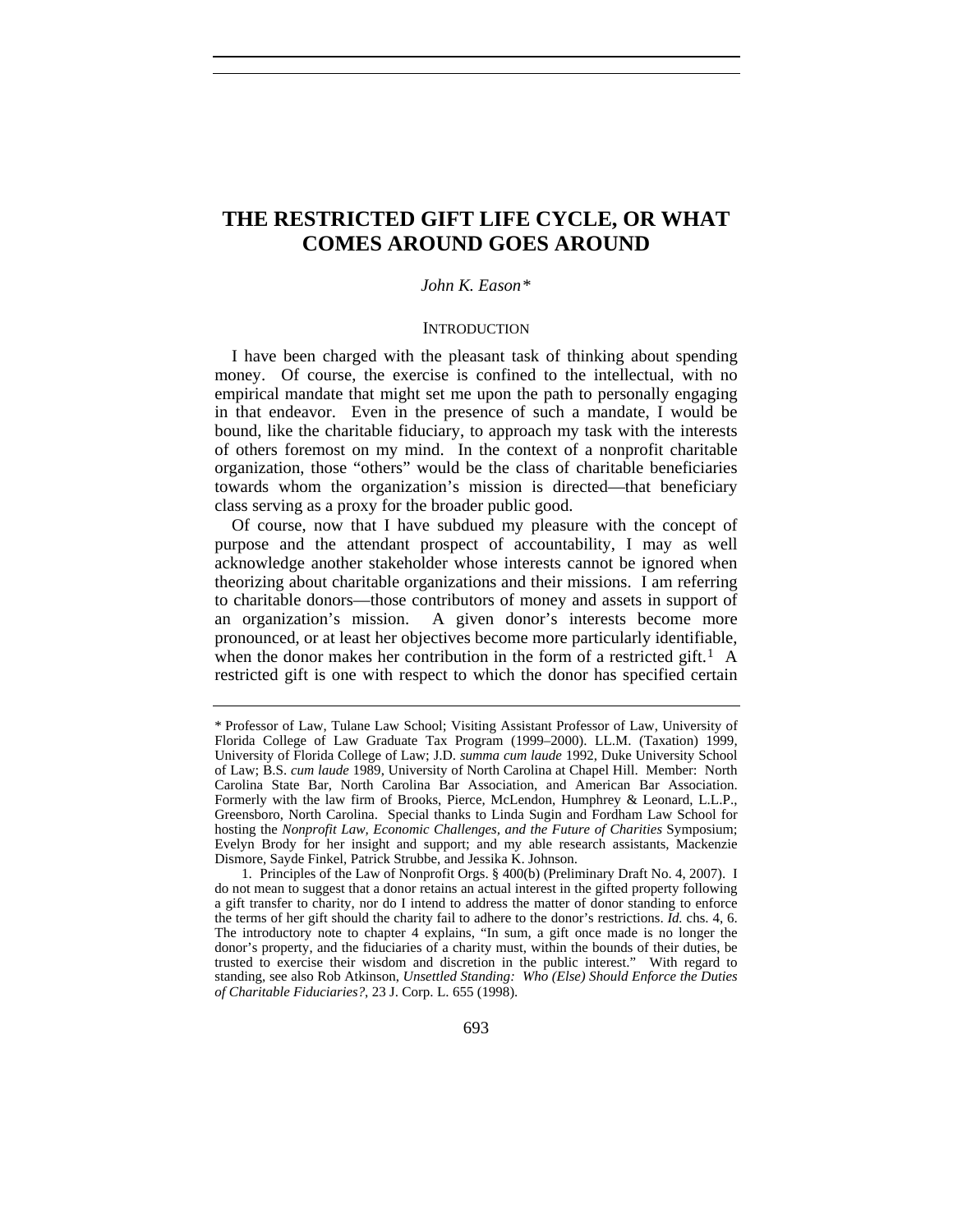terms and conditions that are to govern the administration and/or application of the gifted assets.<sup>[2](#page-1-0)</sup> The donor's interests, in this regard, include a general desire "[t]o be assured [that her] gifts will be used for the purpose for which they were given."[3](#page-1-1) The overriding issue is thus one of honoring donor intent. As time passes after the inception of the gift, the issue is often less favorably characterized as one of enduring and potentially unwise dead-hand control.

# I. THE ISSUES IN CONTEXT

In the context of charitable gifts, the classic conflict posits on one side a preference for subjecting property to the will of the living, who presumptively will seek to apply that property to its highest, best, and most currently relevant or "efficient" use. On the other side is an argument often couched in terms of individual liberty, or more specifically, respect for an individual's freedom to dictate the terms upon which that individual chooses to part with her property.[4](#page-1-2) The conflict is of particular importance where charitable gifts are concerned, because in that context societal concessions to charitable donors permit a donor to exercise a degree of perpetual control over the use of the contributed property in ways that might otherwise be foreclosed.<sup>[5](#page-1-3)</sup> On the other hand, donors seeking such

<span id="page-1-0"></span><sup>2</sup>*. See, e.g.*, Robert A. Katz, *Let Charitable Directors Direct: Why Trust Law Should Not Curb Board Discretion over a Charitable Corporation's Mission and Unrestricted Assets*, 80 Chi.-Kent L. Rev. 689, 701 (2005) (contrasting restricted versus unrestricted gifts to charity); *see also* Principles of the Law of Nonprofit Orgs. § 400 cmt. a (Preliminary Draft No. 4, 2007) ("[T]he use of the term 'restricted gift' in this Chapter refers to gifts to corporate charities made with specified terms . . . ."). A gift may also be deemed to be a restricted one, based upon actions or representations of the charity during the solicitation of the gift. *See* Katz, *supra* at 701; *see also* Principles of the Law of Nonprofit Orgs. ch. 4, introductory note (Preliminary Draft No. 4, 2007) ("A gift can be legally restricted because of actions taken by the charity itself in soliciting the gift, or by terms initiated and drafted by the donor's attorneys."); Johnny Rex Buckles, *When Charitable Gifts Soar Above Twin Towers: A Federal Income Tax Solution to the Problem of Publicly Solicited Surplus Donations Raised for a Designated Charitable Purpose*, 71 Fordham L. Rev. 1827, 1838 (2003). A gift made in response to a charitable solicitation couched in terms of a specific purpose can also give rise to a restricted gift, even though the restriction emanates from the soliciting organization itself, and not directly from the donor. *Id.* at 1838.

<span id="page-1-1"></span><sup>3.</sup> A Donor Bill of Rights (n.d.), *available at*  http://www.afpnet.org/content\_documents/Donor\_Bill\_of\_Rights\_-\_English.pdf. The bill of rights is the joint product of the American Association of Fund Raising Counsel, Association for Healthcare Philanthropy, Council for Advancement and Support of Education, and Association of Fundraising Executives.

<span id="page-1-3"></span><span id="page-1-2"></span><sup>4</sup>*. See* Restatement (Third) of Trusts § 29 cmts. f–h, reporter's notes (2003) (discussing this dead-hand debate and citing various authorities).

<sup>5</sup>*. See* Ball v. Hall, 274 A.2d 516, 523 (Vt. 1971). In *Ball*, the court explains,

The State affords various privileges and immunities to a donor who is inspired to establish a charitable trust which are not available to trusts for private uses. Not the least of these is the release from the rule against perpetuities and various tax advantages. Such concessions are founded on the belief that the public interest derives substantial benefit from such creations.

*Id.* at 523. As to the freedom granted donors in subjecting charitable gifts to enduring restrictions, see, for example, the Restatement (Third) of Trusts, explaining the application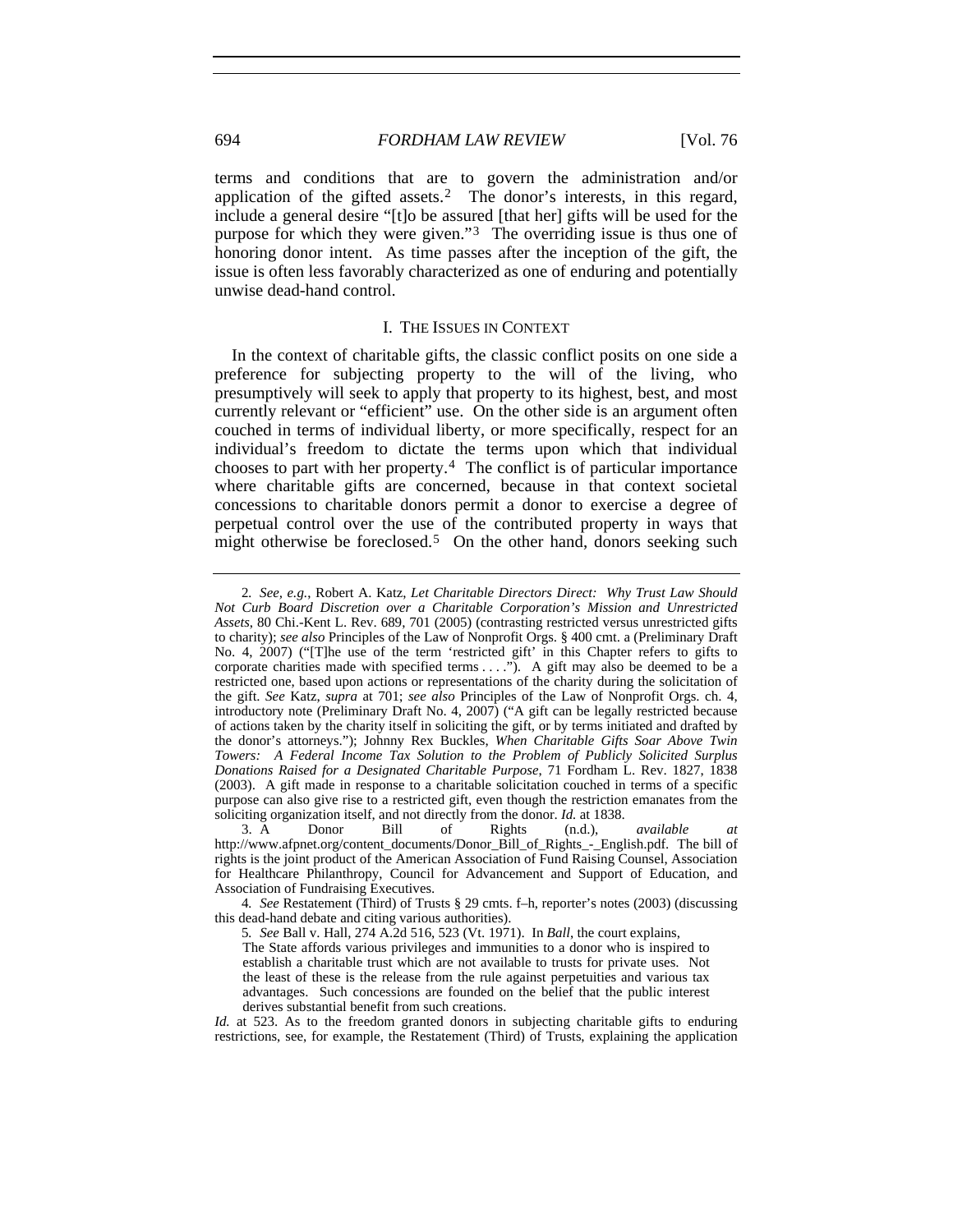control must generally submit to the prospect of judicial modification of the donor's terms, should future circumstances frustrate the donor's charitable objectives (or directives)—this being a belated price the donor pays for recognition of her potentially perpetual directions.

This conflict regarding enduring donor control over property gifted for charitable uses implicates numerous issues of current relevance to donors and nonprofit charitable organizations, and those who represent them. Not surprisingly, these issues, and the possible ways of both addressing and accounting for their resolution, vary by circumstance. In this essay, I frame the issues and explore the relevant circumstances by reference to the particular stage in the life cycle of the donor's restricted gift at which conflict might arise. That life cycle spans the time from initial negotiation of the gift to its potential modification or termination due to unanticipated circumstances.

By viewing particular legal doctrines, scholarly concerns, and practical options in the context of the life cycle of a restricted charitable gift, I hope to offer both perspective and insight on the noted dead-hand conflict and how it might better be avoided, or at least, managed. I also hope to highlight concerns that guide this conflict and define its parameters, by examining a few specific considerations that play a notable role at a given stage in that life cycle. The conflict, again, typically entails some degree of choice between respecting donor intent, on the one hand, and, on the other hand, encouraging the ongoing pursuit of a currently relevant charitable mission through currently appropriate means, even if that pursuit requires a departure from the donor's specific guidelines. Fundamentally, charitable organizations' actions with regard to restricted gifts raise issues of both managerial accountability and managerial autonomy.[6](#page-2-0)

By framing the issues in this manner, I hope to explore a few ideas in pursuit of the foregoing objectives. First among them is the question of whether restricted gifts can, in fact, be viewed as having a particular life cycle comprised of discrete stages. The answer, not surprisingly, is yes, as elaborated upon in Part II. Second, acknowledging this evolution focuses attention on specific influences driving the noted dead-hand dynamic at various stages in that restricted gift life cycle, with resulting implications for both the donor and recipient organization. These influences and implications are the subject of Parts III and IV, with particular emphasis in Part IV upon the fiduciary duties attendant a charitable organization's management of a restricted gift.

of the rule against perpetuities to charitable versus non-charitable interests. Restatement (Third) of Trusts § 28 cmt. d (2003). For a further discussion of dead-hand control over property, see Gregory S. Alexander, *The Dead Hand and the Law of Trusts in the Nineteenth Century*, 37 Stan. L. Rev. 1189 (1985). *See also infra* Part IV.A.

<span id="page-2-0"></span><sup>6</sup>*. See, e.g.*, Katz, *supra* note 2, at 689 ("Sometimes, this gap between the objectives of a charity's philanthropists . . . and its [trustees or directors] . . . represents a failure of accountability, as when a charity uses a restricted gift in ways that violate the donor's explicit instructions.").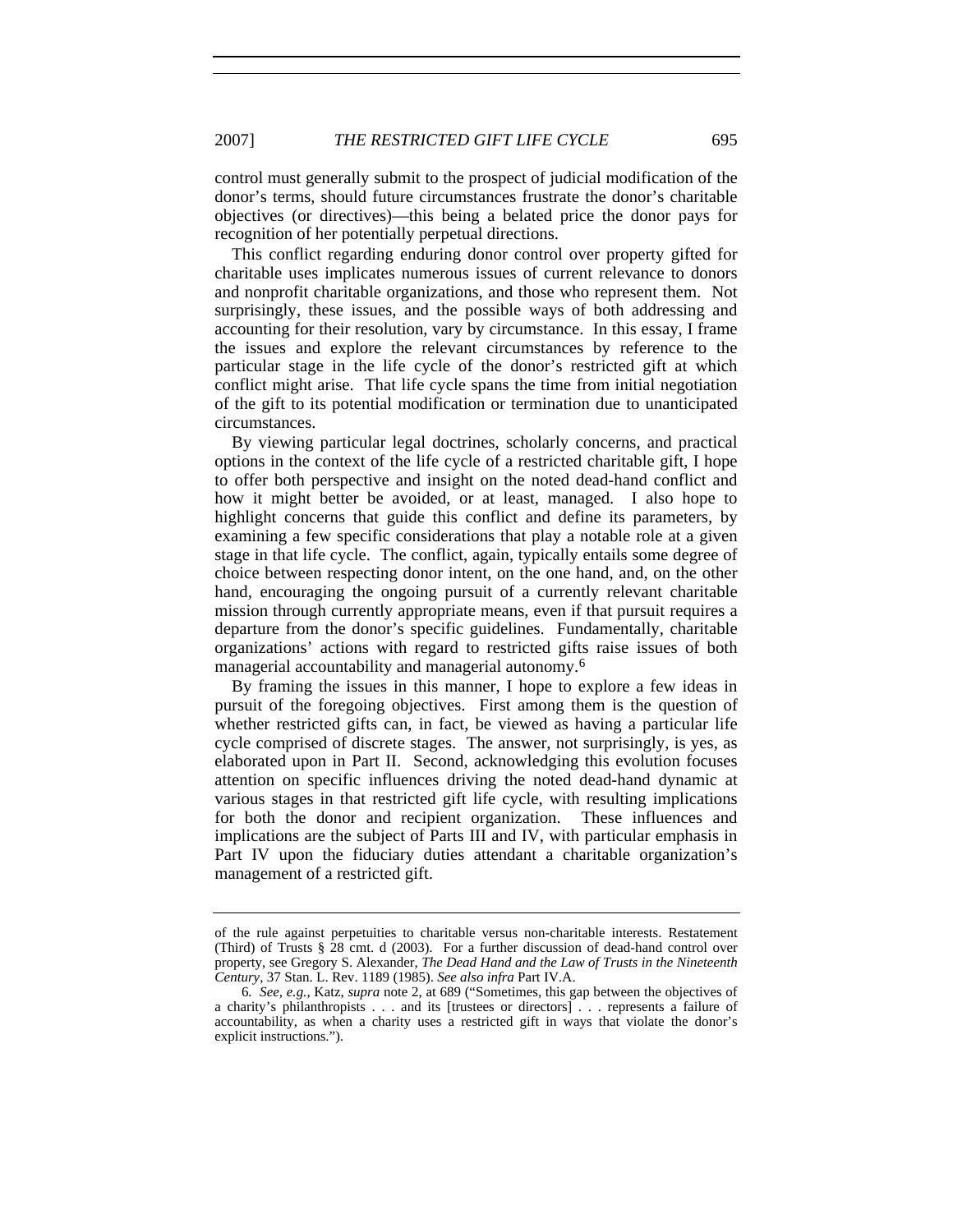Finally, the forced effort to evaluate a given influence as relevant to only one stage in the noted life cycle is difficult to maintain. It is, in other words, impossible to isolate a particular consideration as playing a limited role at a single, finite point in the evolution of a charitable organization's ongoing efforts to accommodate donor directives. This evaluative effort, however, ultimately highlights the pervasive relevance of each such influence *throughout* the organization's dealings with the donor and her enduring demands. This, in turn, suggests that a more comprehensive donor and organizational perspective towards their restricted gift dealings might at all times illuminate more mutually advantageous choices and opportunities, thus reducing the overall level of conflict throughout the life of that gift. Demonstrative of these points is the ongoing dispute between Princeton University and certain descendants of Charles and Marie Robertson, which is explored more fully in Parts V and VI.[7](#page-3-0) Further exploration of such matters, however, first requires a brief explanation of the restricted gift life cycle as envisioned here. That exploration begins in the following Part II.

# II. THE LIFE CYCLE OF THE RESTRICTED CHARITABLE GIFT

My conception of the life cycle of a restricted charitable gift begins with, of course, the gift's "birth"—or what we might more sensibly identify as the conversations that culminate in the negotiation and documentation of the gift and its terms. This is followed by "adolescence to adulthood," a time of engagement, growth, and often troublesome willfulness and selfdirection. The reference here is to the period during which the charitable organization is actively engaged in managing the restricted gift in pursuit of the organization's broader mission. Finally, we have that less welcome time when the aging process becomes more critical. We could simply call

<span id="page-3-0"></span><sup>7.</sup> The *Robertson v. Princeton* dispute is used here for demonstrative purposes only. There are many issues raised in that dispute, not addressed herein, but themselves worthy of scholarly analysis in writings dedicated specifically and exclusively to such issues. The nature of the fiduciary obligations, if any, owed by a  $\S$  509(a)(3) supported organization to a § 509(a)(3) supporting organization which it controls, is just one example. *See infra* notes 83–84 (regarding the relevance of such organizational classifications). Further, it would be both impossible and off point in the context of this essay to fully explore all facets of the *Robertson* litigation, much less to identify, discuss, and evaluate each party's contested version of matters both factual and legal. The depositions in the noted litigation, for example, "covered events which took place over a 45 year period . . . [and the litigation itself has] generated a massive and complex record, including hundreds of thousands of documents, more than 140 days of transcribed deposition testimony and not less than 16 expert witness reports." Memorandum from Defendant Princeton's Counsel to author 6 (May 24, 2007) (on file with author) [hereinafter Memorandum to author]. Multiple summary judgment motions are pending as of the date of this writing, and the parties' various briefs cited herein either include or rely upon a wealth of supporting documentation, with each party no doubt contesting their opponent's characterization of those documents. I do not attempt here to resolve or even to explore ad infinitum every allegation and contested matter in that litigation. Nevertheless, I believe that the selective discussion presented here conveys an accurate sense of the origins and nature of the dispute that is useful, again, for demonstrative purposes in relation to the topic at hand.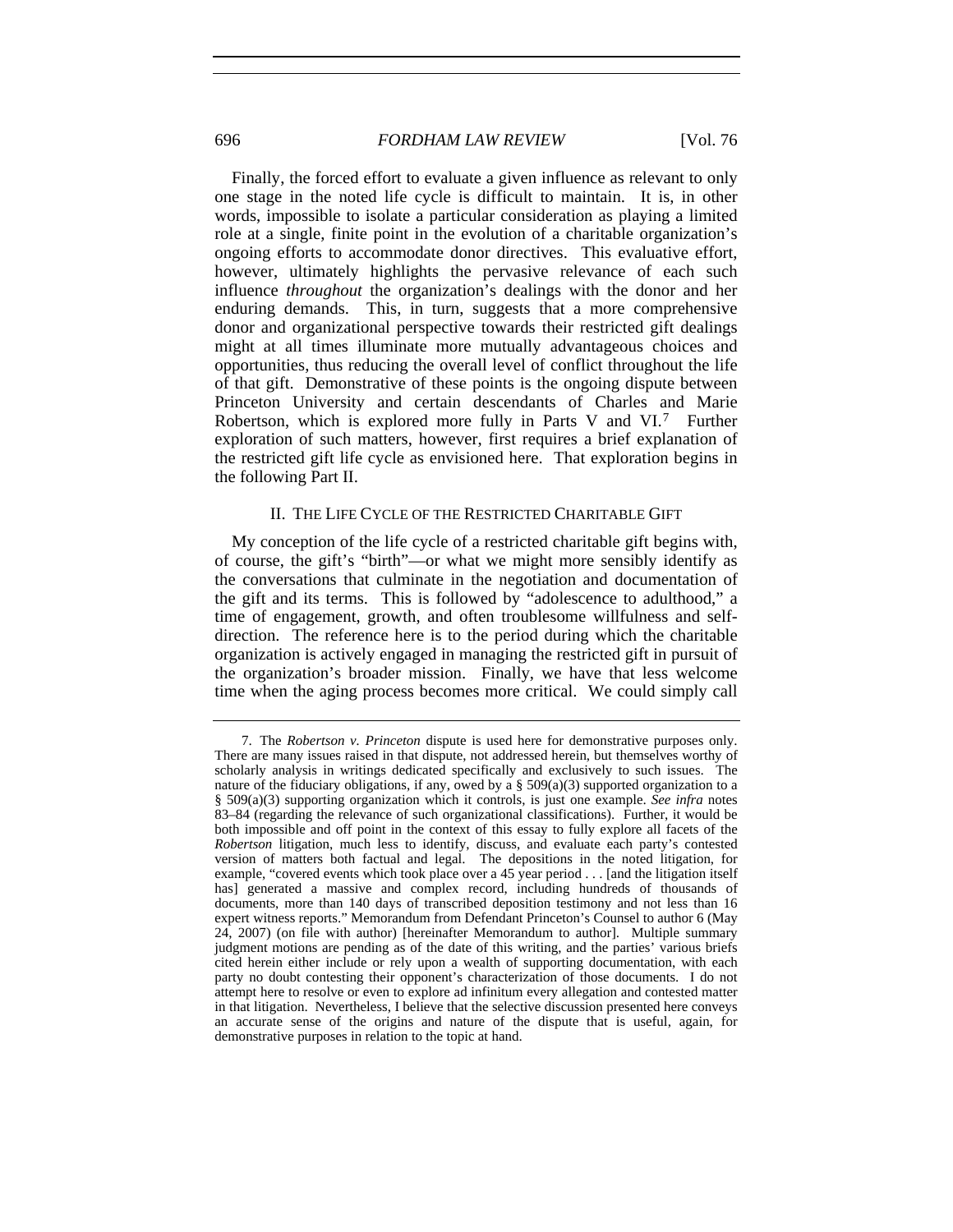this stage "death," but instead we will more optimistically (and in recognition of legal doctrines like cy pres) refer to it as "reincarnation." This final stage is that future period when the charity must grapple with donor goals, restrictions, or mandates that have become difficult, if not impossible, to comply with due to changing circumstances over time.

Although I refer to this progression as a linear life cycle, there is a strong measure of a Disney-esque "circle of life" at work with restricted gifts.[8](#page-4-0) By this, I mean that considerations bearing upon the donor-recipient relationship at any given time will acquire added significance as the seemingly isolated actions inspired by those considerations reverberate throughout the period spanning from inception of the gift to its potential restructuring over time. For example, one of the most often-asserted arguments in favor of honoring donor intentions (when "reincarnating" the gift is under consideration) is that, should we fail to pay heed to the donor's directives, there will be a chilling effect upon future charitable giving (i.e., the "birth" of future gifts might be suppressed).[9](#page-4-1) Similarly, the initial negotiation or imposition of gift terms that express the donor's intentions will thereafter serve to constrain management autonomy throughout the adult life of the gift, at some point during which management may begin to question the continuing viability of the donor's restrictions—thus potentially triggering the whole "reincarnation" dilemma once again.[10](#page-4-2) The following Part III begins a more thorough exploration of these ideas.

# III. BIRTH: NEGOTIATING AND DOCUMENTING THE DONOR'S RESTRICTED GIFT

The negotiation and documentation of a restricted charitable gift is shaped, in the first instance, by legal concerns emanating from multiple sources that define the parameters of the parties' dealings. State law definitions of "charity" and "charitable purpose" represent one such concern. Federal tax laws also reflect similar concerns. Those same tax laws further specify the acceptable degree of control that may be retained

<span id="page-4-0"></span><sup>8.</sup> For information on the pervasiveness of the "circle of life" theme in Disney films and at Disney parks, and for other cartoons and songs incorporating the "circle of life" concept, see Circle of Life, http://en.wikipedia.org/wiki/Circle\_of\_Life (last visited Sept. 10, 2007). For a more philosophical pictorial treatment of the issue, see David Cohen, The Circle of Life Rituals from the Human Family Album (1993) (charting rites of passage across cultures through photographs, including birth and childhood, initiation and adolescence, marriage and adulthood, death and remembrance).

<span id="page-4-1"></span><sup>9</sup>*. See generally* Principles of the Law of Nonprofit Orgs. ch. 4, introductory note (Preliminary Draft No. 4, 2007); John K. Eason, *Private Motive and Perpetual Conditions in Charitable Naming Gifts: When Good Names Go Bad*, 38 U.C. Davis L. Rev. 375, 459–60 (2005).

<span id="page-4-2"></span><sup>10.</sup> Principles of the Law of Nonprofit Orgs. § 430 cmt. a (Preliminary Draft No. 4, 2007) (detailing procedures to be followed when circumstances require the reformation of a donor's restrictions, and providing also that "[i]t is incumbent upon the charity's fiduciaries to ensure that its assets are productively used. Thus, if the restriction cannot be complied with . . . application of this Section is mandatory").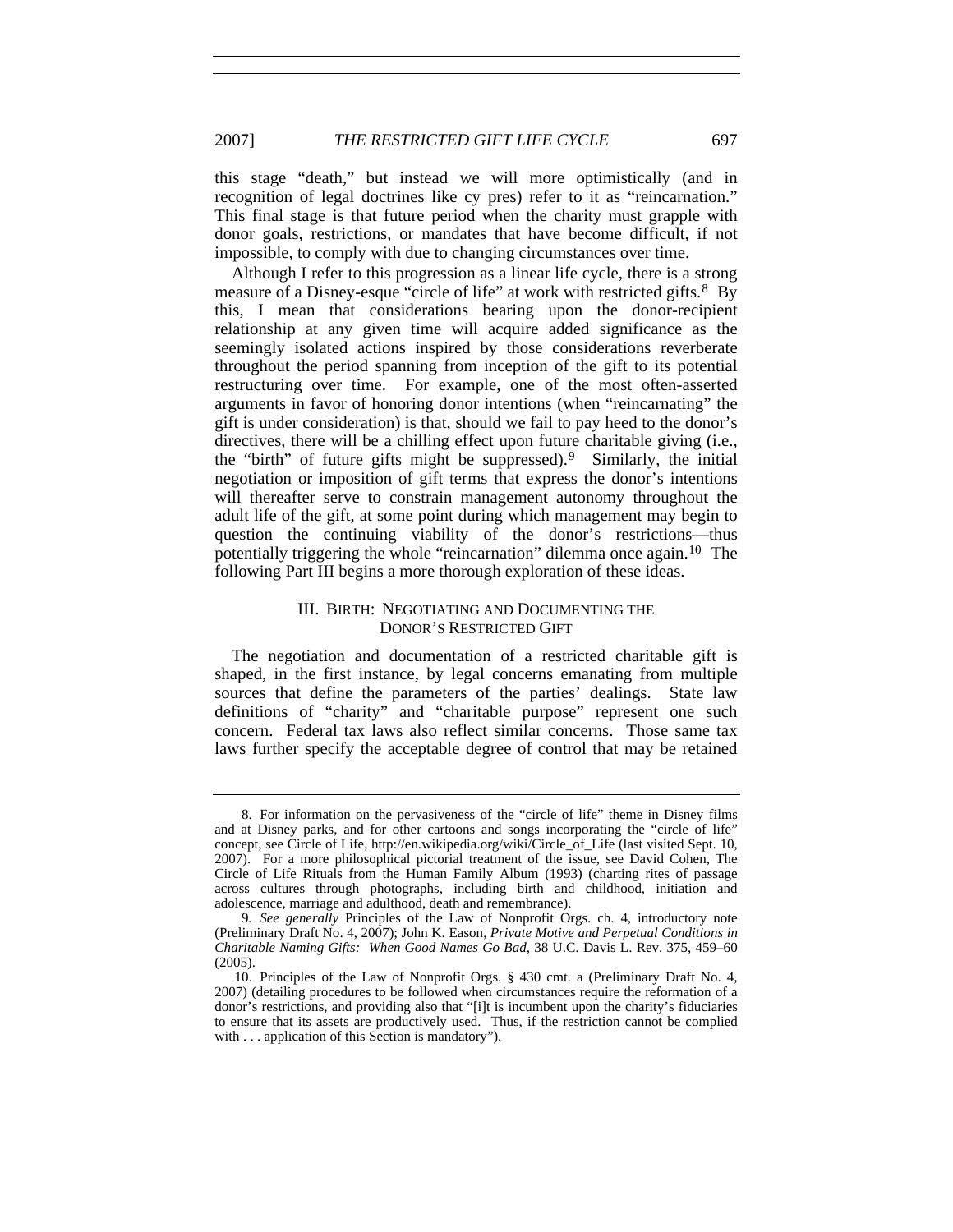by a donor who seeks a charitable contribution tax deduction in connection with her gift.

These formal considerations, however, hardly confine donors to bare statements that some identifiable charitable objective is to be pursued. Contemporary donor-charity dealings at the negotiation/documentation stage of a contribution—particularly with larger "transformational" gifts— more and more frequently result in "some really hairy gift agreements."<sup>[11](#page-5-0)</sup> Such agreements typically specify in detail the terms upon which the donor's gift is to be employed by the recipient organization. Some might believe that such agreements are both unfortunate and a logical reaction to publicized disputes evidencing less than stellar organizational adherence to donor mandates.[12](#page-5-1) The trend towards more explicit gift agreements is not necessarily a negative one, however, even from the perspective of recipient organizations.[13](#page-5-2) This part explores the noted legal constraints as well as some less formal influences upon, and consequences of, the dead hand's design.

# A. *Common Law and Federal Notions of "Charitable"*

Our legal system grants certain privileges to those who donate property for charitable purposes. These privileges generally do not arise when property is given away to non-charitable beneficiaries or otherwise for private purposes. Among the advantages afforded charitable donors is the opportunity to dispose of their property on terms that may govern indefinitely.[14](#page-5-3) Donors are afforded such perpetual control as part of a quid pro quo exchange, with society at large on the other side of the bargaining table. More specifically,

In exchange for perpetual donor control, society gets wealth devoted to recognizably 'public' purposes. Wealth that donors would otherwise pass to individuals for 'private' purposes is in a sense devoted to the public

<span id="page-5-0"></span><sup>11.</sup> Stephanie Storm, *Donors Add Watchdog Role to Relations with Charities*, N.Y. Times, Mar. 29, 2003, at A8 (internal quotation marks omitted); *see generally* Alan F. Rothschild, Jr., *The Dos and Don'ts of Donor Control*, 30 Actec J. 261 (2005) ("As part of this new venture philanthropy, donors attempt to exercise significantly more control over the donee than in the past."); Debra E. Blum, *Donors Increasingly Use Legal Contracts to Stipulate Demands on Charities*, Chron. of Philanthropy, Mar. 21, 2002, at 9 [hereinafter Blum, *Legal Contracts*] (discussing examples and ramifications of the fact that "[m]ore and more donors not only want control over the gifts they make to charity . . . but they also are demanding that the terms of that control be put in binding, sometimes exhaustive, contracts"); Debra E. Blum, *Ties That Bind: More Donors Specify Terms for Their Gifts to Charity*, Chron. of Philanthropy, Mar. 21, 2002, at 7 [hereinafter Blum, *Ties That Bind*] (same).

<sup>12.</sup> For descriptions of some of these disputes, see the sources cited in *supra* note 11.

<sup>13</sup>*. See infra* Part III.C.; *infra* notes 143–50 and accompanying text.

<span id="page-5-3"></span><span id="page-5-2"></span><span id="page-5-1"></span><sup>14</sup>*. See generally* John Chipman Gray, Restraints on the Alienation of Property (2d ed. 1895). For a further exposition on the rule against accumulations, the rule against perpetuities, and perpetual trusts, see generally Karen J. Sneddon, *The Sleeper Has Awakened: The Rule Against Accumulations and Perpetual Trusts*, 76 Tul. L. Rev. 189 (2001).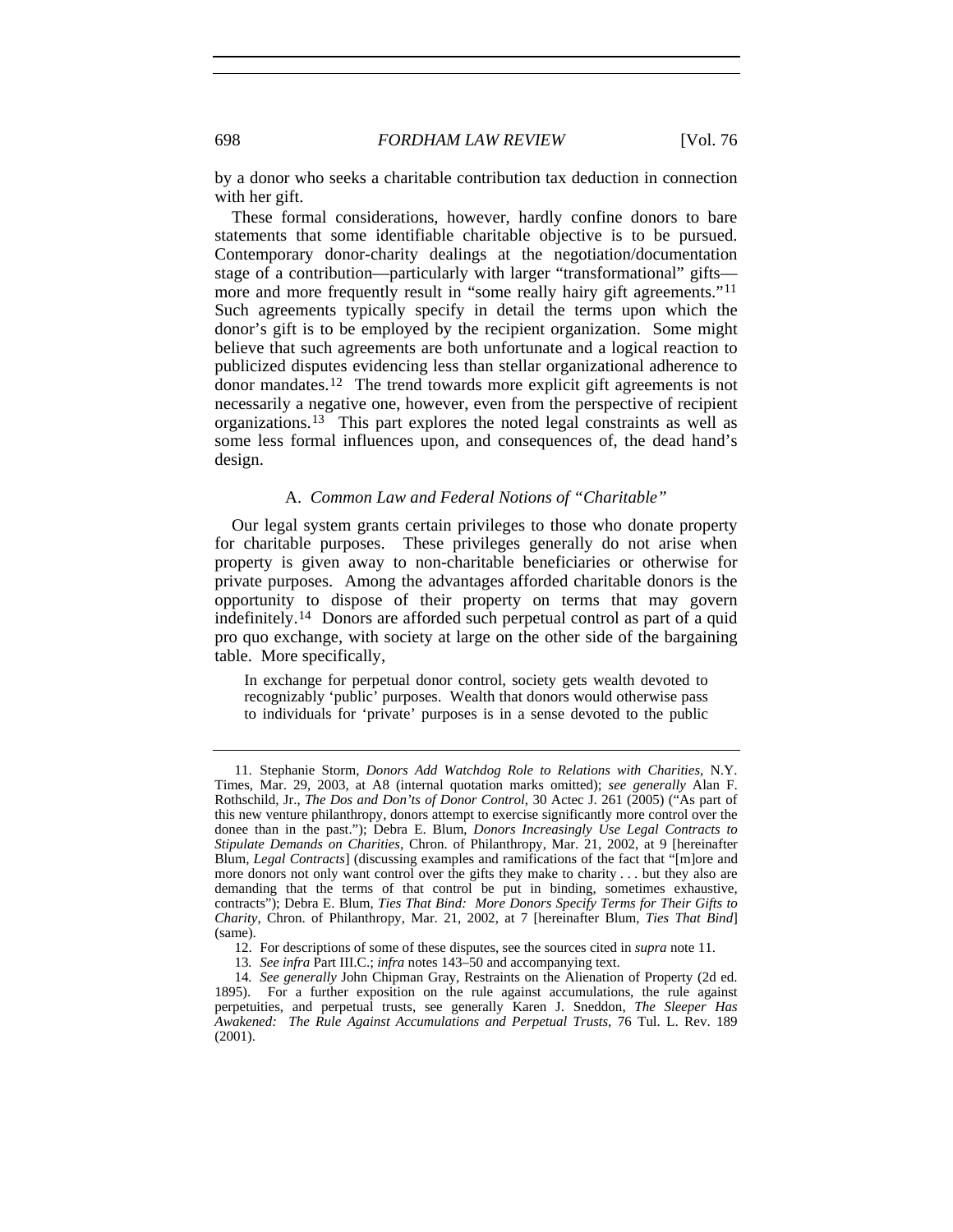domain. Thus the restraints the law allows to endure are not wholly idiosyncratic; they must advance purposes that the courts, as custodians of the commonweal, certify as publicly beneficial.<sup>[15](#page-6-0)</sup>

Conceptualizing restricted gifts as an exchange or bargain emphasizes the fact that limitations flow in both directions. While the charity is bound in its use of the gifted property by virtue of having accepted the donor's restrictions,[16](#page-6-1) the donor is likewise limited by the boundaries of what society regards as "charitable."

There are various articulations of specific purposes that qualify as "charitable," though both courts and commentators generally acknowledge that no single enumeration captures the universe of purposes that might qualify.[17](#page-6-2) Nevertheless, it is clear that "[t]he common element of charitable purposes is that they are designed to accomplish objects that are beneficial to the community—i.e., to the public or indefinite members thereof  $\dots$ ."<sup>18</sup> It is likewise clear that there are limits to the idiosyncratic or whimsical directives that a donor can impose without jeopardizing the charitable nature of the gift.<sup>[19](#page-6-4)</sup> Among the class of "too idiosyncratic" provisions are restrictions that tend to divert the use or administration of gifted property away from the pursuit of some recognized charitable mission to other, noncharitable purposes, as well as provisions that may be deemed capricious or frivolous.[20](#page-6-5)

Donors may nevertheless impose directives that are not in themselves charitable, but which nevertheless do not detract from the social benefit that qualifies the gift as charitable in the first instance. A classic example would be a gift the terms of which require the perpetual association of the donor's

16*. See* Buckles, *supra* note 2, at 1831–33.

<span id="page-6-2"></span><span id="page-6-1"></span>17*. See generally* Statute of Charitable Uses, 1601, 43 Eliz., c. 4 (Eng.) (enunciating nonexclusive list of purposes thought to be charitable in nature); Perin v. Carey, 65 U.S. (24 How.) 465, 506 (1860) ("[A] charity is a gift to a general public use, which extends to the rich, as well as to the poor. . . . Generally, devises and bequests having for their object establishments of learning are considered as given to charitable uses . . . . All property held for public purposes is held as a charitable use, in the legal sense of the term charity."); Jackson v. Phillips, 96 Mass. 539, 551, 555 (Mass. 1867) (expounding upon the meaning of "charity" and "charitable" gift); Morice v. Bishop of Durham, (1805) 32 Eng. Rep. 656 (applying the Statute of Charitable Uses); Restatement (Third) of Trusts § 28 (2003) (echoing the preamble to the Statute of Charitable Uses).

18. Restatement (Third) of Trusts § 28 cmt. a (2003).

<span id="page-6-5"></span><span id="page-6-4"></span><span id="page-6-3"></span>19. Atkinson, *supra* note 15, at 1114–15; *see also* Principles of the Law of Nonprofit Orgs. §§ 410, 415 (Preliminary Draft No. 4, 2007) (detailing permissible and impermissible gift restrictions); George Gleason Bogert, Trusts and Trustees § 379 (rev. 2d ed. 1991) ("Gifts which . . . have no practical result except the satisfying of a whim of the donor are obviously lacking in the widespread social effect necessary to a charity."); 4A Austin Wakeman Scott & William Franklin Fratcher, The Law of Trusts § 374 (4th ed. 1989).

20*. See* Restatement (Third) of Trusts § 29 cmt. m (2003).

<span id="page-6-0"></span><sup>15.</sup> Rob Atkinson, *Reforming Cy Pres Reform*, 44 Hastings L.J. 1111, 1114–15 (1993); *see also* Alex M. Johnson, Jr., *Limiting Dead Hand Control of Charitable Trusts: Expanding the Use of Cy Pres Doctrine*, 21 U. Haw. L. Rev. 353, 357 (1999) ("Under this normative theory, the settlor who establishes a charitable trust is viewed as entering into a contract with the public . . . pursuant to which the trust is given perpetual life in exchange for the public's right to modify the trust terms, both substantive and administrative . . . .").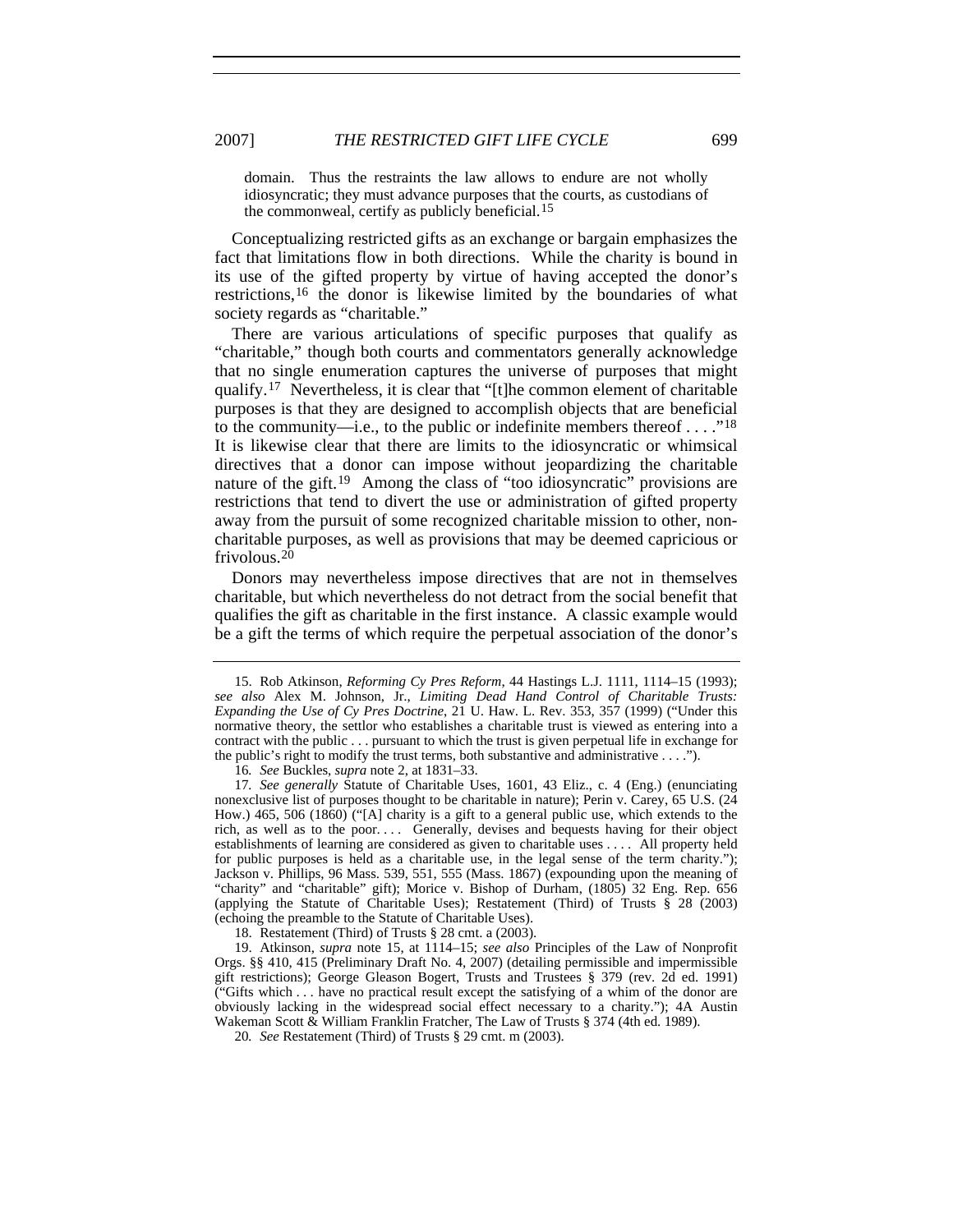name with a particular charitable endeavor—i.e., the charitable naming opportunity gift.[21](#page-7-0) Although a naming condition does not itself further any charitable objective and may reflect personal or even selfish donor motives, such directives are generally not regarded as unreasonably idiosyncratic or so pervasive that the gift can only be classified as for private (as opposed to charitable) purposes.

Directives that could be regarded as contrary to public policy, on the other hand, either will be ignored or possibly will cause the gift to fail from the outset. Racial or other discriminatory conditions are a prime example, and courts have shown increasing willingness to disregard such directives in their entirety.<sup>[22](#page-7-1)</sup> Even naming gifts can run afoul of this limitation.<sup>[23](#page-7-2)</sup> Because public policy is a notably evolving concept, donors should feel particularly constrained when attempting to restrict a charity to the donor's own current conception of appropriate public policy by, for example, delineating a particular (and potentially discriminatory or otherwise controversial) class of persons as beneficiary of the donor's gift.

So assuming a donor with some desire for retained control, and further assuming a charitable organization with a preference for unrestricted gifts that may be applied in such manner and for such purposes as management determines, common law conceptions of "charitable purpose" establish the initial boundaries within which donor-charity discussions must occur. The donor is further constrained by the importation of that concept into the federal tax laws.[24](#page-7-3) More specifically, certain tax advantages depend upon the donor making a contribution of appropriate money or property to an organization deemed charitable under the tax laws, for a use that can likewise properly be regarded as charitable.<sup>[25](#page-7-4)</sup> Chief among these donor tax

<span id="page-7-0"></span><sup>21</sup>*. See* John D. Colombo, *The Marketing of Philanthropy and the Charitable Contributions Deduction: Integrating Theories for the Deduction and Tax Exemption*, 36 Wake Forest L. Rev. 657, 699 (2001); Eason, *supra* note 9; *see also* Gibson v. Frye Inst., 193 S.W. 1059, 1061 (Tenn. 1917) ("[The] effect of a gift determine[s] its character rather than the motive of the donor."); Bogert, *supra* note 19, § 366. Although some courts have mistakenly equated "charitable" to require a particularly unselfish or pure motive on the part of donors, this view is not correct. *Id.*

<span id="page-7-1"></span><sup>22</sup>*. See, e.g.*, Home for Incurables v. Univ. of Md. Med. Sys. Corp., 797 A.2d 746 (Md. 2002). For a good discussion of this case, see Principles of the Law of Nonprofit Orgs. § 415 reporter's note 11 (Preliminary Draft No. 4, 2007); *see also id.* § 210 reporter's note 2 ("[P]erhaps the least settled area of acceptable charitable purposes involves discriminatory trusts.").

<span id="page-7-2"></span><sup>23</sup>*. See* Alan Finder, *Struggling with Ghosts from the Past*, Hous. Chron., Dec. 4, 2005, at A15 (noting prominent southern universities dealing with Confederate naming gifts and other Confederate imagery). As to the traditional acceptability of naming gifts see generally Colombo, *supra* note 21, and Suzanne Muchnic, *Geffen Gift: What's in a Name?*, L.A. Times, May 15, 1996, at F1 ("[N]aming buildings and galleries for donors is a longestablished tradition at arts institutions all across the country.").

<span id="page-7-3"></span><sup>24</sup>*. See* Bob Jones Univ. v. United States, 461 U.S. 574, 575 (1983) (noting that "entitlement to tax exemption depends on meeting certain common-law standards of charity," and then proceeding to equate the requirements for tax exemption to those necessary for donors to receive a charitable contribution deduction).

<span id="page-7-4"></span><sup>25</sup>*. See* I.R.C. § 170(a) (2002) (authorizing income tax deduction for "charitable contribution"); I.R.C. § 170(c) (explaining that "charitable contribution" is a "contribution or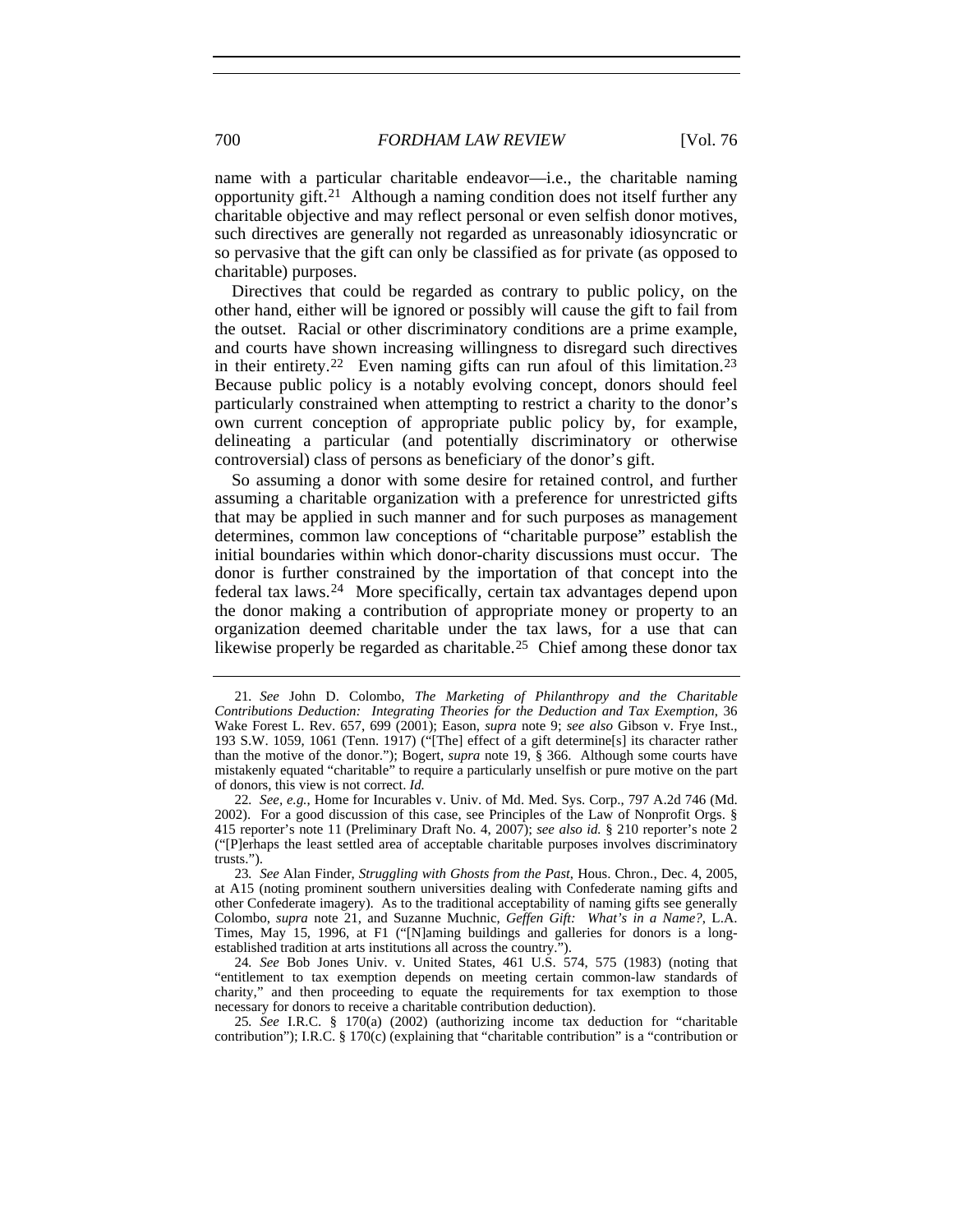advantages is the reduction in taxable income that results when a donation meets the requirements specified by Congress for tax deductibility. Although a donor need not seek any particular tax advantages in connection with a contribution to a charitable organization, the practical reality is that donors typically structure the terms of their gifts so that the transfer will qualify for the tax advantages granted under the Internal Revenue Code.

Although there are various rules to be met in this regard, the focus here is specifically upon restrictions a donor might seek to impose in connection with her gift. As an initial matter, a donor may certainly specify which of an organization's charitable endeavors she wishes to support with her gift. A donor might even specify a new venture that she intends to fund with her gift, and this will not jeopardize her tax deduction as long as that venture is acceptable to the organization and within the organization's charitable area of competence.[26](#page-8-0) If the donor's restrictions implicate a non-charitable endeavor or confer a benefit upon some finite class of specified beneficiaries—such as would be the case where the donor requires that her children be admitted to a recipient educational organization—the donor's tax deduction will be denied.<sup> $27$ </sup> The recipient organization, moreover, is itself constrained in such matters, because accepting donor requirements that cause the organization to deviate from a "charitable" mission that benefits a charitable class may jeopardize the organization's own favorable treatment under the tax laws.[28](#page-8-2)

The parties to a gift negotiation must also be wary when it appears that the donor is "purchasing" something from the organization, rather than making a true "gift." If the donor's conditions suggest some return benefit to the donor, this threatens the availability of a charitable contribution tax deduction for the donor. More specifically, the donor will only enjoy a reduction in taxable income to the extent the value given to the charitable organization exceeds the value of any benefits flowing to the donor as a

gift to or for the use of" certain specified types of entities organized for purposes of furthering certain specified objectives); I.R.C.  $\S$  501(a), (c)(3) (identifying the type of organizations eligible to receive tax-deductible contributions). A charitable contribution tax deduction may alternatively be available under gift or estate tax provisions. *See* I.R.C. §§ 2522 (gift tax), 2055 (estate tax).

<span id="page-8-0"></span><sup>26.</sup> Rothschild, *supra* note 11, at 262; *see also* Principles of the Law of Nonprofit Orgs. § 405 cmt. e (Preliminary Draft No. 4, 2007) ("A charity may properly decline a gift rather than accept a gift with a restriction or condition that is contrary to its purpose or mission, or that otherwise imposes undesirable burdens.").

<span id="page-8-1"></span><sup>27</sup>*. See* Principles of the Law of Nonprofit Orgs. § 415 reporter's note 4 (Preliminary Draft No. 4, 2007) ("[I]mpermissible private benefit can, depending on the circumstances, result in loss of tax deductibility for the donor or even denial (or loss) of tax exemption for the entity.").

<span id="page-8-2"></span><sup>28</sup>*. See id.* Most prominent among these benefits is the exemption from income taxation and the ability to receive gifts that are tax deductible to donors. I.R.C. §§ 170, 501(c)(3); *see also* Rothschild, *supra* note 11, at 262 ("However, if the gift is designated . . . for . . . a charitable purpose that is outside [the scope] of the donee organization's mission, the gift is not deductible.").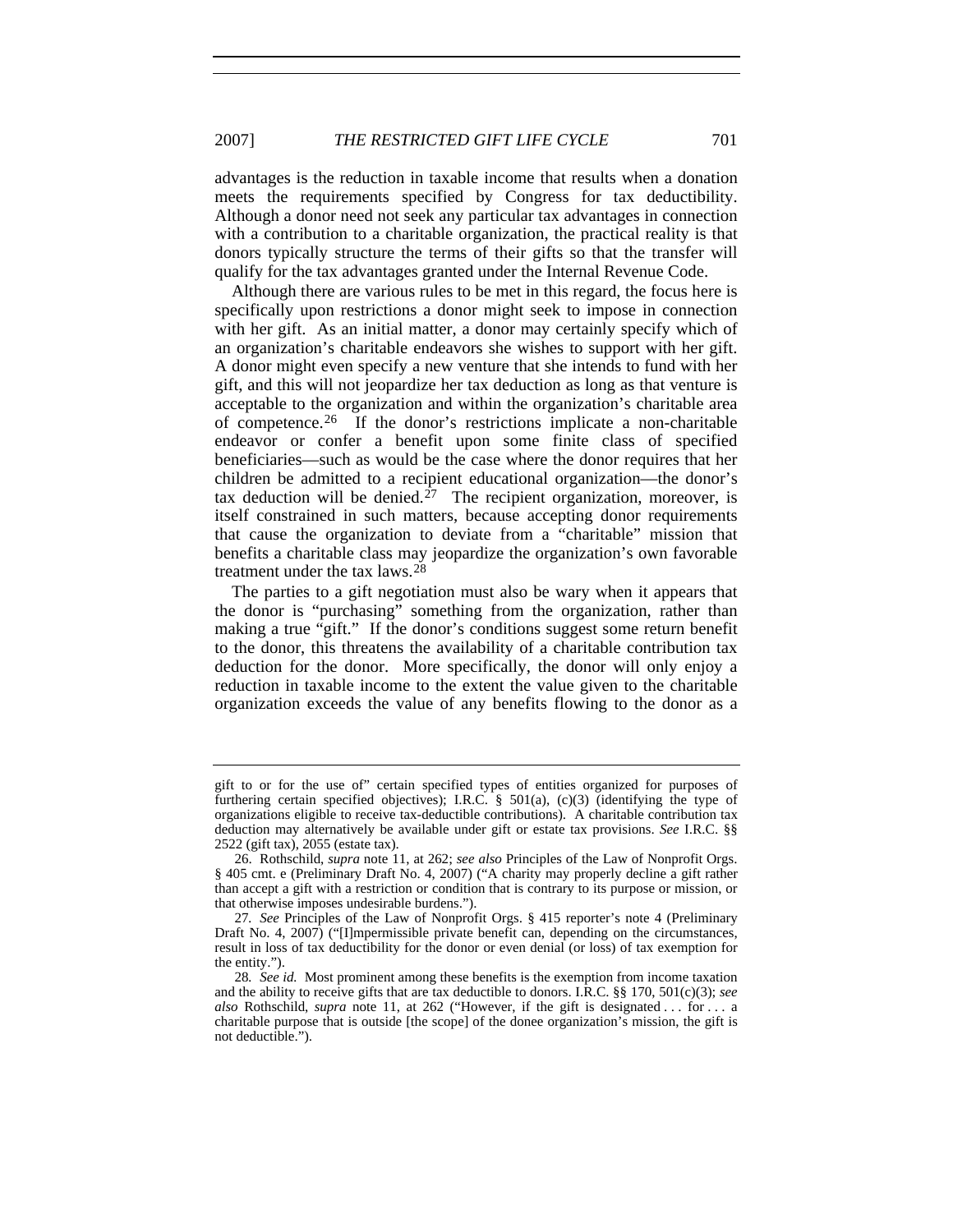result of the contribution.<sup>[29](#page-9-0)</sup> So a donor is limited, for example, in demanding that a recipient hospital provide the donor with certain medical services as a condition of the donor's "gift." If a donor were to contribute funds to a charitable hospital under such terms, the value of the medical services would reduce the value of the "contribution" for tax purposes.<sup>[30](#page-9-1)</sup> Indeed, return benefits insisted upon by a donor may fully negate the existence of any gift or donation, and in particular negate the possibility of a gift that is charitable in nature.

Perhaps most relevant when considered in the context of the full life cycle of a restricted gift are the limitations that the tax laws place upon a donor's ability to attach "strings" to the gift. A gift with strings attached is used as shorthand here to indicate a gift as to which the donor either (1) retains some ongoing, non-fiduciary authority to direct use of the gifted assets, or (2) retains a right to a return of the assets should the donor's restrictions be violated. Such strings imposed at the inception of the gift therefore further implicate both management autonomy over the gift during the "adolescent/adulthood" stage, as well as the potential for return of the gift to non-charitable uses should the "reincarnation" life cycle stage ever be reached.

Retained authority to control the use of gifted property—for example, ongoing authority to unilaterally select individual beneficiaries of the donor's choosing—is a classic example of the first type of string that could result in denial of any tax deduction. $31$  This is perhaps just another side of the "earmarking" prohibition noted above in connection with admission of the donor's children to a recipient educational organization, though here the problem is more particularly expressed in terms of a lack of organizational autonomy. As stated in a ruling on this subject, the test "'is whether the organization has [such] control of the donated funds, and discretion as to their use, so as to ensure that they will be used to carry out its functions and purposes.'"[32](#page-9-3) If such organizational control is lacking, the contribution may not qualify as a completed gift at all, charitable or otherwise. Where both organizational control and extensive retained donor control are present, the gift may qualify as charitable, but with the negative consequence of

<span id="page-9-0"></span><sup>29</sup>*. See generally* Colombo, *supra* note 21 (discussing charitable naming gifts and the concept of quid pro quos as they relate to the laws governing the tax consequences of charitable gifts).

<span id="page-9-1"></span><sup>30.</sup> For several additional examples of impermissible private benefits flowing to donors, see the illustrations provided in Principles of the Law of Nonprofit Orgs. § 415 cmt. b(2) (Preliminary Draft No. 4, 2007).

<sup>31</sup>*. See generally* Davis v. United States, 495 U.S. 472 (1990).

<span id="page-9-3"></span><span id="page-9-2"></span><sup>32.</sup> John McGown, Jr., *Major Charitable Gifts—How Much Control Can Donors Keep and Charities Give Up?*, 91 J. Tax'n 279, 282 (1999) (quoting I.R.S. Priv. Ltr. Rul. 94-05- 003 (Nov. 12, 1992)); *see also* Treas. Reg. § 1.507-2(a)(7) (2006). Such retained rights might also result in application of the restrictive private foundation rules to the gift, which could present problems for both the donor and the charitable recipient. McGown, *supra*, at 283.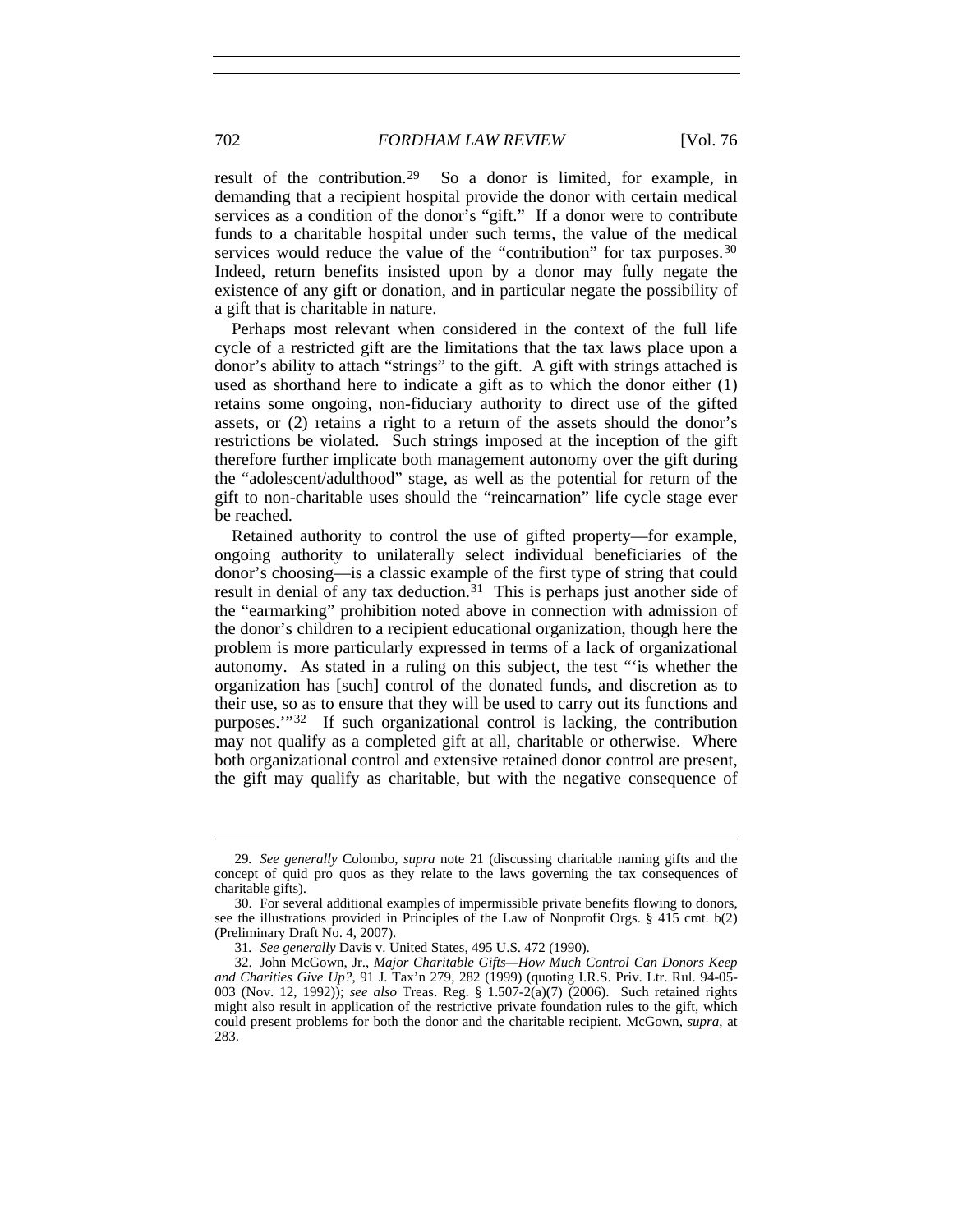subjecting the administration of the gifted property to the onerous private foundation rules.[33](#page-10-0)

The second type of string that donors retain relates to conditional gifts. A conditional gift is one that includes strings that might pull the gifted property back to the donor or the donor's heirs upon violation of the donor's restrictions.[34](#page-10-1) Such "gifts over" or reversions (upon failure of a specified gift term) can result in a denial of donor tax benefits unless the possibility of such a violation occurring is "so remote as to be negligible.["35](#page-10-2) This phrase has been defined to mean "a chance which persons generally would disregard as so highly improbable that it might be ignored with reasonable safety in undertaking a serious business transaction . . . [or which is] so . . . remote as to be lacking in reason and substance."<sup>[36](#page-10-3)</sup>

This standard appears to beg the question to some extent, because if the prospect of the condition failing is in fact so remote, why bother to incorporate the drastic remedy of reversion in the first instance? In any event, one practitioner recently commented that "[t]his is a very high standard and advisors should counsel prospective donors on the risk[s] inherent in placing such conditions or reversions on their gifts."[37](#page-10-4) This concern, in turn, invites some direction from the charitable organization during the gift negotiation. The charity might, for example, suggest alternative charitable objectives specific to that organization should the primary donor objective later be fully accomplished or thwarted. Similarly, some practitioner-commentators have suggested that instead of including a legally binding restriction that could violate these tax rules, donors might instead consider a nonbinding statement of desires regarding the use of the gift.<sup>[38](#page-10-5)</sup> On the other hand, donors can seek a measure of accountability by making the gift conditional, but also directing the gift towards a second

37. Rothschild, *supra* note 11, at 262.

<sup>33.</sup> Rothschild, *supra* note 11, at 263.

<span id="page-10-1"></span><span id="page-10-0"></span><sup>34</sup>*. See* Principles of the Law of Nonprofit Orgs. § 405 (Preliminary Draft No. 4, 2007) (regarding conditions versus restrictions).

<span id="page-10-2"></span><sup>35.</sup> Treas. Reg. § 1.170A-1(e) (income tax rule), Treas. Reg. § 20.2055-2(b) (estate tax rule). For an excellent discussion of the deductibility of conditional gifts, with specific analysis of the impact of the availability of the cy pres doctrine on the tax consequences of the condition, see Buckles, *supra* note 2, at 1861–64.

<span id="page-10-3"></span><sup>36</sup>*. See* Briggs v. Comm'r, 72 T.C. 646, 656–57 (1979) (interpreting Treas. Reg. § 1.170A-1(e) and Treas. Reg. § 20.2055-2(b)). For some examples of gifts that either fail or pass this test, see Richard L. Fox, *Planning for Donor Control and Other Strings Attached to Charitable Contributions*, 30 Est. Plan. 441, 447–48 (2003).

<span id="page-10-5"></span><span id="page-10-4"></span><sup>38</sup>*. See, e.g.*, Rothschild, *supra* note 11, at 263; Conrad Teitell, *Charitable Gifts with Strings Attached*, *in* The Twenty-Fourth Annual Philip E. Heckerling Institute on Estate Planning 16-1, 16-25 ¶ 1601.5 (John T. Gaubatz ed., 1990). For an example of a donor stating her desire for name recognition as a nonbinding precatory request, see *Board of Trustees of the University of North Carolina at Chapel Hill v. Heirs of Prince*, 319 S.E.2d 239, 241 (N.C. 1984) ("I ask that a suitable recognition of this gift be placed in or on the building, and it is my hope, without attaching any condition, that the building will be named the 'Lillian Prince Theatre.'"). For a discussion of various control measures a donor might adopt without running afoul of the rules for contribution deductibility, see Principles of the Law of Nonprofit Orgs. § 415 reporter's note 8 (Preliminary Draft No. 4, 2007).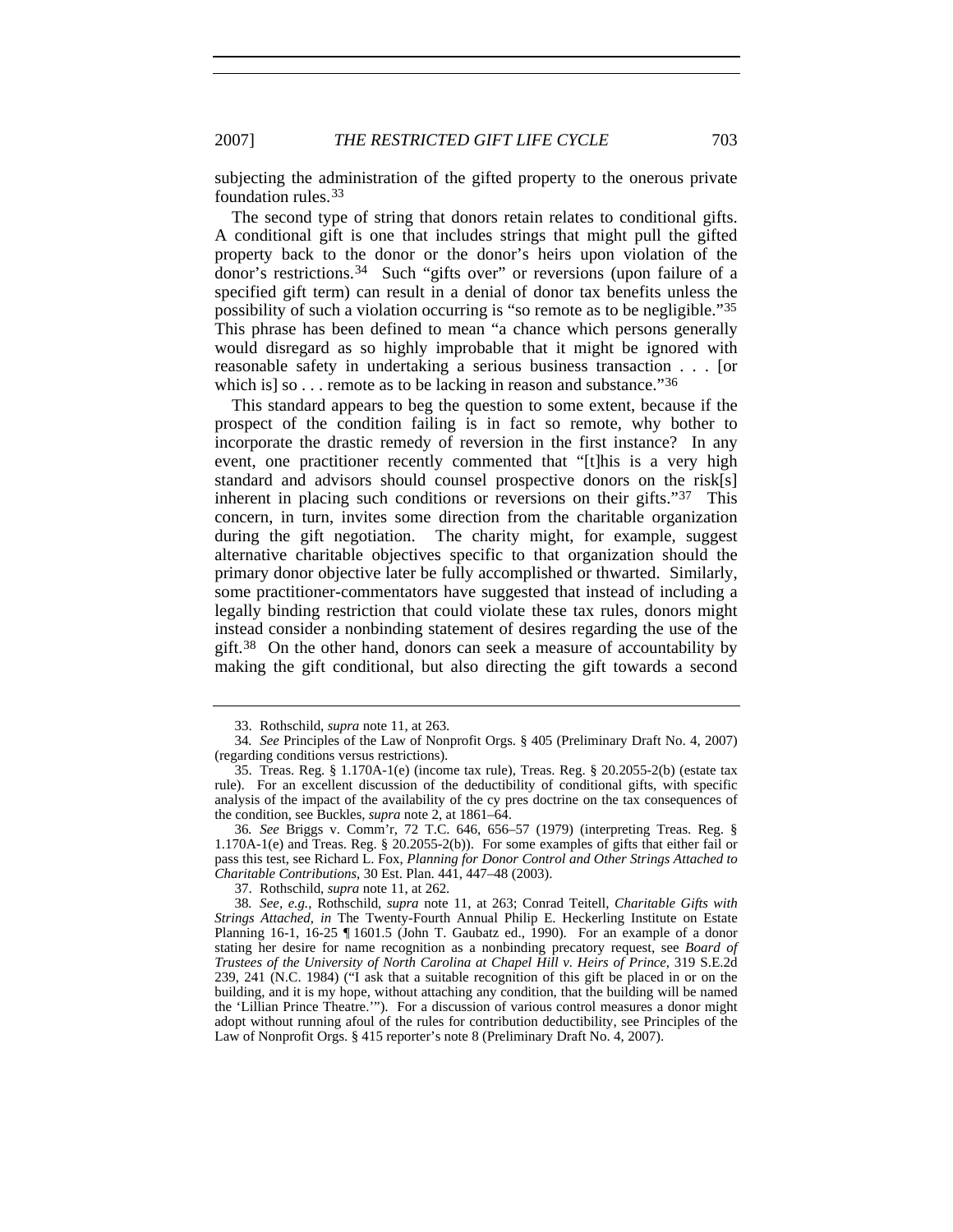charitable organization upon failure of the donor's condition, rather than back to the donor or her heirs. The dual advantages are, first, eliminating the risk that the gift will not be deemed charitable (since in no event will the property go to a non-charitable recipient) and, second, imposing a measure of accountability by motivating the alternative beneficiary to monitor compliance with the donor's terms.<sup>[39](#page-11-0)</sup> This accountability obtains, of course, because, should the donor's conditions be violated or fail, the property would go to the alternative (or monitoring) charitable beneficiary organization.[40](#page-11-1)

#### B. *Documenting the Donor's Terms: The Gift Agreement*

There is general agreement that today's donors are quite willing to impose specific terms and conditions upon their gifts to charitable organizations.[41](#page-11-2) This trend is in part attributable to the growing number of entrepreneurial donors who are confident in both their views and their ability to effectively guide an organization towards its mission.[42](#page-11-3) Credit (or blame) may also be directed at a number of well-publicized donor-charity disputes over compliance with the terms of a donor's gift.<sup>[43](#page-11-4)</sup> Such disputes may inspire donors to seek accountability and control through more detailed, binding gift agreements that include explicit consequences should the recipient organization fail to adhere to the donor's terms. Donor awareness of cases, such as that involving the Barnes Foundation, no doubt also plays a role.[44](#page-11-5) In the case of the Barnes Foundation, the courts obviated the need for compliance with many of the donor's specific instructions in order to preserve what the court felt was the donor's broader charitable purpose.[45](#page-11-6) Many donors are hesitant to cede such control to the courts, and instead try to provide for various contingencies in the gift agreement. In any event and whatever the inspiration, today "[m]ore and more donors not only want control over the gifts they make to charity ...

<sup>39</sup>*. See, e.g.*, Fox, *supra* note 36, at 448.

<span id="page-11-1"></span><span id="page-11-0"></span><sup>40</sup>*. But see* Home for Incurables v. Univ. of Md. Med. Sys. Corp., 797 A.2d 746 (Md. 2002) (ignoring a gift over to second charity where court applied cy pres to void a racially discriminatory condition, thus allowing the first named beneficiary to retain the gift).

<sup>41</sup>*. See supra* note 11 and accompanying text.

<span id="page-11-3"></span><span id="page-11-2"></span><sup>42</sup>*. See, e.g.*, LaVerne Woods, *The Emergence of "Venture Philanthropy" Raises New Tax Issues*, 13 J. Tax'n Exempt Orgs. 51 (2001) (discussing the "new breed of philanthropists").

<sup>43</sup>*. See supra* note 11 and accompanying text.

<span id="page-11-5"></span><span id="page-11-4"></span><sup>44</sup>*. See generally* Jonathan Scott Goldman, *Just What the Doctor Ordered? The Doctrine of Deviation, the Case of Doctor Barnes's Trust and the Future Location of the Barnes Foundation*, 39 Real Prop. Prob. & Tr. J. 711 (2005); Ilana H. Eisenstein, Comment, *Keeping Charity in Charitable Trust Law: The Barnes Foundation and the Case for Consideration of Public Interest in Administration of Charitable Trusts*, 151 U. Pa. L. Rev. 1747 (2003).

<span id="page-11-6"></span><sup>45</sup>*. In re* Barnes Foundation, No. 58,788, 2004 WL 2903655, at \*19 (Ct. Com. Pl. Dec. 13, 2004).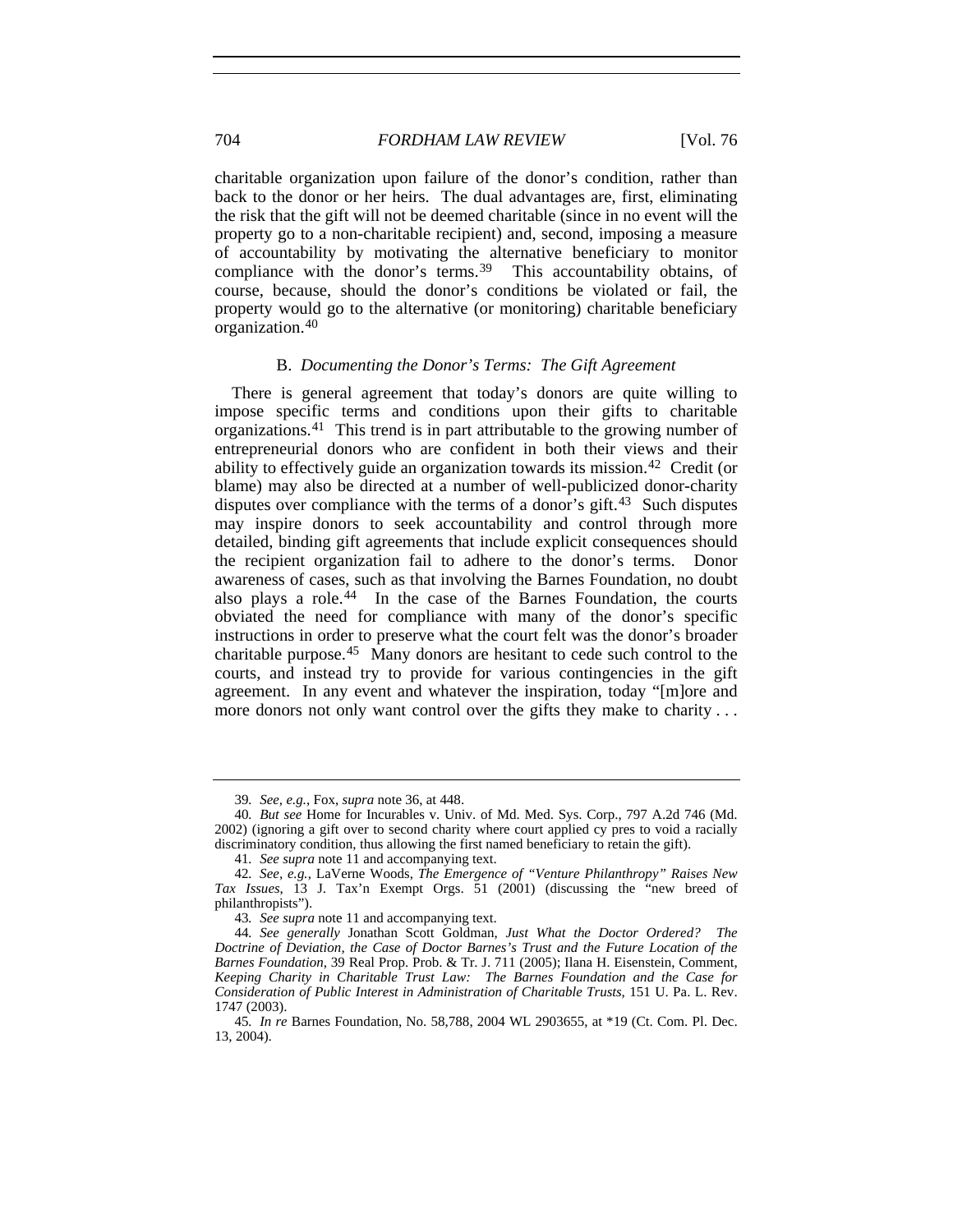but they also are demanding that the terms of that control be put in binding, sometimes exhaustive, contracts."<sup>[46](#page-12-0)</sup>

There are, of course, negative ramifications to this movement. First, no matter how prescient they might believe themselves to be, donors cannot anticipate all of the future changes that might impact the route best suited to accomplishing the donors' charitable objectives. In this regard, donor restrictions by definition reduce the autonomy of those charged with—and actively engaged in—accomplishing the charitable mission which underlies the donor's gift in the first place. Tying management's hands in this way could also stifle creativity and innovation, two hallmarks of the nonprofit, charitable sector.

# C. *A More Positive Perspective*

Although these and other negative consequences certainly exist and are worthy of consideration, I prefer to instead focus on the positive. In particular, this trend towards more detailed documentation of donor objectives can be managed for the benefit of not only donors, but also the affected charitable organization and the nonprofit sector generally. First, and perhaps most obviously, donors and their unique perspectives, goals, and ideas are universally acknowledged as key contributors to the diversity and pluralism underlying our robust nonprofit sector.[47](#page-12-1) Charitable organizations should therefore approach donor negotiations as a way to incorporate new (and funded!) viewpoints into their pursuit of a charitable mission that presumptively appeals to both the donor and the organization's management. Framing the gift negotiations in this manner, moreover, should provide some basis for distinguishing the donor's primary objective and ideas about achieving that objective, from more onerous and idiosyncratic demands that could easily come to hinder the organization's accomplishment of the agreed upon mission over time.

Second, early and mutual acknowledgement of difficulties likely to arise over the restricted gift life cycle should lead to more explicit discussions of those potential problems.[48](#page-12-2) This, in turn, should ultimately result in gift agreements that are better suited to both the donor's and the organization's long-term objectives.<sup>[49](#page-12-3)</sup> Donors will be encouraged to think beyond the

<span id="page-12-0"></span><sup>46.</sup> Blum, *Legal Contracts*, *supra* note 11; *see also* Blum, *Ties That Bind*, *supra* note 11 (expressing similar sentiments and discussing real-world examples).

<span id="page-12-1"></span><sup>47.</sup> James J. Fishman & Stephen Schwarz, Nonprofit Organizations, Cases and Materials 43–60 (3d ed. 2006).

<span id="page-12-2"></span><sup>48</sup>*. See* Principles of the Law of Nonprofit Orgs. § 405 cmt. a (Preliminary Draft No. 4, 2007) ("The parties should consider including provisions in the gift instrument setting forth circumstances under which the charity might relax or release the restriction or condition, as well as the donor's wishes for modification, so that the charity would not be required to seek court modification . . . .").

<span id="page-12-3"></span><sup>49.</sup> Eugene R. Tempel, *Donor Intent: Principles of Documenting a Gift*, Nonprofit Times, Feb. 1, 2003, at 30 (noting that the publicized disputes "provide an opportunity for nonprofit professionals to reflect upon some key principles for discussing potential gifts with donors").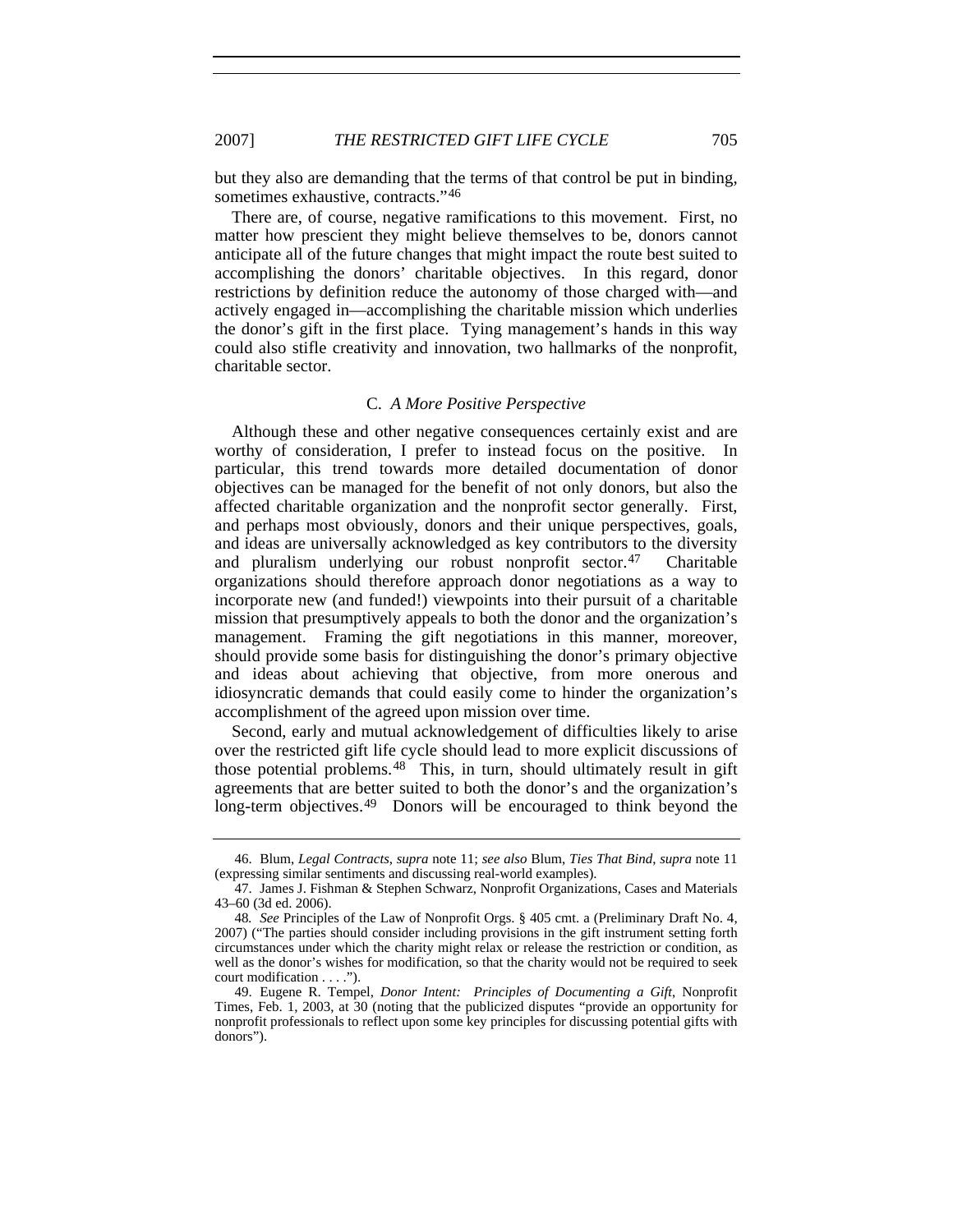particular task or isolated accomplishment that might be driving their reluctance to relinquish control. Recipient organizations, in turn, can use this conversation to emphasize how the specific object of the donor's interest is both supported by, and essential to, the organization's broader mission. By incorporating that broader mission into the statements embodying the donor's specific directives, the donor is challenged to consider the breadth of her interest, and the organization receives both guidance and a measure of flexibility should the donor's specific directives later become problematic.

Suppose, for example, that a philanthropist wishes to make a significant contribution to a university hospital's organ transplant unit in recognition of her experience with that unit during a past family illness. Because of her respect for the generosity of anonymous organ donors and the shortage thereof, this philanthropist expresses a very specific desire to fund the staffing and facilities to be utilized by future organ donors in connection with the hospital's transplant activities. But what if science ultimately progresses to the point of growing new organs from the infirm's own genetic materials, without the need for organ donors at all? The genetics will no doubt be challenging, the problem of organ failure will still exist, and surely the philanthropist would like for her gift to remain both relevant and helpful over time.[50](#page-13-0)

At the gift agreement negotiating table, the recipient organization is presumptively at the forefront of the philanthropist's charitable intentions. This presents the recipient organization with a unique opportunity not only (1) to applaud the donor for her generosity and the merits of her specific objectives, (2) to express the organization's pleasure at being a conduit for her generosity, but also (3) to encourage the philanthropist to envision the ongoing good her generosity might foster over time within the inevitably changing environment in which her objectives will be pursued. Again, the organization can present this latter idea in the specific context of the recipient organization's own mission and particular areas of competence. With regard to the foregoing hypothetical philanthropist, for example, the hospital might discuss its likely (or desired) position as a future leader in genetic engineering research, and in particular the application of that research to organ and tissue regeneration. Note also that this "negotiating table" setting allows the charity to frame the issue for the donor's consideration: the charity can guide the discussion along lines not so negatively focused on "what if we can't achieve your goal any more," but rather "what if we get so much better at accomplishing your goal that we need to pursue it, or possibly even define it, differently?"

Such a dialogue should facilitate the incorporation into the gift agreement of some reference to the recipient organization's broader purposes as they relate to the philanthropist's more fully conceived but specifically stated objectives. Competent advisors on both sides of the table will no doubt be

<span id="page-13-0"></span><sup>50</sup>*. See* Johnson, *supra* note 15, at 357.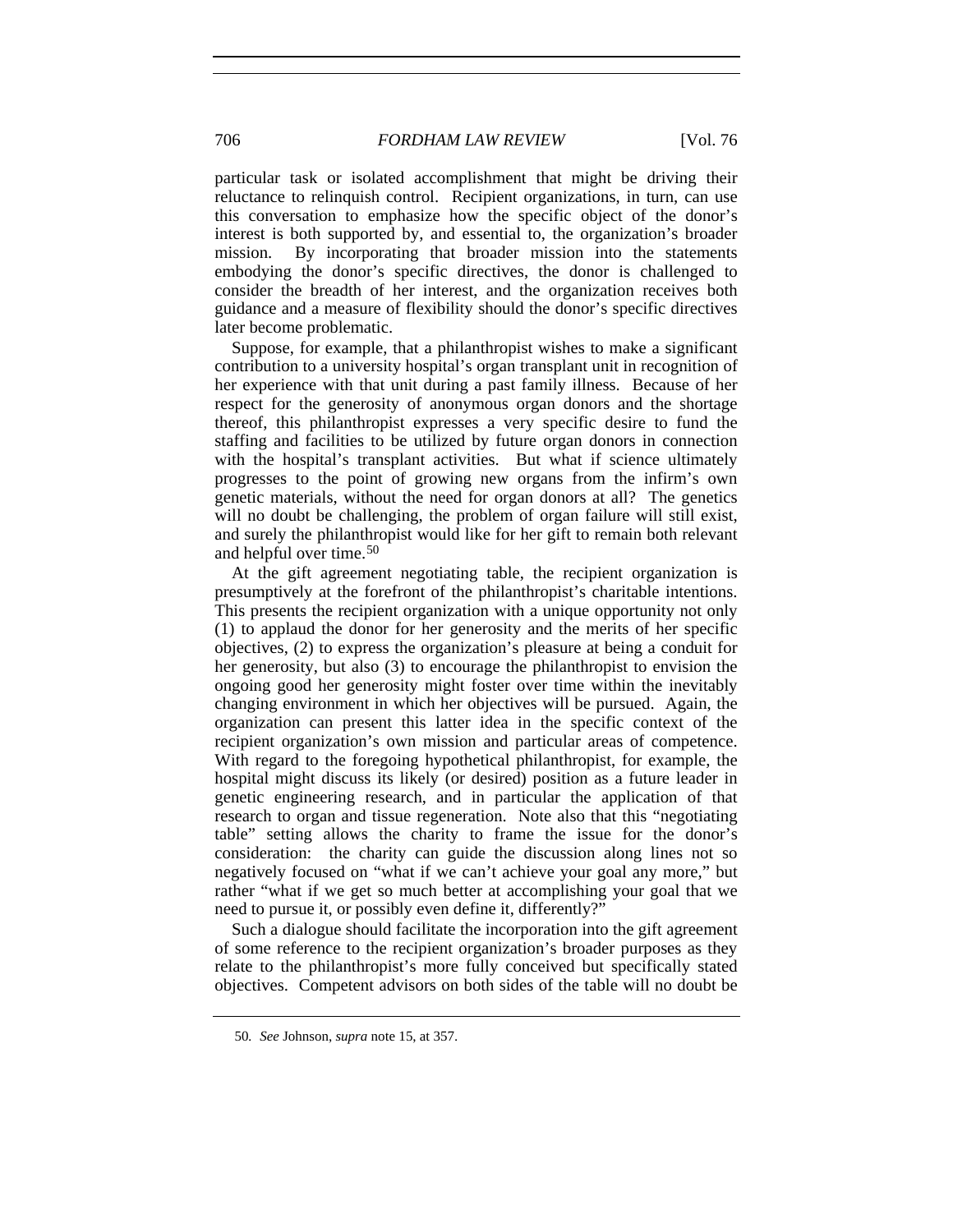able to articulate this understanding to immediate and long-term advantage of both the philanthropist and the recipient organization. After the discussion noted in the foregoing hypothetical situation, for example, a reversionary interest in favor of unknown future heirs or a wholly unrelated alternative charitable beneficiary should appear at best unnecessary, and at worst, wholly inconsistent with the donor's overriding reason for coming to the negotiating table with this recipient organization in the first instance.

#### D. *Birth, Mission, and Duties*

Discussion of the "birth" of a restricted gift will conclude here by recognizing that in evaluating the acceptability of a donor's offer to make a restricted gift, management must from the outset act both honestly and with a desire to further the organization's charitable mission. This obligation resides in ethical standards, principles of professional practice, and the various legal duties that govern nonprofit management conduct and decision making.[51](#page-14-0) Principles of professional practice directed at nonprofit management, for example, call for the adoption of specific guidelines to govern the decision as to whether acceptance of a particular gift is in the organization's best interest.[52](#page-14-1) Such pronouncements also clearly state that management should decline gifts when the terms command action outside the scope of the organization's mission or which could otherwise lead to "adverse consequences."<sup>[53](#page-14-2)</sup> Equally clear is that an organization should not assume that a donor's ill-fitting restrictions can eventually be tailored to fit the organization's needs. In this regard, "[i]t is unethical to accept a gift with the hope that [the recipient organization] can later change the donor's mind about its use."<sup>[54](#page-14-3)</sup> In other words, once an organization accepts a donor's contribution and its accompanying terms, the organization must strive to honor the donor's intentions as both a matter of professional practice and ethical obligation.

Following an organization's receipt of a contribution subject to agreed upon restrictions, the organization's focus necessarily shifts towards employing the gifted assets in furtherance of the organization's charitable mission. At the outset, this should not present any particular problems if

<span id="page-14-0"></span><sup>51.</sup> As one commentator puts it, "It is unethical to accept a gift with the hope that you can later change the donor's mind about its use." Tempel, *supra* note 49.

<span id="page-14-1"></span><sup>52</sup>*. See, e.g.*, Panel on the Nonprofit Sector, Principles for Facilitating Legal Compliance and Public Disclosure para. 26 (n.d.), *available at* http://www.nonprofitpanel.org/selfreg/All\_Principles\_Revised.pdf; *see also* Principles of the Law of Nonprofit Orgs. § 415 cmt. b(1) (Preliminary Draft No. 4, 2007).

<span id="page-14-2"></span><sup>53.</sup> Minn. Council on Nonprofits, Principles & Practices for Nonprofit Excellence 12 (fund-raising) para. 10 (2005) [hereinafter "MCN"], *available at* http://www.mncn.org/info/principles\_and\_practices.pdf; *see also* Principles of the Law of Nonprofit Orgs. § 415 cmt. b(2) (Preliminary Draft No. 4, 2007).

<span id="page-14-3"></span><sup>54.</sup> Tempel, *supra* note 49, at 31; *see also* MCN, *supra* note 53, at 12 (fund-raising) para. 4; Association of Fundraising Professionals, Code of Ethical Principles and Standards of Professional Practice nos. 9, 11, *available at* http://www.afpnet.org/ka/ka-3.cfm?content\_item\_id=1068&folder\_id=897 (last visited Sept. 22, 2007).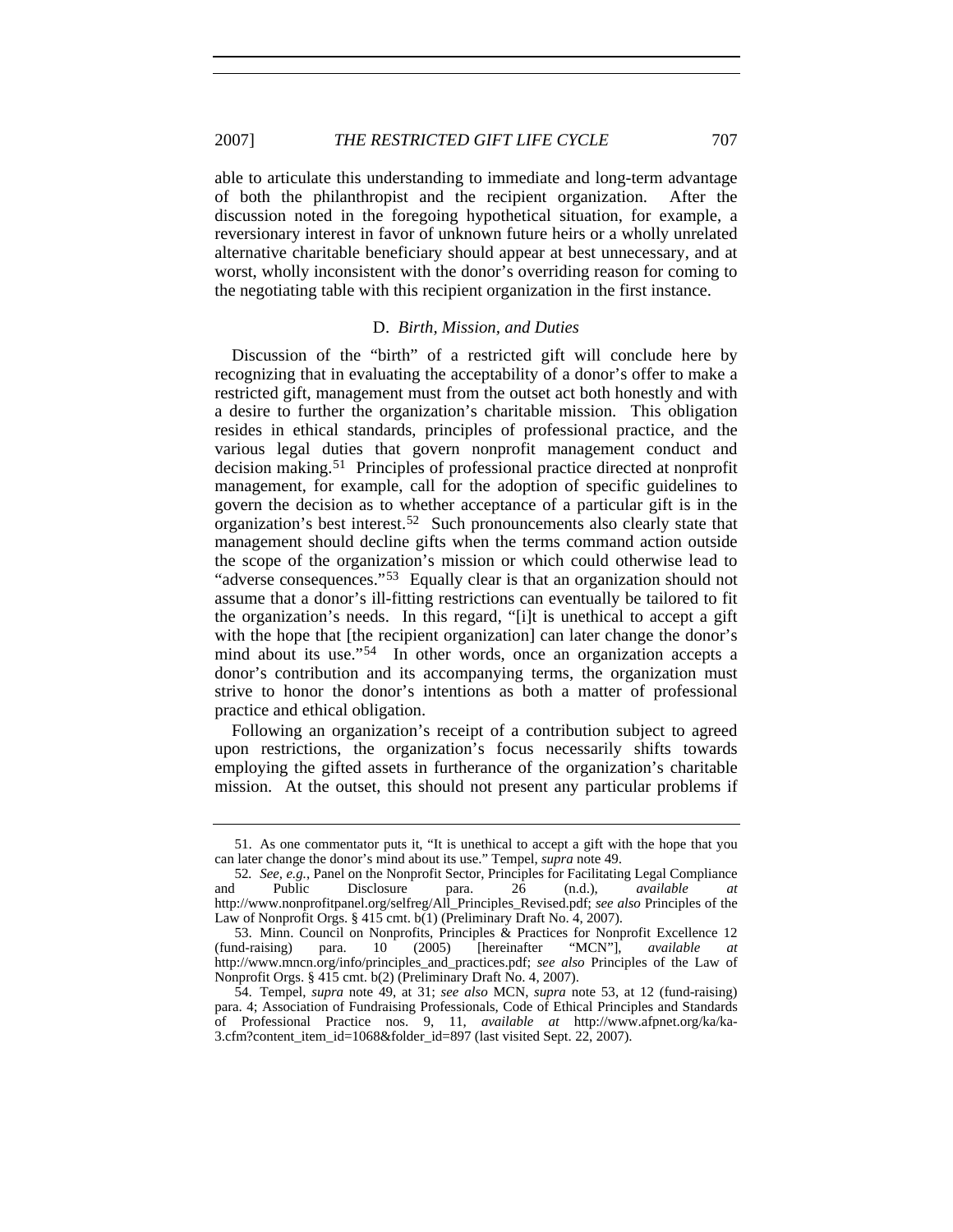the organization's management has acted responsibly in accepting the donor's terms, as just noted. Of course, this relationship between the proper acceptance and later utilization of a restricted gift demonstrates the sievelike nature of segregating various dead-hand influences into a given stage in the life cycle of a restricted gift. Nevertheless, I will continue to employ that framework for exploring the broader point—namely, that a more comprehensive appreciation of these circular influences at any given point in the restricted gift life cycle should ultimately inspire decisions that serve to reduce the overall level of tension embodied in this restricted gift, deadhand dynamic. In this vein, then, let us move forward to that period during which the organization employs the donor's restricted gift in furtherance of the organization's mission, but in accordance with the gift terms.

# IV. ADOLESCENCE TO ADULTHOOD: MANAGING THE RESTRICTED GIFT

Two aspects of managerial responsibility threaten compliance with donor intent once the organization proceeds to employ the donor's gift in furtherance of the organization's mission.<sup>[55](#page-15-0)</sup> The first concerns managerial competence in managing the gifted assets so as to effectively carry out the intended charitable mission. The second also involves a degree of competence, but in many cases, managerial integrity and perhaps judicial inclinations characterize the issue. More specifically, this second concern relates to the organization's potential need (or desire) to depart from the particular gift restrictions that express the donor's intentions. It is this second concern that drives the exploration here, but since managerial oversight is implicated in either case, the relevant fiduciary duties of care, loyalty, and perhaps obedience are central to the discussion in this Part IV.

# A. *Fiduciary Duties*

In defining the fiduciary duties that govern charity management, an initial question is whether management in a particular case should be subjected to traditional trust law standards of conduct or the more lenient corporate standards imported from the realm of for-profit enterprises. With regard to restricted gifts, the answer is, to varying degrees, yes on both counts.[56](#page-15-1) Authorities generally agree that regardless of whether the organization exists as a charitable trust or charitable corporation, restricted gifts give rise to trust (or in the case of a corporation, trust-like) duties—in particular, a duty to abide by the terms of the gift.<sup>[57](#page-15-2)</sup> This is so even though

<span id="page-15-0"></span><sup>55</sup>*. See* William Schwartz & Francis J. Serbaroli, *After the Barnes Ruling: What Donors Should Do to Protect Their Wishes*, Chron. of Philanthropy, Mar. 31, 2005, at 55 (explaining that "challenges to carrying out a donor's wishes may arise at two levels").

<span id="page-15-1"></span><sup>56</sup>*. See, e.g.*, Principles of the Law of Nonprofit Orgs. § 200 cmt. b (Preliminary Draft No. 4, 2007), *quoted in infra* text accompanying note 59.

<span id="page-15-2"></span><sup>57.</sup> Restatement (Third) of Trusts § 28 cmt. a (2003) (explaining that a contribution of property to a charitable organization that is restricted to a particular purpose is generally regarded as creating a charitable trust, regardless of whether the recipient organization is organized as a trust or corporation); Fishman & Schwarz, *supra* note 47, at 127 ("If property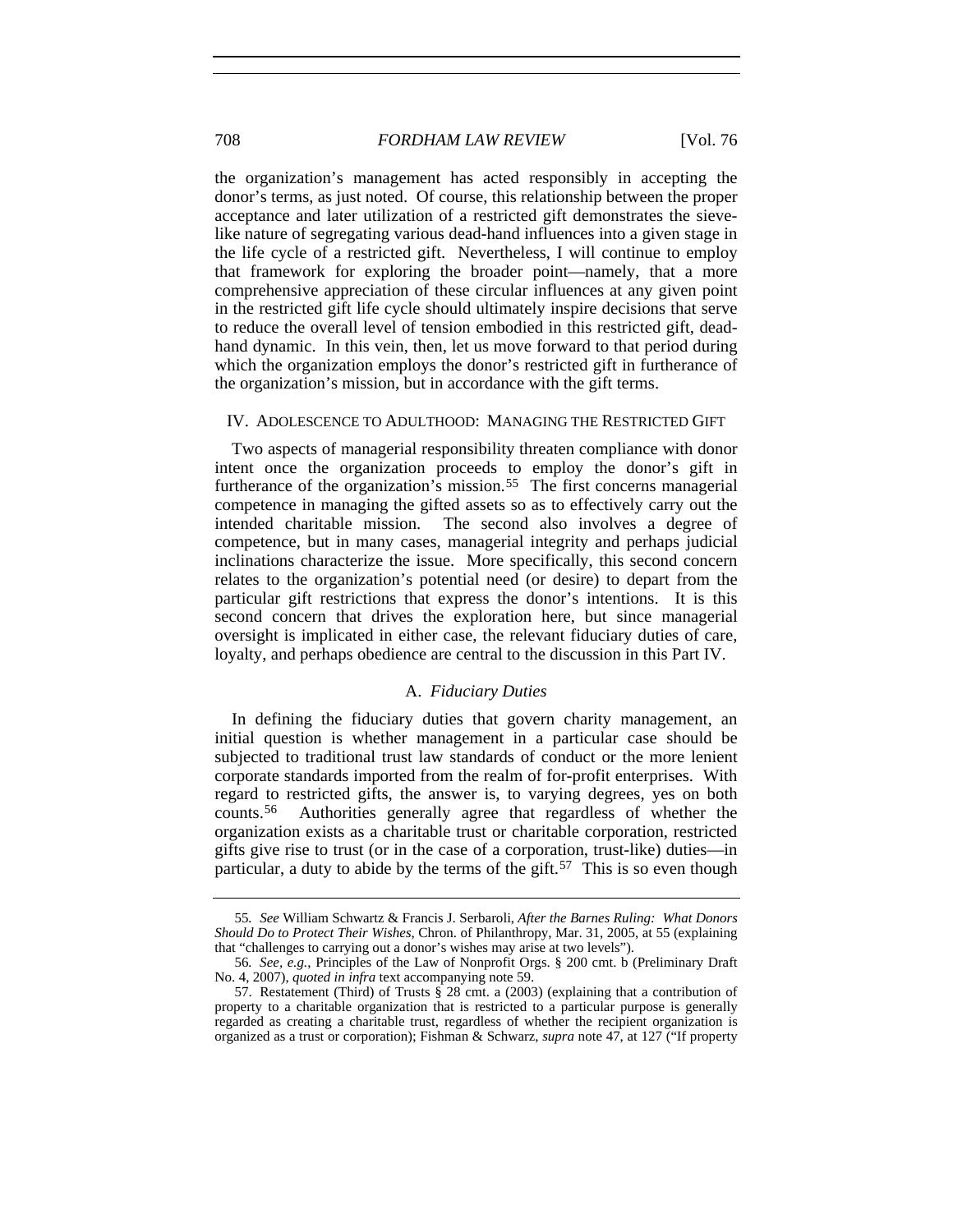in the charitable corporation context no trust technically exists.<sup>[58](#page-16-0)</sup> The most recent draft of the American Law Institute's (ALI) Principles of the Law of Nonprofit Organizations explains this synthesis as follows:

 Among the most important potential differences between charitable trusts and nonprofit charitable corporations are fiduciary standards and consequences for breach $[,$ ]... [levels of] decisional autonomy for the governing board[,] and supervisory regimes. In these three important areas, however, trust and corporate law have been conforming, with the general result that corporate fiduciary standards of conduct are being applied to both charity trusts and members of a nonprofit board . . . ; trust doctrine applies to modifying restrictions on gifts . . . ; and regulators have the same enforcement powers regardless of a charity's organizational form . . . .

 . . . [T]hese Principles continue trends promoted by other reform projects to minimize the legal differences in organizational form where appropriate . . . . Notably, a trust instrument cannot be varied without judicial approval (unless the instrument grants the trustee authority to make the desired amendment), whereas the corporate board . . . [has] greater autonomy in adjusting to unanticipated circumstances (with protection for restricted gifts).<sup>[59](#page-16-1)</sup>

<span id="page-16-1"></span>59. Principles of the Law of Nonprofit Orgs. § 200 cmt. b (Preliminary Draft No. 4, 2007).

is given for a particular charitable purpose and the [recipient] corporation dissolves or changes its purposes . . . [t]he more restrictive common law cy pres or deviation [trust] doctrines will apply and the property will pass to a charitable corporation that meets those stricter standards."); Marion R. Fremont-Smith, Governing Nonprofit Organizations: Federal and State Law and Regulation 438-40 (2004) ("The doctrine of cy pres . . . [is] applicable  $\dots$  in forty-nine states to charitable trusts and to charitable corporations  $\dots$ "); Evelyn Brody, *Charity Governance: What's Trust Law Got to Do with It?*, 80 Chi.-Kent. L. Rev. 641, 642 (2005) ("When it comes to enforcing restrictions on gifts—even those made to corporate charities—regulators and courts commonly apply charitable trust doctrines."); Katz, *supra* note 2, at 696 ("[A] charitable corporation's board of directors has more discretion [than would trustees of a technical trust] over its charity's mission and assets, except for restricted gifts, which are held in trust."); *see also infra* notes 58–60 and accompanying text. A contribution of property to a charitable organization, where the use of the property is restricted to a particular purpose, can therefore be regarded as creating a charitable trust at least with respect to the strict nature of the duties' attendant adherence to the donor's restrictions, regardless of whether the recipient organization exists in trust or corporate form.

<span id="page-16-0"></span><sup>58.</sup> With regard to there being no "technical" trust in existence where a restricted gift is held by a nonprofit corporation, see, for example, Revised Model Nonprofit Corporations Act § 8.30(e) & official cmt. 1 (1987) (providing that a director shall not be deemed to be a trustee, but that the corporation may nevertheless be deemed to hold such property in trust). *Id.* § 11.07 official cmts. (providing that charitable corporation's may merge, but noting that the surviving corporation is still bound by the terms of any restricted gifts); *see also* Principles of the Law of Nonprofit Orgs. § 400 cmt. b (Preliminary Draft No. 4, 2007) (noting that a corporation would not be bound by trust law procedural requirements, such as those requiring the provision of information to beneficiaries); *id.* § 240 cmt. c ("[C]orporate directors have the legal power to amend the articles of incorporation, . . . in contrast to the inability of a trustee unilaterally to amend the terms of the trust . . . .").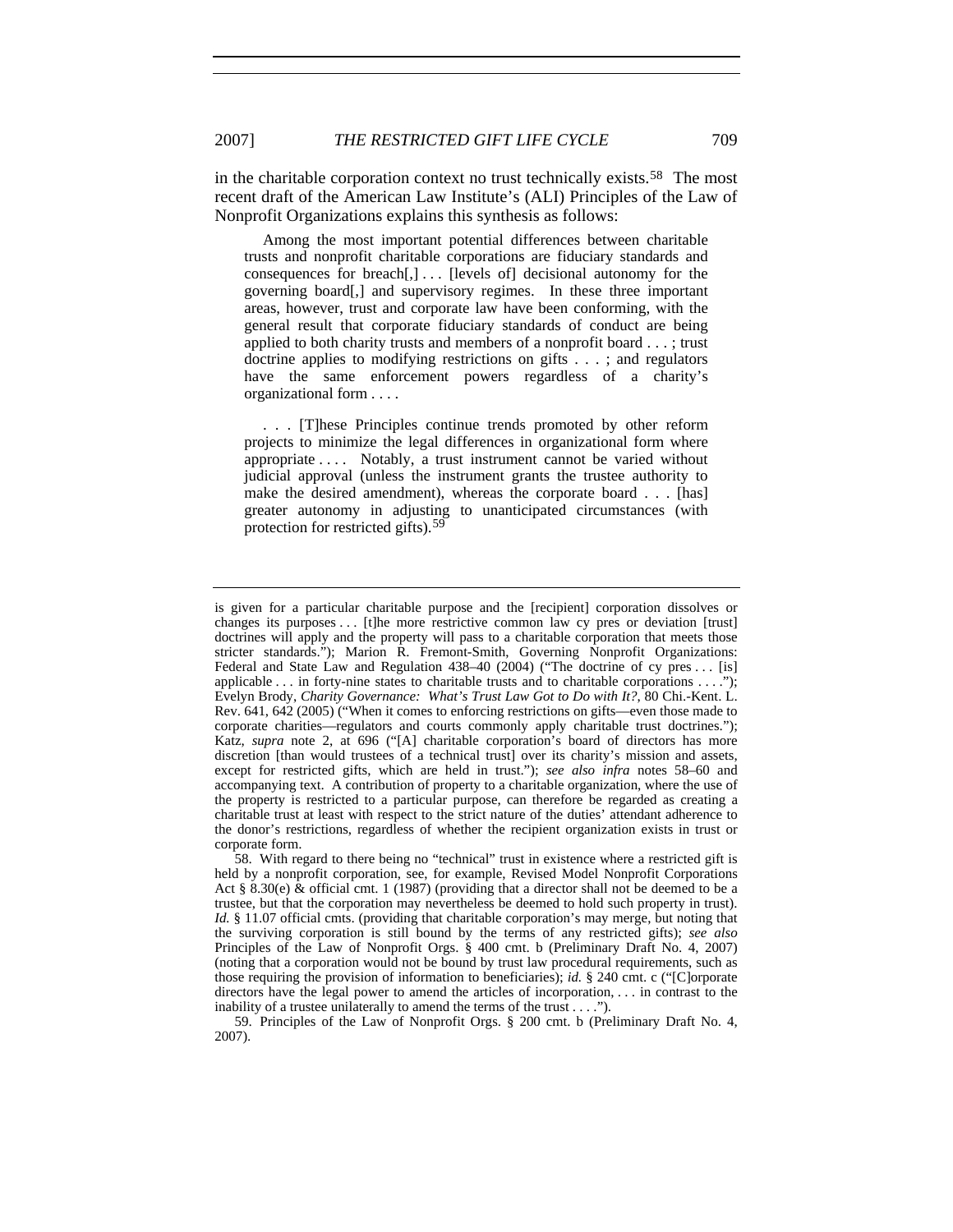In other words, the more relaxed corporate standards of conduct should govern managerial decisions that relate to preserving or utilizing the gifted assets, where such decisions do not otherwise implicate a departure from the donor's specified restrictions.[60](#page-17-0) If a donor contributed \$20 million, for example, "to construct an inpatient care facility in Hometown for treatment of Affliction X, with no less than twenty patient beds and to be named the 'John Doe Center,'" decisions governed by the corporate standard of care would include, among other things, where (within Hometown) to locate the facility, whether to build a facility with more than twenty patient beds, and whether those beds should be housed in private, semiprivate, or common rooms.

If changed circumstances later suggest that inpatient care lacks meaningful benefit to those suffering from Affliction X, or alternatively, that a freestanding facility in Hometown is no longer economically feasible, the charity fiduciaries' conduct in redeploying the gifted assets would be governed by the stricter standards found in trust law. Those fiduciaries would, in other words, lack the autonomy typically associated with "corporate" governance to identify other, more currently relevant purposes or means of operation, and then to make a unilateral decision about how best to redeploy the assets in light of those opportunities.<sup>[61](#page-17-1)</sup> Absent provisions in the gift instrument or a donor release under the Uniform Management of Institutional Funds Act (UMIFA), those fiduciaries would instead be compelled to seek judicial approval for modification or release of the restrictions under the trust doctrines of cy pres or equitable deviation.<sup>[62](#page-17-2)</sup>

<span id="page-17-1"></span>61. As to autonomy to alter purposes under a corporate standard of care in the case of unrestricted gifts, see, for example, *id.* § 240(b) & cmt. b.

<span id="page-17-2"></span>62. Management would be "compelled" both because the board lacks autonomy to make such changes on its own accord, and because a charity's governing board has a duty to keep the gifted funds productive for the benefit of the charitable class. *See id.* § 430(b) & cmt. a;

<span id="page-17-0"></span><sup>60.</sup> The comments confirm the typically greater board autonomy associated with the corporate form, but again suggest by parenthetical that a more strict approach is likely when it comes to deviating from the terms of a restricted gift: "The corporate board . . . has greater autonomy in adjusting to unanticipated circumstances (with protection for restricted gifts)." *Id.*; *see also id.* § 240(b) & cmt. a ("Because the degree of flexibility in altering charitable purpose is one of the choices the founders and donors make in selecting the charity's organizational form, [§ 240] confines the obligation to seek judicial relief to the trustees of charitable trusts with respect to all restrictions, and to the boards of directors of nonprofit corporations only with respect to restricted charitable gifts (and not to all assets of the corporation), as provided in § 250."). Comment a to section 250 further explains that "[f]or a charitable corporation, subsection (b) provides that the charity must ensure that restricted gifts (as defined in section 405) are applied to their original purposes. If that cannot be done, then the charity must obtain approval to release or modify the restriction as set forth in § 430." *Id.* § 250 cmt. a. Under section 430(b), a gift restriction can be modified or released only as provided in the gift instrument, by donor release as provided under the Uniform Management of Institutional Funds Act (UMIFA or, as revised in 2006, Uniform Prudent Management of Institutional Funds Act (UPMIFA)), or pursuant to a court order in a cy pres or equitable deviation action. UMIFA governs endowment funds and is currently in effect in forty-seven states. *See* Principles of the Law of Nonprofit Orgs. § 335 cmt. b(2) & reporter's notes (Tentative Draft No. 1, 2007) (discussing in detail UMIFA and UPMIFA provisions for modifying donor restrictions).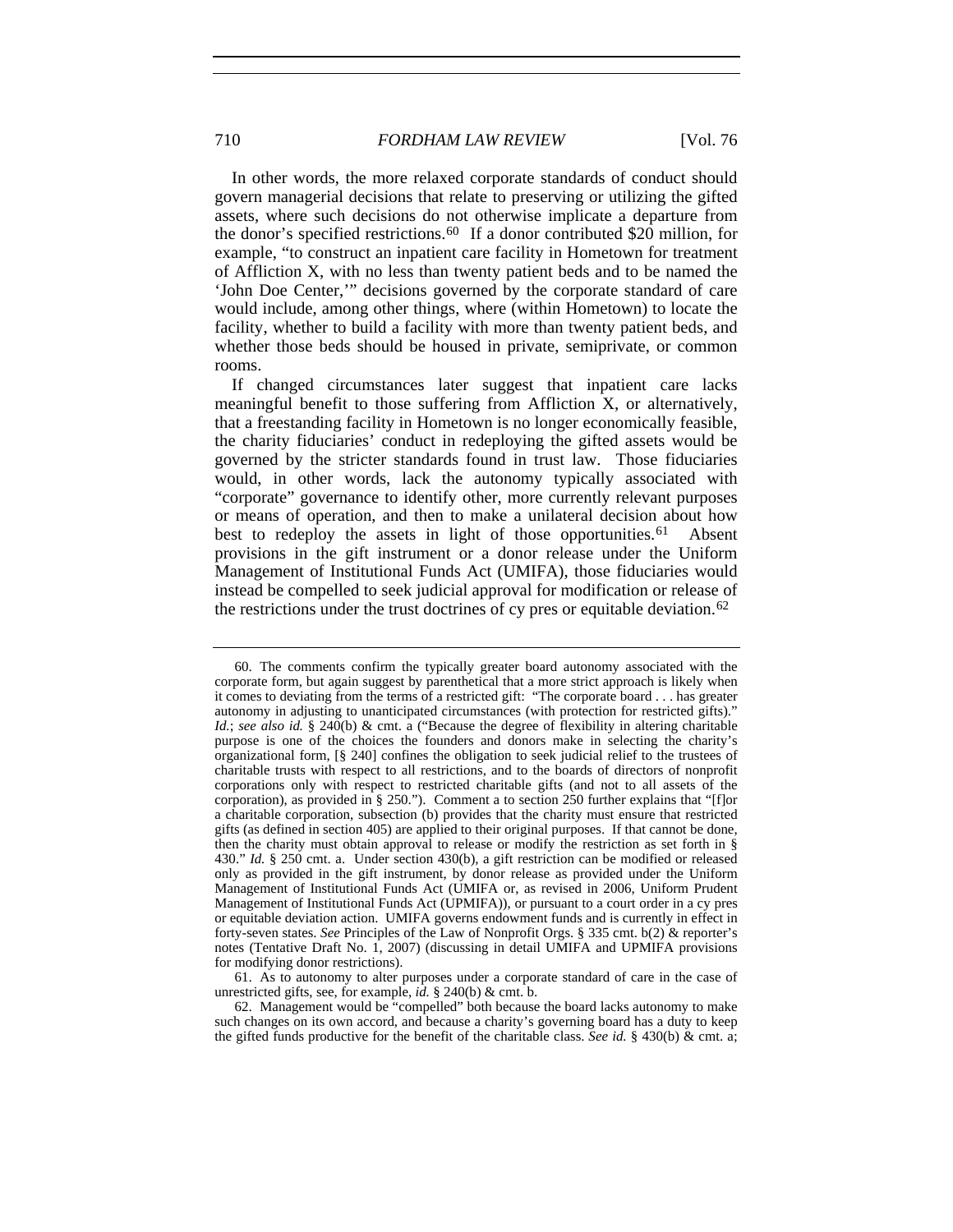Charitable fiduciaries sometimes find themselves in a fuzzy middle ground when it comes to determining whether certain applications of gifted assets are within the parameters of a donor's restrictions (and thus within the purview of managerial discretion), or whether judicial authorization for such applications might be required.<sup>[63](#page-18-0)</sup> In the foregoing hypothetical situation, for example, if the charitable fiduciaries decided to build a thirtybed "John Doe Center" for treating patients with discrete Afflictions X or Y, and staffed the facility with specialists trained only in treating one or the other affliction—perhaps because of some recognized synergies between the two specialties—it is less clear that this is a managerial prerogative subject to evaluation under a corporate standard of care, or a departure from donor restrictions to be addressed under trust law concepts. While at first blush these decisions seem to be the types to be made by management in its discretion, if there is no clear reservation of twenty beds or specific care for patients suffering from the donor's chosen Affliction X, a departure from the donor's purposes is arguably at issue.<sup>[64](#page-18-1)</sup>

#### B. *The Detail in the Duties*

Against this background, consider first the fiduciary duty of care. The duty of care relates to the competence displayed by management in carrying out its managerial responsibilities. Commentators variously describe the duty as requiring that management be diligent and attentive, that decisions be informed, and that actions be carried out in good faith and with "ordinary prudence."[65](#page-18-2) In the context of a restricted gift, for example, the

<span id="page-18-1"></span>64. Consider whether the American Law Institute (ALI) Principles provide an answer here: "A charity complies with a gift restriction . . . if the charity, acting in good faith, reasonably implements all material requirements of the terms of the restriction . . . and seeks relief under § 430 . . . when appropriate." *Id.* § 420(a).

<span id="page-18-2"></span>65. For various standards of conduct articulated in state statutes, and for a discussion of the business judgment rule in the context of nonprofit organizations, see Principles of the

Fremont-Smith, *supra* note 57, at 225–26, 440; *see also* Principles of the Law of Nonprofit Orgs. § 240 cmt. a (Preliminary Draft No. 4, 2007); *id.* § 240 cmt. b ("[A]ltering the activities of a charitable trust requires recourse to [a] court . . . in situations that, *in the absence of a restricted gift*, can be addressed by a corporate board." (emphasis added)); *supra* notes 57, 60.

<span id="page-18-0"></span><sup>63</sup>*. See, e.g.*, Principles of the Law of Nonprofit Orgs. § 240 cmt. b, illus. 4 (Preliminary Draft No. 4, 2007) ("[The ALI draft concludes that a] court should approve the change even though the restriction is not impossible to honor, because the board has determined in good faith that the restriction is administrative rather than the donor's charitable purpose. Applying cy pres instead of deviation could mean the difference between deferring to a reasonable determination by the charity fiduciaries and adhering to the wishes of [the donor] unless it becomes impossible or impracticable (or wasteful) to do so . . . ."); *id.* § 430 cmt. a ("[I]f the restriction cannot be complied with . . . application of this Section is mandatory. . . . However, the charity may exercise reasonable judgment in determining when to seek relief."). Section 430(b) provides that a gift restriction may be modified (or released) pursuant to provisions set forth in the gift instrument, pursuant to UMIFA or a similar state statute, or pursuant to a court order. *Id.* § 430(b); *see also id.* § 440(c) ("The availability of modification, the choice of remedy, and the degree of deference to the charity in framing the revised restriction depend on the circumstances."); *cf.* Principles of the Law of Nonprofit Orgs. § 250 cmt. a (Preliminary Draft No. 4, 2007).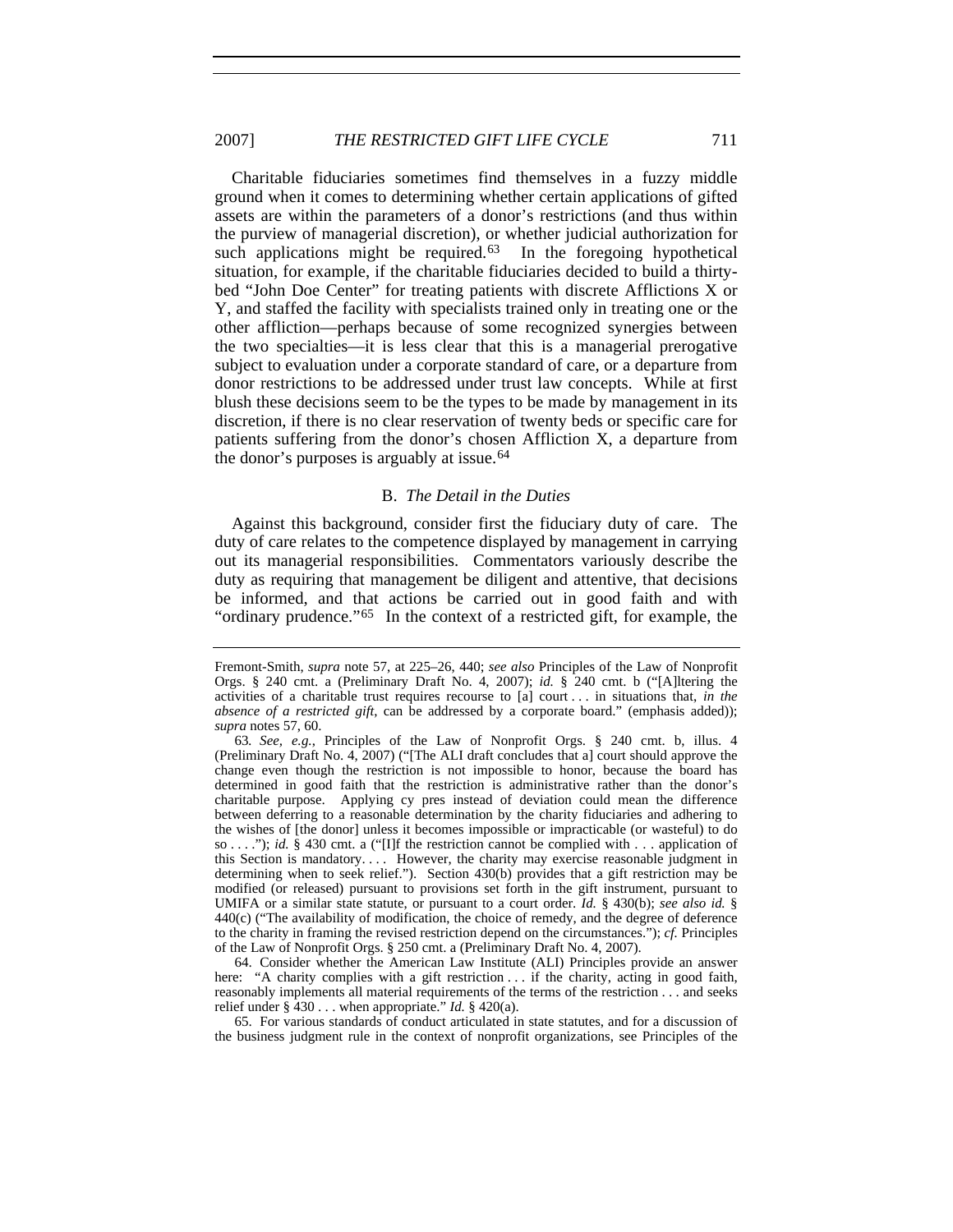duty of care suggests that some procedure should be established for ensuring and monitoring compliance with the terms of a recipient organization's basket of restricted gifts.[66](#page-19-0) More specifically, were a lack of internal controls to result in an inadvertent misuse of restricted gift funds, the organization's management might fairly be regarded as having failed to meet its duty of care by virtue of the failure of process and lack of attention to this concern.

The duty of loyalty, by contrast, is most easily described as a prohibition against self-dealing. In the context of a nonprofit organization, loyalty requires faithful pursuit of the interests of the organization, as opposed to the self-interest of the decision maker or other interests external to the organization.[67](#page-19-1) Were an organization to accept property limited to uses tangential to its mission and difficult or costly to maintain, further burdened with terms that permit the donor's continued use or exploitation of the property in some manner, this would implicate a breach of the managerial duty of loyalty. The likelihood of such a breach would be heightened if the donor also held a fiduciary management position that allowed her to influence the organization's acceptance of the gift terms.

Equally important in the restricted gift context is the duty of obedience, or at least the managerial obligations suggested by the separate articulation<br>of such a duty.<sup>68</sup> This latter caveat is necessary, because some This latter caveat is necessary, because some commentators identify the duty of obedience separately, while others reject

<span id="page-19-1"></span>67. Restatement (Third) of Trusts § 78 (2003); Principles of the Law of Nonprofit Organizations § 310 reporter's notes 10–12 (Discussion Draft 2006) (discussing various articulations of the duty of loyalty). The duty is described in relation to a restricted gift in comment a(1) of section 310:

Law of Nonprofit Organizations § 300 reporter's note 6 (Discussion Draft 2006). *See generally* Fremont-Smith, *supra* note 57, at 199–215; Daniel L. Kurtz, Board Liability: Guide for Nonprofit Directors 49–59 (1988); Brody, *supra* note 57, at 657–60.

<span id="page-19-0"></span><sup>66</sup>*. See, e.g.*, Principles of the Law of Nonprofit Orgs. § 420 cmt. b(1) (Preliminary Draft No. 4, 2007) ("[T]his Section does not dictate particular procedures for conducting and documenting the required monitoring [of compliance with the terms of a restricted gift]. Needless to say, a charity with more complete records will find it easier to defend a charge that it breached a restriction or condition, but the absence of records does not of itself constitute a breach.").

<sup>[</sup>T]he charity's board members must interpret [the organization's] purpose in the exercise of their discretion, subject to any restriction imposed by the settlor or donors. By using the phrase 'best interests of the charity, in light of its stated purposes,' this Section combines the trust and corporate language to declare an affirmative obligation of the fiduciaries to govern for charitable purposes, and not for the benefit of board members, executives, donors, or other private parties.

*Id.* § 310 cmt. a(1).

<span id="page-19-2"></span><sup>68.</sup> The origins of this duty can be traced to the work of Daniel L. Kurtz, *supra* note 65. Fremont-Smith, *supra* note 57, at 225. *See generally* Rob Atkinson, *The Low Road to Cy Pres Reform: Principled Practice to Remove Dead Hand Control of Charitable Assets* (Fla. State Univ. Coll. of Law, Pub. Law Research Paper No. 176, 2005), *available at* http://papers.ssrn.com/sol3/papers.cfm?abstract\_id=845927. This duty is often discussed in the context of the restraints upon nonprofit corporation management in changing the corporation's purposes as originally expressed in the organization's charter and other governing documents.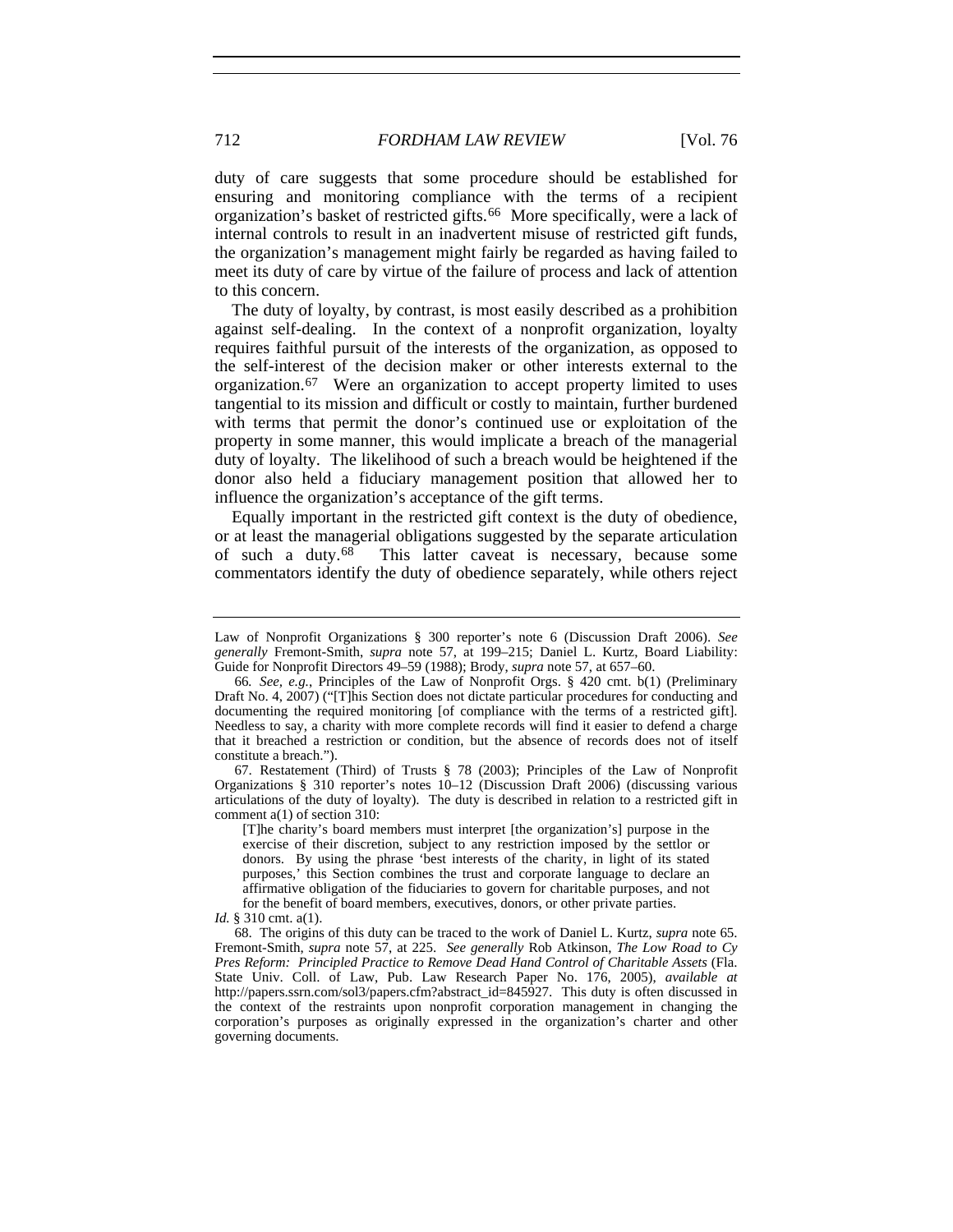the reach of such a freestanding duty and instead regard the suggested obligations as subsumed under the duties of loyalty and care.<sup>[69](#page-20-0)</sup> By thus rejecting the unilateral reach of a freestanding duty of obedience, commentators in this latter camp emphasize management's duty to keep the overall purposes of a charity current so as to serve the needs of present and future charitable beneficiaries—thus keeping obedience to the dead hand in perspective.[70](#page-20-1) Whether identified separately or characterized as part of the duties of care and loyalty, the clearly recognized obligations suggested here charge an organization's management "with carrying out the [donor's] purposes."[71](#page-20-2)

Under whatever fiduciary guise, the concepts underlying the unsettled existence of this duty should be easily understood by those responsible for managing a donor's restricted gifts. Without negating the duty to overall organizational mission, fiduciary responsibility or "obedience" in this restricted gift context has roots in the long-accepted trust law principle that a trustee must administer a trust in a manner faithful to the wishes of the creator.[72](#page-20-3) Should changing circumstances thwart that donor purpose or should those purposes over time come to threaten the accomplishment of the charity's overall mission, these trust law principles require that management pursue judicial modification of the donor's terms.<sup>[73](#page-20-4)</sup> Such authorized modification would be in lieu of, for example, management's simply implementing the desired changes under its general powers to manage the affairs of the organization, or otherwise simply continuing to

<span id="page-20-0"></span><sup>69</sup>*. See, e.g.*, Principles of the Law of Nonprofit Orgs. § 240 cmt. c (Preliminary Draft No. 4, 2007) (rejecting a separate duty of obedience, "at least as it has been interpreted to prevent a board . . . of a nonprofit corporation from altering corporate purposes prospectively"); Fishman & Schwarz, *supra* note 47, at 219 (describing duty as "somewhat less recognized"); Katz, *supra* note 2, at 699–701 (noting variations in articulation of what duty requires). Under "the most robust version of the duty," the board must adhere to the corporation's original purposes absent circumstances akin to those required to initiate a cy pres action. Katz, *supra* note 2, at 700; *see also* Kurtz, *supra* note 65, at 85.

Marion Fremont-Smith and other commentators reject the existence of such a duty, instead suggesting that managerial obligations in the face of such changes are governed by the universally accepted duties of care and loyalty. *See* Fremont-Smith, *supra* note 57, at 225–26; *see also* Evelyn Brody, *Limits of Charity Fiduciary Law*, 57 Md. L. Rev. 1400, 1406 n.30 (1998). *See generally* Principles of the Law of Nonprofit Orgs. §§ 210 cmt. b(3), 240 cmts. a, c & reporter's notes 6–8 (Preliminary Draft No. 4, 2007); Principles of the Law of Nonprofit Organizations § 320 cmt. e (Discussion Draft 2006); Fishman & Schwarz, *supra* note 47, at 219–23.

<sup>70</sup>*. See, e.g.*, Fremont-Smith, *supra* note 57, at 225–26, 439.

<span id="page-20-2"></span><span id="page-20-1"></span><sup>71.</sup> Kurtz, *supra* note 65, at 85. The added language perhaps bastardizes, but no doubt renders less debatable, Professor Daniel L. Kurtz's articulation of the duty by reference to organizational purposes. *See also* Katz, *supra* note 2, at 700 (noting positive and negative aspects of duty).

<span id="page-20-3"></span><sup>72.</sup> Fishman & Schwarz, *supra* note 47, at 219 (citing Scott & Fratcher, *supra* note 19, § 164.1); *see also supra* notes 57–60; *supra* Part IV.A.

<span id="page-20-4"></span><sup>73.</sup> In Kurtz's view, this duty would regard the organization's corporate purposes, as set forth in the organizational charter, as constituting express terms upon which all gifts to the corporation are conditioned. Kurtz, *supra* note 65, at 85.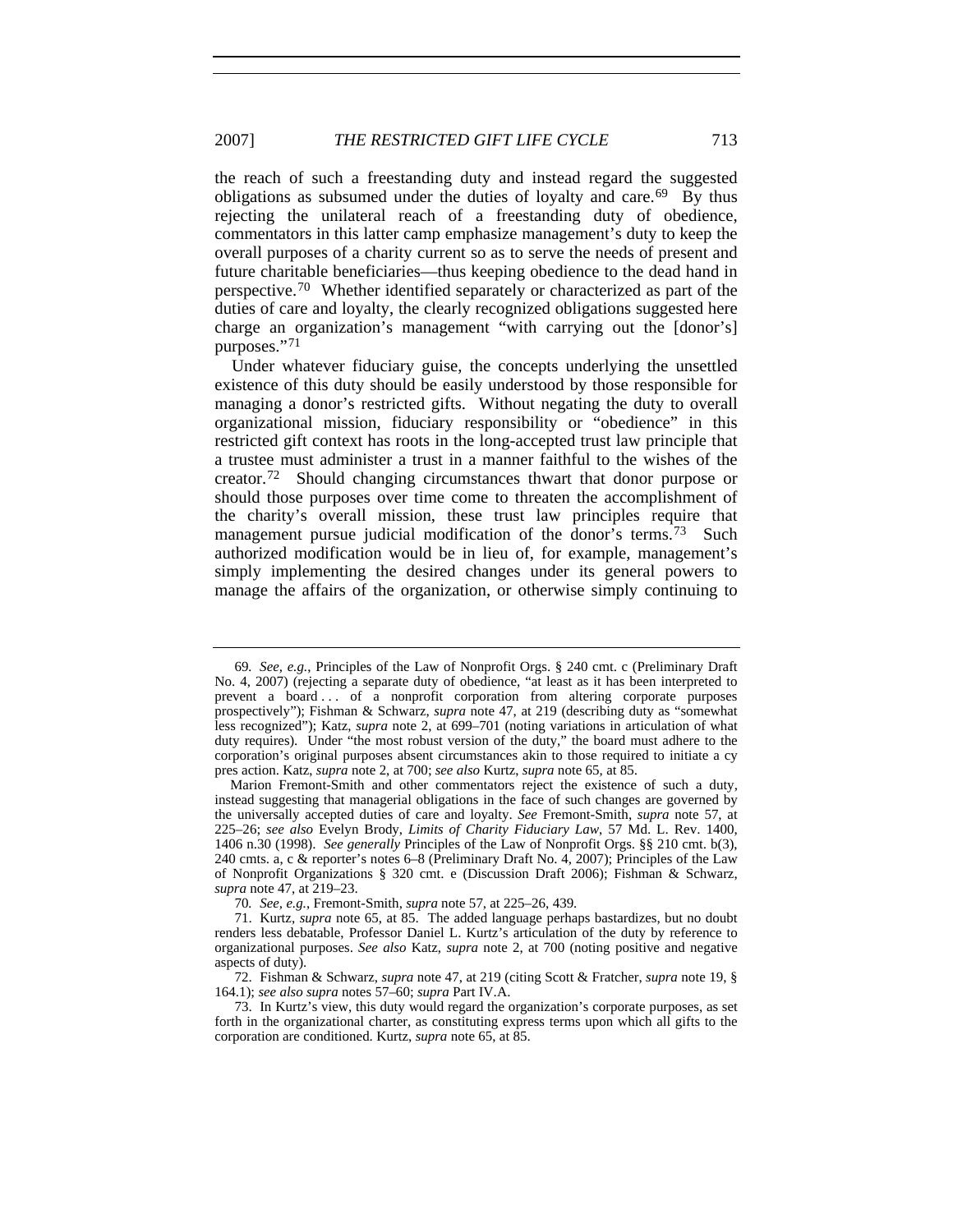pursue a futile objective or employing ineffective means.<sup>[74](#page-21-0)</sup> In any event, regardless of organizational form or the specific name given the duty, an organization's management must certainly strive to be faithful to the restrictions that a donor imposes upon her gift.

#### V. INATTENTIVENESS TO DUTY

Although each of the noted fiduciary duties offers fertile grounds for exploration, the examination here will now focus upon why these duties should play prominently in the minds of a recipient organization's managers—apart from the general idea that any breach of a formally recognized duty is inherently a bad thing that could result in some particular brand of liability.[75](#page-21-1) In other words, putting aside the possible invocation of formal legal remedies like fund restitution, injunction, or trustee removal, I would like to explore some of the more subtle ramifications of a recipient organization's (in)attentiveness to these duties in the context of managing restricted gifts. The current dispute between Princeton University and the Robertson family provides a path that will help guide this exploration.<sup>[76](#page-21-2)</sup>

#### A. Robertson v. Princeton

Commentators describe the very public dispute between Princeton University and the Robertson family as one "that could significantly influence the future of restricted charitable giving in the U.S."[77](#page-21-3) The dispute centers upon Princeton's handling of a \$35 million gift to the university made by Marie and Charles Robertson in 1961.[78](#page-21-4) That gift has

76. See *supra* note 7 for an explanation of the scope of this discussion.

<span id="page-21-0"></span><sup>74.</sup> With regard to the duties of care and loyalty and the actions those duties require when donor terms become outdated or otherwise problematic, see *supra* notes 62, 67 and accompanying text.

<span id="page-21-1"></span><sup>75.</sup> Many commentators regard the formal legal enforcement of these fiduciary duties as lax anyway. *See, e.g.*, Fishman & Schwarz, *supra* note 47, at 248 (noting that "attorney general oversight [is] more theoretical than deterrent"); *id.* at 169 ("The duty of care . . . is quite low, and . . . liability [is] improbable except in the most egregious cases . . . ."); *id.* at 151 (noting that breach of care matters are typically settled quickly with state attorneys general, while the notoriety arising from reports of such breaches "can be devastating"); Principles of the Law of Nonprofit Organizations ch. 3, introductory note, at 5 (Discussion Draft 2006) ("[T]he law generally declines to impose monetary penalties for breaches of the duty of care, and focuses instead on nonmonetary equitable *remedies*, such as injunctions and removal of directors or trustees (and other reputational sanctions)." (emphasis added)); *see also infra* note 121.

<span id="page-21-3"></span><span id="page-21-2"></span><sup>77.</sup> Dick Dahl, *Princeton Case Puts Spotlight on Charitable Gifts with 'Strings Attached*,*'* Lawyers USA, Jan. 1, 2007, at 3; *see also* John Hechinger & Daniel Golden, Poisoned Ivy, Fight at Princeton Escalates over Use of a Family's Gift, Wall St. J., Feb. 7, 2006, at A1.

<span id="page-21-4"></span><sup>78.</sup> I take the liberty here of designating the gift as one made jointly by the Robertsons. All indications suggest that the gift was the product of the joint act and decision of Marie and Charles, and media reports typically refer to "the Robertsons" as donors. The Robertson descendants likewise refer to the gift as if it were their parents' joint act of philanthropy. *See, e.g.*, Geoff Mulvihill, *Princeton Donors Want Their Millions Back*, CBS News, Nov. 28, 2006, http://www.cbsnews.com/stories/2006/11/28/national/main2211409.shtml ("Relatives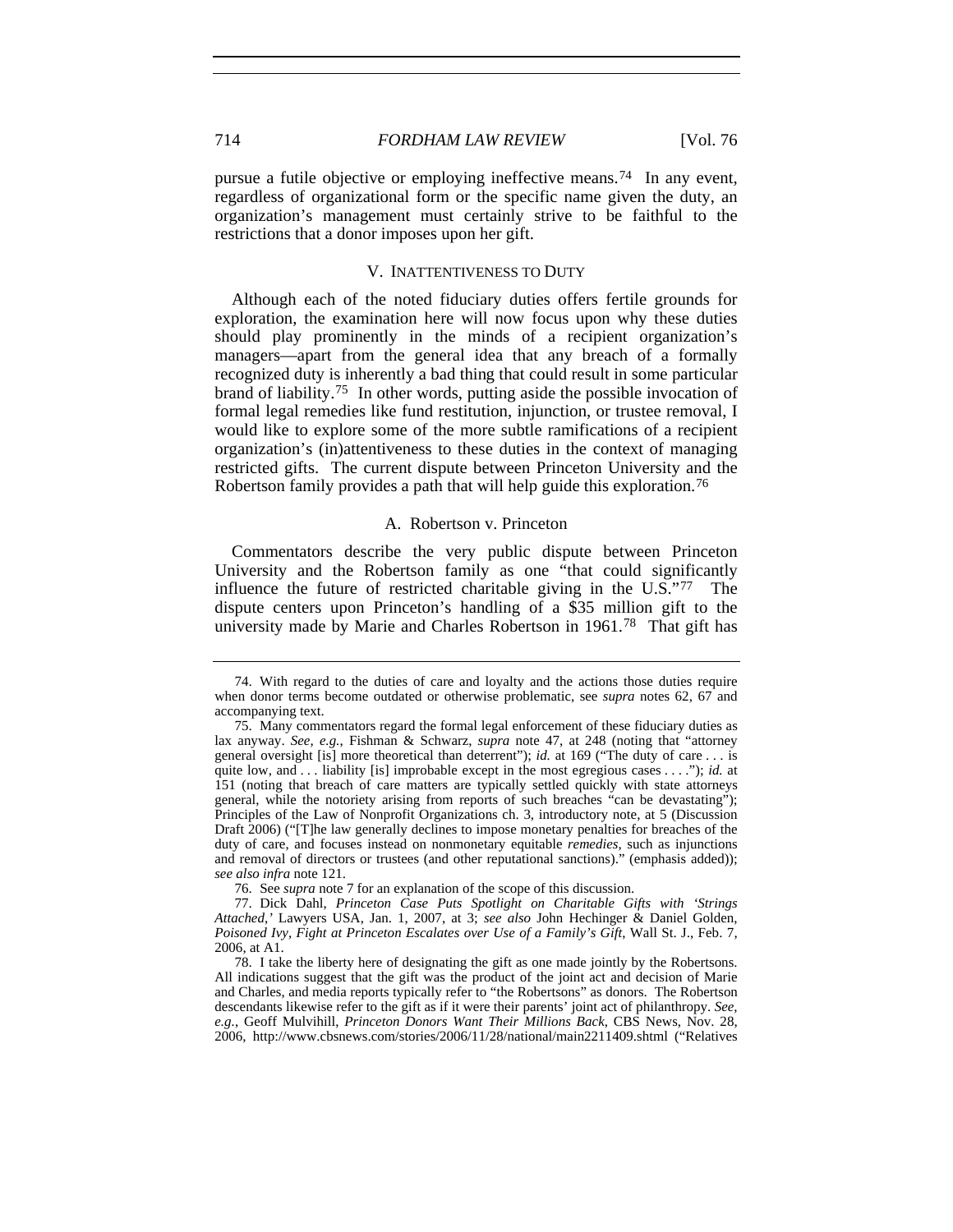since grown to comprise a fund worth over \$800 million, which represents six percent of Princeton's total endowment.<sup>[79](#page-22-0)</sup> Although both Marie and Charles are now deceased, several surviving Robertson family members have filed suit against Princeton over Princeton's alleged disregard for the restrictions imposed by Marie and Charles at the time of their 1961 gift.<sup>[80](#page-22-1)</sup>

As to restrictions, the Robertsons directed that their gift be used to educate graduate students at Princeton's Woodrow Wilson School of Public and International Affairs. More specifically, the documents governing the gift provide that

[the] objective is to strengthen the Government of the United States and increase its ability and determination to defend and extend freedom throughout the world by improving the facilities for the training and education of men and women for government service and to contribute [funds] . . . to or for the use of Princeton University for any one or more or all of the following uses:

 (a) To establish or maintain and support . . . a Graduate School, where men and women dedicated to public service may prepare themselves for careers in government service, with particular emphasis on the education of such persons for careers in those areas of the Federal Government that are concerned with international relations and affairs  $\dots$ .<sup>[81](#page-22-2)</sup>

As to the significance of the gift, it was regarded as "almost inconceivably generous." Dahl, *supra* note 77. The gift is said to have "[a]t the time . . . [been] one of the largest ever in support of higher education and the largest in Princeton's history." Robertson v. Princeton, http://www.robertsonvprinceton.org/ (last visited Sept. 12, 2007).

<span id="page-22-0"></span>79*. See* John Hechinger, *Princeton Reimburses Donors' Foundation*, Wall St. J., Mar. 13, 2007, at A2 (placing gift value at \$800 million and noting the six percent figure). A May 2007 article places the value at \$840 million. *Former Gov. Tom Kean to Succeed Jay Sherrerd on Robertson Board*, News@Princeton, May 1, 2007, http://www.princeton.edu/main/news/archive/S17/79/79M88/index.xml?section=announcem ents. Princeton emphasizes the growth of the fund as evidence of good stewardship.

<span id="page-22-1"></span>80. Marie Robertson died in 1973, and Charles died in 1981. The plaintiffs in the current litigation are three Robertson children and one other relative. *See* Robertson v. Princeton, *supra* note 78. The Robertson family members serving as plaintiffs in the current litigation are hereinafter referred to as the "Robertson family."

<span id="page-22-2"></span>81. Composite Certificate of Incorporation of the Robertson Foundation, *supra* note 78; *see also* text accompanying note 84. I have taken the liberty in the above quote of changing "its" to "[The]" at the beginning of the quoted language. The composite certificate is the most direct expression of "donor intent," as that concept is discussed in this essay. Whether viewed as equivalent to an instrument of gift or a representation of a negotiated agreement regarding the use and administration of the gift, the composite certificate certainly expresses

of Charles S. and Marie Robertson said the couple wanted their gift to be spent . . . ."). A&P heiress Marie Robertson is actually the donor. Her husband, Charles Robertson, graduated from Princeton in 1926, and this appears to be the primary affiliation that inspired the gift. All indications are that Charles played a very active role in negotiating the terms and structure of the gift. Marie, Charles, and a representative of Princeton, for example, signed the composite certificate of incorporation of the Robertson Foundation, the primary document setting forth the gift terms. Charles also played a prominent role in the management of this foundation, which was established solely to administer the gift. The composite certificate of incorporation can be found in its entirety at the *Robertson v. Princeton* web site. Composite Certificate of Incorporation of the Robertson Foundation (1961), *available at* http://www.robertsonvprinceton.org/legaldocuments/incorporation.pdf.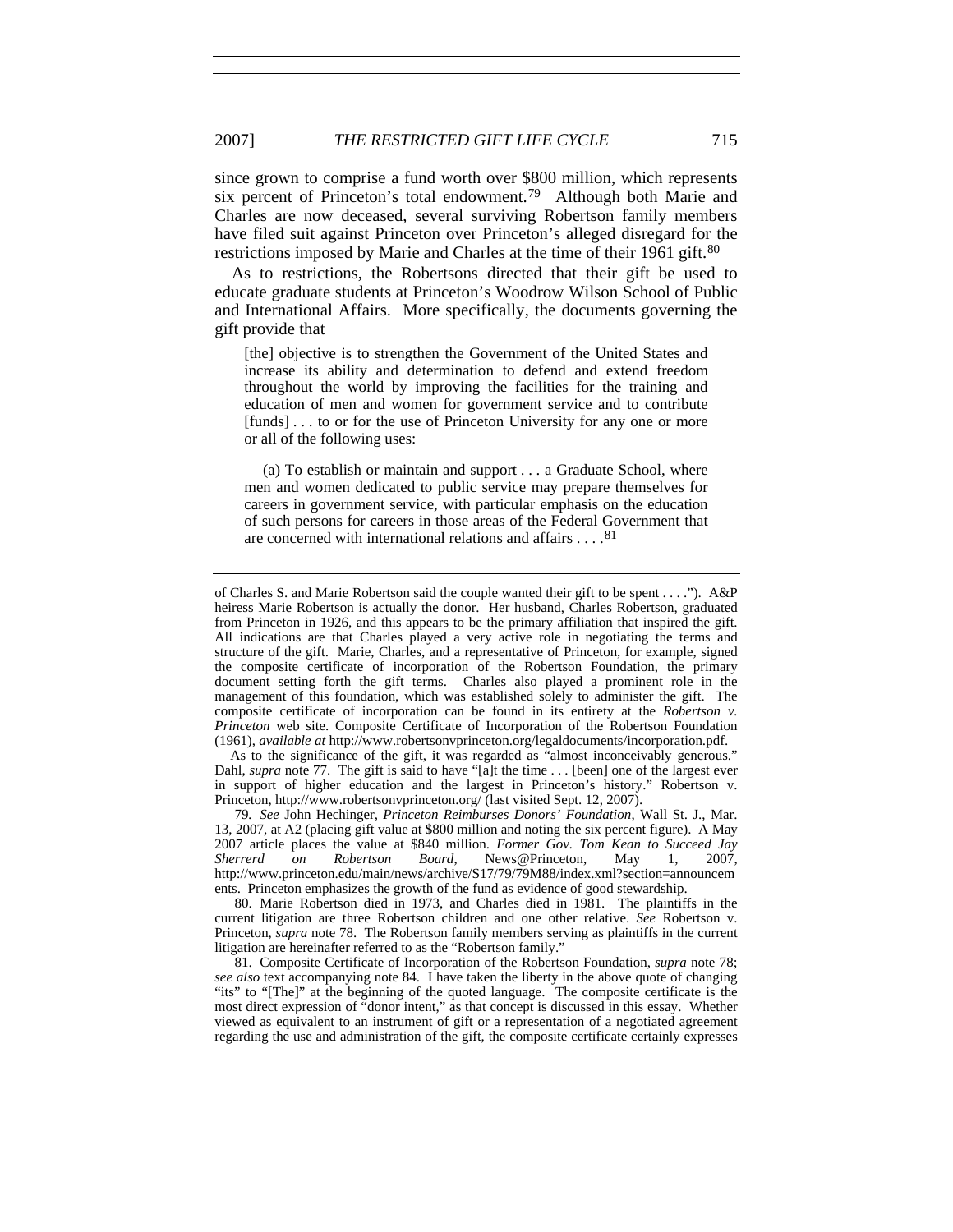The Robertsons made their gift to Princeton via the establishment of "The Robertson Foundation."[82](#page-23-0) The Robertson Foundation is a nonprofit, charitable corporation that operates as an I.R.C.  $\S$  509(a)(3) supporting organization, with Princeton being the supported charity.[83](#page-23-1) The foundation is governed by a seven-member board, as to which Princeton appoints four of the members and the Robertson family the remaining three.<sup>[84](#page-23-2)</sup> Prior to his death, Charles Robertson was active in the foundation's management,

<span id="page-23-2"></span>84. The ramifications of the Robertson Foundation being structured as an organization created expressly to support Princeton, and over which Princeton was by agreement given majority control, is a significant point of legal contention in the current litigation. On the one hand, decisions made regarding the Robertson gift funds are made by the Robertson Foundation board of directors, not by Princeton University directly. On the other hand and according to the Robertson plaintiffs, the Princeton appointees to the foundation board have typically been closely aligned with and subservient to Princeton's requests and objectives, such that Princeton bears ultimate responsibility for any wrongful departure from the Robertson gift terms. *See* Reply Memorandum in Support of Plaintiffs' Motion for Partial Summary Judgment re Fiduciary Duties and Business Judgment Rule at 6–21, Robertson v. Princeton Univ., No. C-99-02 (N.J. Super. Ct. Ch. Div. (n.d.)) [hereinafter Pl. Reply Mem.], *available at* http://www.robertsonvprinceton.org/legal.php.

While allegations of malfeasance could be directed solely at the Robertson Foundation board members who authorized a particular expenditure, for purposes of this essay the discussion is framed consistent with the litigation posture—i.e., both the majority/Princetoncontrolled foundation board members and Princeton University itself (by virtue of its control) are responsible for any potential wrongdoing. In this regard, media reports typically refer to the matter as a dispute between the Robertson plaintiffs and Princeton University. *See supra* text accompanying notes 77–80. In any event, fiduciary duties clearly reside somewhere in this case, and thus the dispute clearly presents a good vehicle for exploring those duties notwithstanding the parties' contentions as to exactly where those duties lie. Indeed, the fact that Princeton is both given control and identified as the supported organization should not obviate the duty discussed in Part IV to adhere to donor restrictions. The difficulty in separating Princeton from any notion of wrongdoing where funds are utilized outside the Robertson gift parameters can be seen, for example, in the potential misappropriation discussed in *infra* note 88 and accompanying text and Part V.C. In that case, after being alerted to a potential misappropriation of foundation funds by a former university general counsel and then foundation secretary/treasurer, "someone" decided that the potential misappropriation should not be disclosed to the full foundation board.

the Robertsons' understanding and desires with regard to such matters. *See, e.g.*, Principles of the Law of Nonprofit Orgs. § 420 cmt. b(2) & reporter's note 8 (Preliminary Draft No. 4, 2007) (discussing gift acceptance policies in the context of donor negotiations and noting that "[a] major restricted gift might result only after detailed negotiation . . . .").

<span id="page-23-0"></span><sup>82</sup>*. See* Composite Certificate of Incorporation of the Robertson Foundation, *supra* note 78.

<span id="page-23-1"></span><sup>83.</sup> The Robertson Foundation was formed in 1961, prior to the enactment of the 1969 Tax Reform Act which added  $\S 509(a)(3)$  and the supporting organization concept to the Tax Code. Prior to such enactment, the foundation possessed characteristics of what is today technically known as a "Type I"  $\S$  509(a)(3) organization. The foundation in fact elected such status shortly after doing so became possible by virtue of the 1969 legislation. *See* Defendants' Memorandum of Law in Opposition to Plaintiff's Motion for Partial Summary Judgment on "Fiduciary Duties" and "Business Judgment," Robertson v. Princeton Univ., No. C-99-02 (N.J. Super. Ct. Ch. Div. July 11, 2006) [hereinafter Def. Mem.], *available at* http://www.robertsonvprinceton.org/legal.php; Memorandum to author, *supra* note 7, at 4. For a recent discussion of I.R.C. § 509(a)(3) supporting organizations, see Neil T. Kawashima & Mary Lee Turk, *The Demise of the Type III Supporting Organization*, 32 Actec J. 289 (2007); *see also* Principles of the Law of Nonprofit Orgs. § 415 reporter's note 8(c) (Preliminary Draft No. 4, 2007).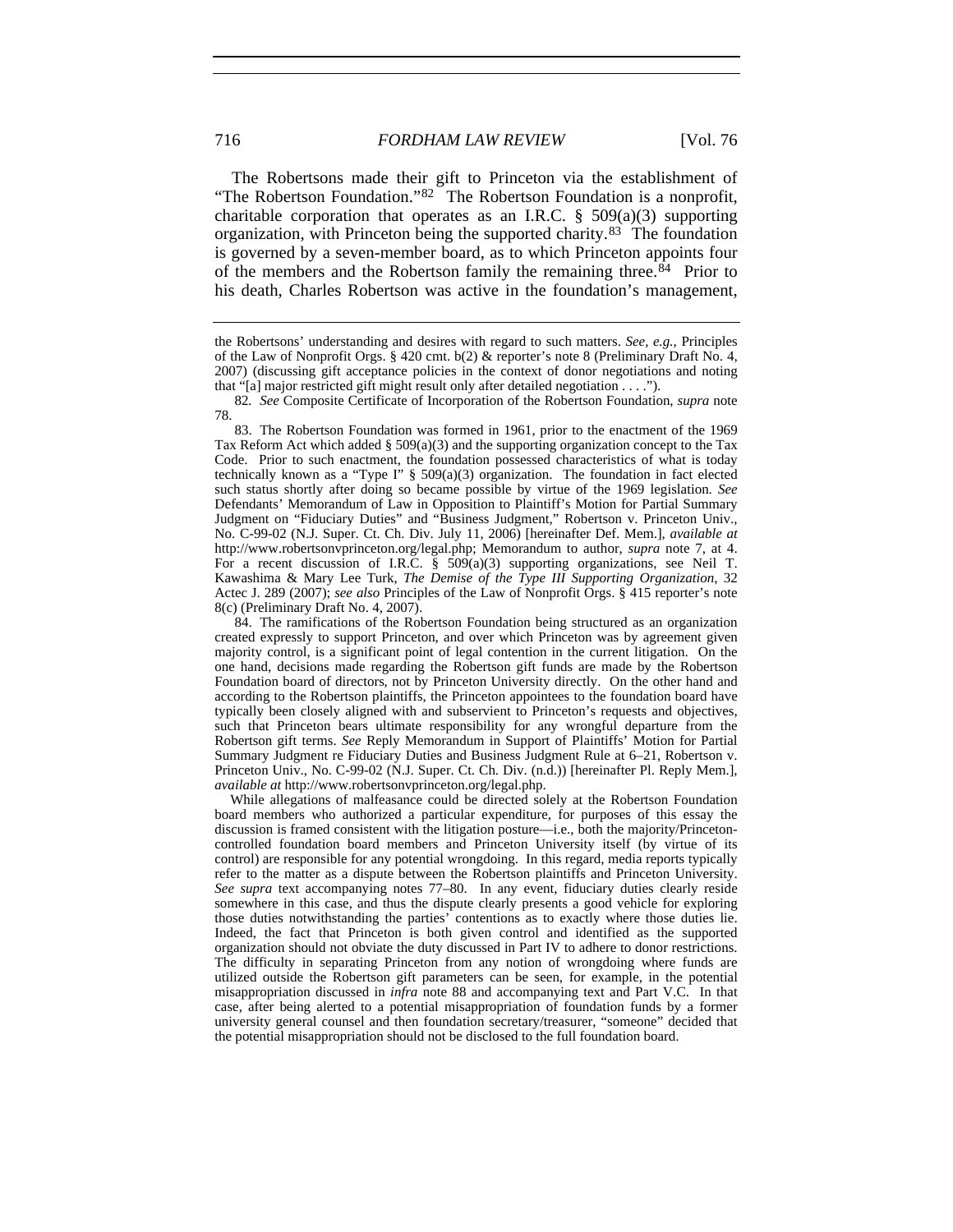serving as its president from 1961 until his death in 1981.<sup>[85](#page-24-0)</sup> While serving in that role, Charles Robertson allegedly clashed with Princeton over the utilization of the gift, based upon his belief that too few students of the program actually pursued government service.[86](#page-24-1)

Apart from this conflict over the university's diligent pursuit of the suggested mission, there have been other, more recent disagreements between the university and the three Robertson family trustees.<sup>[87](#page-24-2)</sup> The trigger that spurred the current litigation appears to have been a 2002 decision to manage the Robertson gift funds as part of the university's general endowment.[88](#page-24-3) The original gift agreement stated that the funds were not to be commingled with the university's endowment, although Princeton asserts that the funds are now appropriately held in a separate account as part of that endowment.[89](#page-24-4)

In any event, Princeton appointees made this decision in the face of express objections by the three Robertson family trustees, thus (by one view) "antagonizing" several surviving Robertson family members to the point of initiating the formal legal action.<sup>[90](#page-24-5)</sup> Princeton and/or its appointees may have foreseen the emergence of these plaintiffs and thus weighed that negative consequence in relation to the benefits to be gained by

<span id="page-24-2"></span>87*. See supra* notes 82–84 (regarding the disputes over the seven-member board and legal structure underlying the gift).

<span id="page-24-3"></span>88. Hechinger & Golden, *supra* note 77. Technically, the decision was made by the foundation board of directors, and not Princeton University. Memorandum to author, *supra*  note 7, at 4. That decision was made by a vote of 4–3, with the four votes coming from Princeton appointees (with continuing university affiliations) and the three dissenters being members appointed by the Robertson family. This accounts for the plaintiffs' attribution of this decision to Princeton itself. *See supra* note 84.

<span id="page-24-4"></span>89. The foundation's certificate of incorporation allows the foundation's assets to be managed as part of the university's general endowment upon dissolution of the foundation, though the gift restrictions are nevertheless to continue to apply and the funds are still to be held "as a separate and distinct endowment fund." Composite Certificate of Incorporation of the Robertson Foundation, *supra* note 78, at art. 13. This specific authorization following dissolution could easily be read to preclude such a merger with the university's general endowment (even via a separate fund) prior to dissolution of the foundation.

<span id="page-24-5"></span>90. The pejorative term "antagonizing" appears in the previously noted 2006 *Wall Street Journal* article. Hechinger & Golden, *supra* note 77. The term "antagonizing" is repeated here simply to indicate the level of conflict over this issue prior to the decision to align the management of the Robertson Foundation funds more closely with Princeton's general endowment fund administration.

<span id="page-24-0"></span><sup>85</sup>*. Former Gov. Tom Kean to Succeed Jay Sherrerd on Robertson Board*, *supra* note 79.

<span id="page-24-1"></span><sup>86</sup>*. See* Pl. Reply Mem., *supra* note 84, at 53–58; Hechinger & Golden, *supra* note 77; *see also* Def. Mem., *supra* note 83, at 13–17 (discussing why students have not gone into government service). Hechinger and Golden assert that "[a]lmost from the start, Charles . . . clashed with Princeton officials because he thought too many students from the graduate program were ending up outside government." Hechinger & Golden, *supra* note 77. Princeton, on the other hand, asserts that it is more than a trade school for "low level government bureaucrats," and that in any event it has little control over student job choices upon graduation. Memorandum to author, *supra* note 7, at 3–4, 8–10.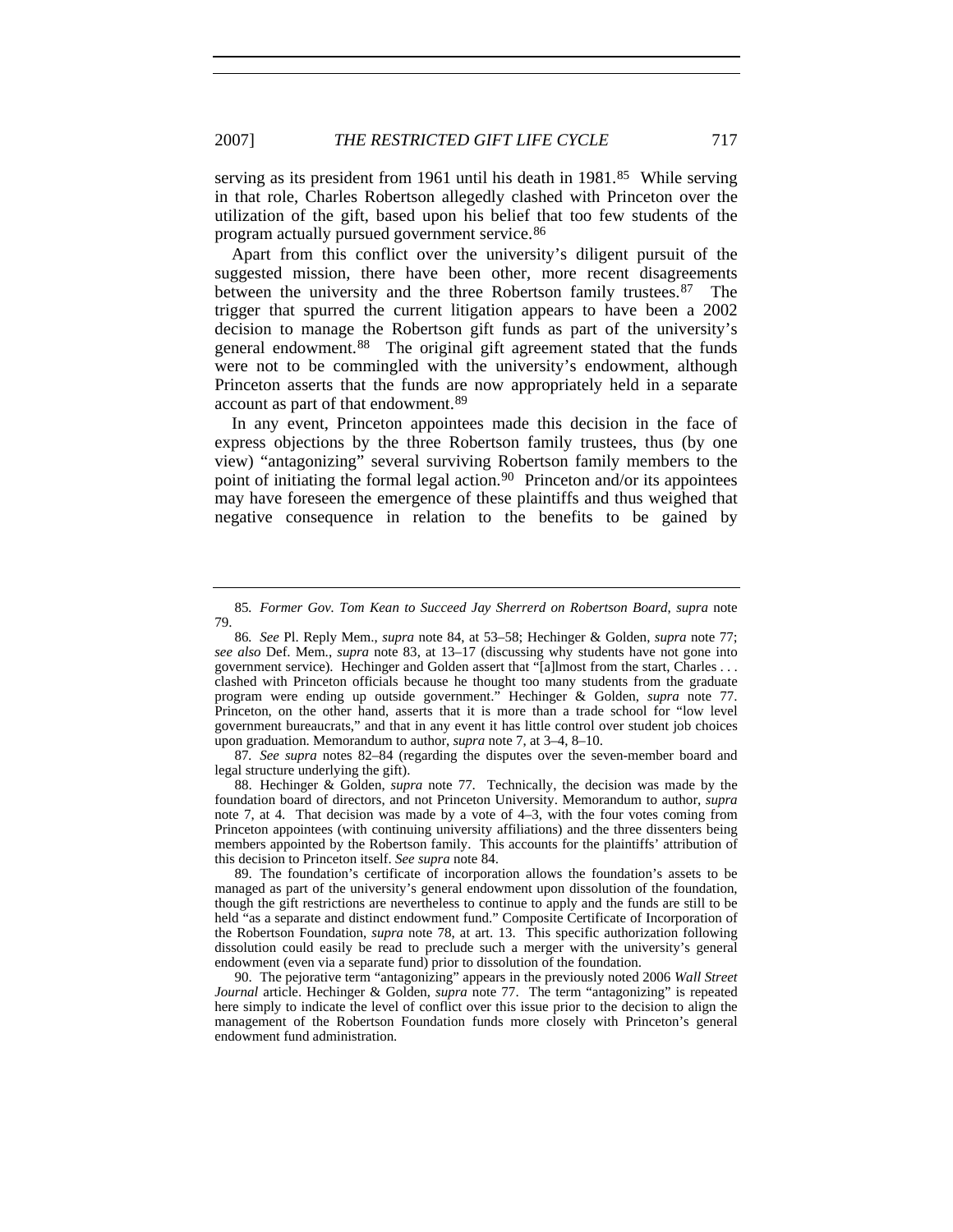consolidating management of the funds.<sup>[91](#page-25-0)</sup> Going forward in the face of such threatened legal action, moreover, is not in and of itself a breach of any duty, and could indeed be quite the opposite where the decision to proceed is believed—after reasonable investigation and deliberation—to be in the best interests of the organization.<sup>[92](#page-25-1)</sup> Nevertheless, one lesson that can easily be gleaned from the present state of affairs is that there is more to restricted gift management than formal compliance with the legal fiduciary duties of care and loyalty.[93](#page-25-2)

More specifically, even if Princeton establishes that the investment structure represents an appropriate exercise of managerial discretion, the victory is a bittersweet one, at best. Regardless of whether the plaintiffs ultimately establish their base claim that the "investment management" decision was improper, litigation has invited intensive scrutiny of Princeton's managerial actions. The discovery phase of this litigation has thus far produced revelations of other potential missteps by Princeton in its oversight and use of both the Robertson and other restricted gifts.<sup>[94](#page-25-3)</sup> The Robertson family brought in an outside auditor as part of its own litigation discovery, and that auditor's efforts now underlie their public allegation that Princeton has "used the [gift's] growing endowment as a University 'piggy bank,' diverting more than \$200 million to activities, projects, programs, and personnel unrelated to the [foundation's stated] mission."[95](#page-25-4)

With regard to these allegations, much more is now at stake than a judicial declaration of some fiduciary failing coupled with an injunction to undo the alleged commingling, or perhaps an order to restore any misappropriated funds. If victorious in their litigation, the Robertson family seeks to separate Princeton from control of the funds, with a further

<span id="page-25-0"></span><sup>91.</sup> As to this being Princeton's decision versus one merely endorsed by or influenced by Princeton, see *supra* note 88. In this case, standing to sue Princeton is not a major issue because two of the plaintiffs are members of the foundation's governing board, and as such have standing to sue in the event of a perceived breach of duty by the other directors/trustees. In a more typical direct gift scenario, the attorney general may be the only outside party having standing to sue, although there is some trend towards liberalizing standing for donors and other interested parties. *See, e.g.*, Smithers v. St. Luke's-Roosevelt Hosp. Ctr., 723 N.Y.S.2d 426 (App. Div. 2001).

<span id="page-25-1"></span><sup>92.</sup> Those interests are defined to some extent, of course, by the purposes stated in the gift terms.

<span id="page-25-2"></span><sup>93.</sup> With regard to the "duty of obedience," see *supra* notes 68–71 and accompanying text.

<span id="page-25-3"></span><sup>94</sup>*. See* Hechinger & Golden, *supra* note 77. Among the potential problem gifts cited by *The Wall Street Journal* is one made by the family of former Senator John Danforth. The Danforth family made the gift with the intent that it support "religious work" on campus. According to a former analyst in Princeton's development office, in 2002 only \$6000 of the then \$18.5 million Danforth fund was allocated to the university's office of religious life, and although over \$700,000 was "supposed to go for scholarships in the religion department, the school 'reallocated the money to general funds.'" *Id.* Also, according to *The Wall Street Journal*, "millions of [Robertson Foundation] dollars flowed to such programs as the Wilson School's Center for Research on Child Wellbeing." *Id.*

<span id="page-25-4"></span><sup>95.</sup> Robertson v. Princeton, *supra* note 78. The auditor's report is not without contest and controversy, as clearly revealed by the parties' briefs. *See, e.g.*, Def. Mem., *supra* note 83, at 33–35.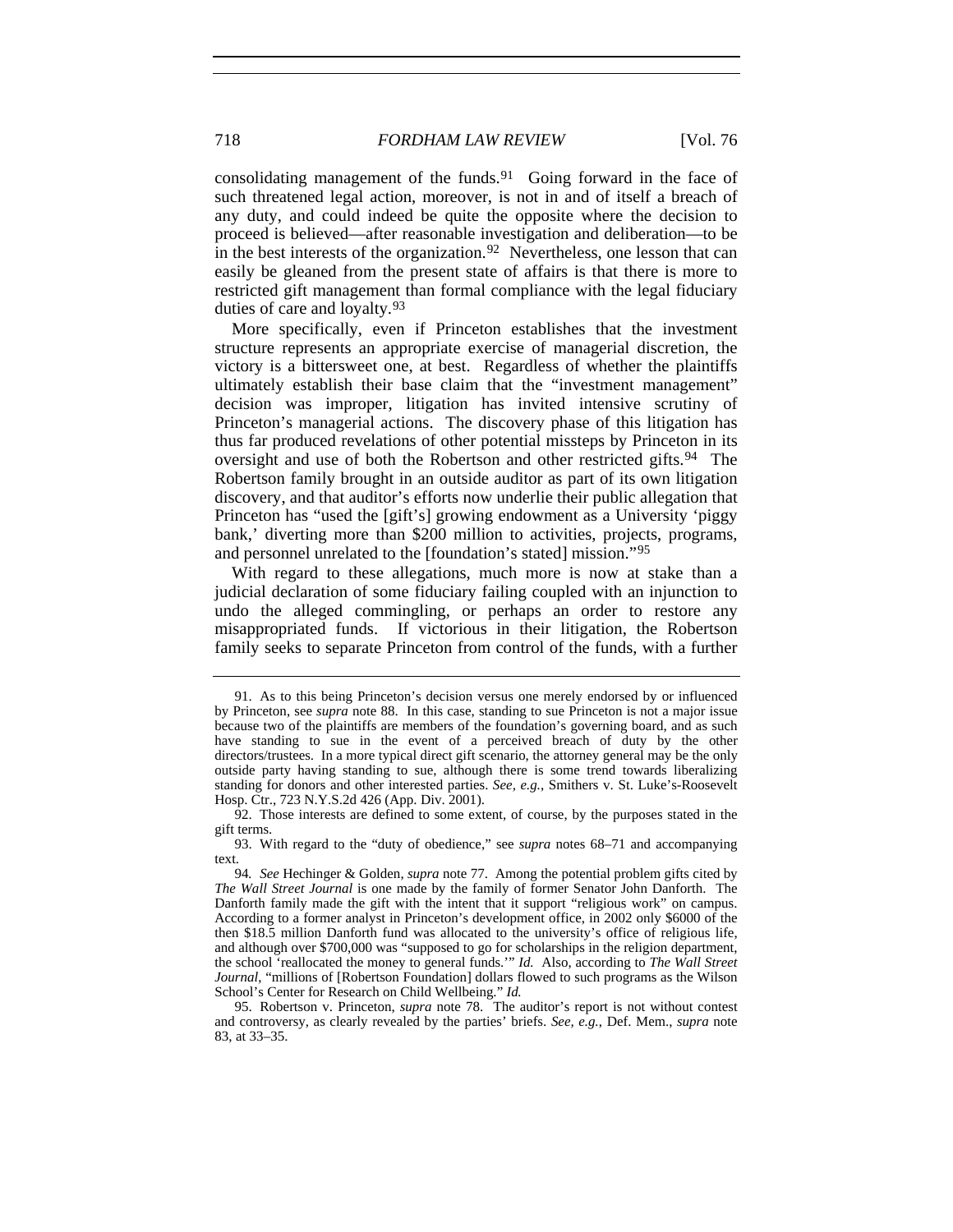authorization to employ the restricted assets in pursuit of the donors' purposes—but via colleges and universities other than Princeton.[96](#page-26-0) By the time this litigation concludes, a Robertson family victory could easily cost the university over \$1 billion.<sup>[97](#page-26-1)</sup> Even absent that potential loss to Princeton, the costs of this dispute in both dollar and reputational terms are already notable. As to dollar costs, the parties have collectively spent over \$30 million in pursuing and defending their respective positions since litigation was initiated in 2002.[98](#page-26-2)

#### B. *Reputation and Publicity*

As to reputation, the case is being closely watched by professionals, educational institutions, and the public in general, with the press characterizing the dispute as "the most important case higher education has faced over the question of honoring the wishes of a donor."<sup>[99](#page-26-3)</sup>

Commentators have long suggested that the prospect of negative publicity is a significant deterrent of wrongful nonprofit management behavior.[100](#page-26-4) Some have even suggested that this deterrent may be an even more potent "stick" than the prospect of formal legal sanctions for breach of fiduciary duties, the enforcement of which is often regarded as lax in the nonprofit charitable sector.[101](#page-26-5)

In this regard, the Robertson family has used the threat (indeed, the reality) of negative publicity as a sword against Princeton with much deliberateness, if not effectiveness. The Robertson family, for example, maintains a web site chronicling the dispute from the family's perspective.[102](#page-26-6) The Robertson family has also strategically placed editorial commentary in major newspapers, and even provided litigation documents to *The Wall Street Journal* as background for a February 7, 2006, exposé on

<span id="page-26-0"></span><sup>96.</sup> The Robertsons' suit "seeks to let the Robertsons use the gift money independently of Princeton . . . ." Hechinger & Golden, *supra* note 77. This may prove difficult for plaintiffs in light of Princeton's clear identification as the foundation's supported organization. *See supra* note 84. On the other hand, the Robertson family asserts that Princeton's failure to abide by the terms of the gift constitutes a serious breach of fiduciary duty that justifies removal of the funds from Princeton's control, as well as application of those funds to support universities that have been (according to the Robertson family) much more successful at achieving the objectives identified by Charles and Marie Robertson.

<span id="page-26-1"></span><sup>97.</sup> Plaintiff William Robertson proposed this figure in a newspaper account, but given that the Robertson gift grew from \$650 million to \$800 million between 2006 and 2007, this figure seems reasonable.

<span id="page-26-2"></span><sup>98.</sup> Michael Juel-Larsen, *In Court, Barbs Traded over Wilson School*, DailyPrincetonian.com, Nov. 29, 2006, http://www.dailyprincetonian.com/archives/2006/11/29/news/16766.shtml (noting that the

dispute has cost each side more than \$15 million). 99. Hechinger & Golden, *supra* note 77.

<span id="page-26-4"></span><span id="page-26-3"></span><sup>100</sup>*. See* Atkinson, *supra* note 15, at 1125; *see also* Fishman & Schwarz, *supra* note 47, at 242–68.

<sup>101</sup>*. See supra* note 75; *infra* note 121.

<span id="page-26-6"></span><span id="page-26-5"></span><sup>102</sup>*. See* Robertson v. Princeton, *supra* note 78; *see also* Def. Mem., *supra* note 83, at 55 n.34.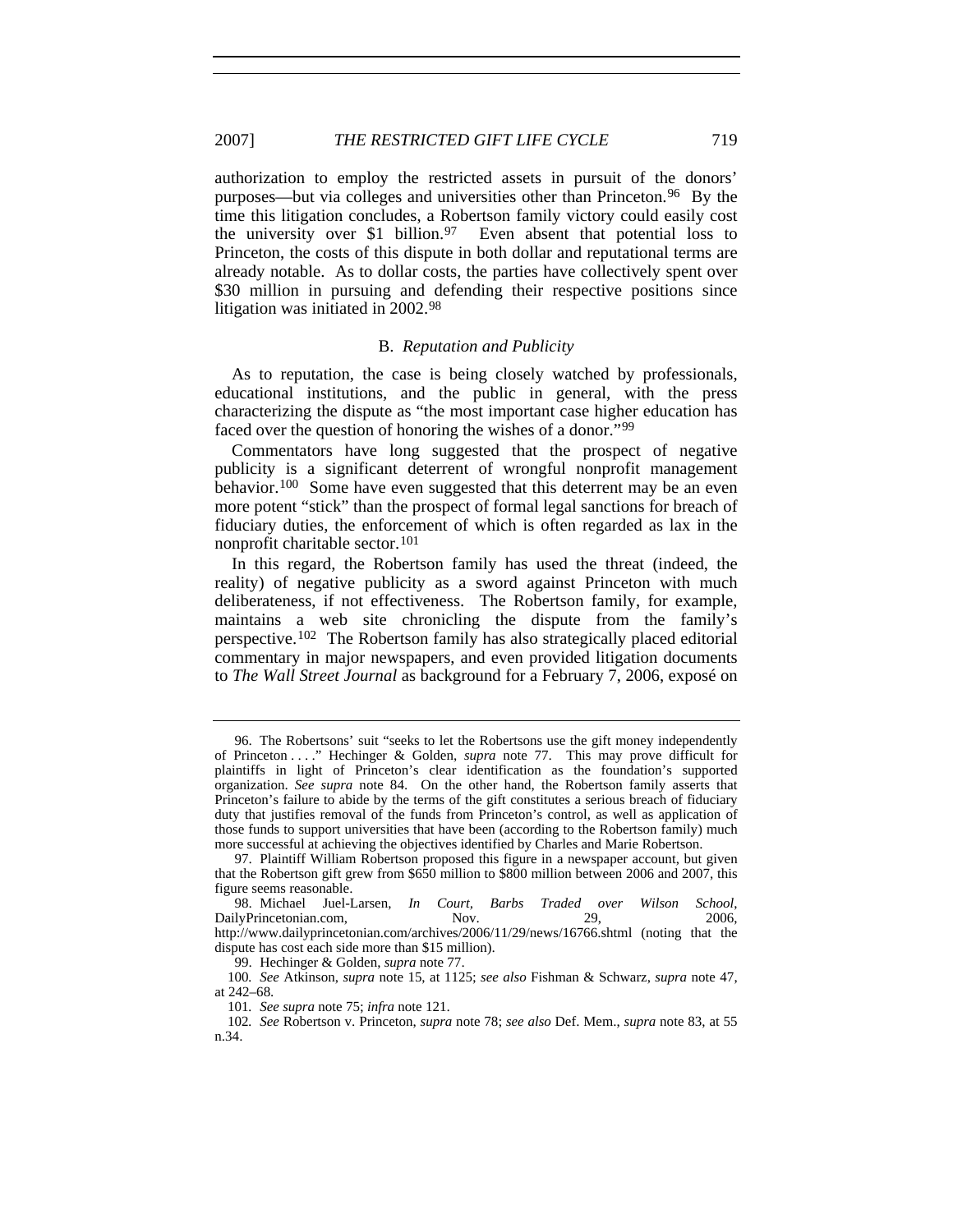the dispute.[103](#page-27-0) That article was less than flattering with regard to the university's handling of the entire Robertson matter.<sup>[104](#page-27-1)</sup> The very fact of Princeton's public acknowledgement of, and response to, that article immediately upon its publication—on its own litigation-specific web site, no less—evidences that Princeton is very aware of the public relations dimension of this dispute.<sup>[105](#page-27-2)</sup>

# C. *An Admitted (?) Mistake*

The litigation has also revealed internal Princeton correspondence that arguably exposes other problematic university attitudes, if not conduct. In 2002, for example, the university's former general counsel (and thenserving university officer and Robertson Foundation secretary/treasurer) informed the university president (who was also then serving as foundation chair) via e-mail that a document, not yet disclosed, would reveal the university's use of \$750,000 from the Robertson fund to pay the tuition of students whose studies were arguably not in line with the purposes underlying the Robertson gift.<sup>[106](#page-27-3)</sup> That correspondence further advised that the Robertson family would be "greatly upset" to learn of this.<sup>[107](#page-27-4)</sup> Under any version of the disputed facts, someone in this correspondence loop made the decision *not* to disclose this information to the Robertsonappointed foundation board members charged with overseeing the Robertson gift.[108](#page-27-5) The Robertson plaintiffs, not surprisingly, allege a cover-up. Although denying any intentional cover-up, "Princeton now acknowledges that it revised the document so the outlays weren't disclosed to the [Robertsons' appointed board members]."[109](#page-27-6) The university concedes impropriety, however, only with regard to nondisclosure and not with respect to the merits of the expenditure itself.<sup>[110](#page-27-7)</sup> Allegedly on that sole basis, the university paid the Robertson Foundation \$782,375 in early 2007 as reimbursement for the expenditures.<sup>[111](#page-27-8)</sup>

<sup>103.</sup> Hechinger & Golden, *supra* note 77.

<span id="page-27-1"></span><span id="page-27-0"></span><sup>104.</sup> As stated in that article, the lawsuit has "rais[ed] broader questions about Princeton's fidelity to its donors' intentions in this and other cases." *Id.*; *see, e.g.*, *supra* note 94.

<span id="page-27-2"></span><sup>105</sup>*. See* Princeton Univ., Robertson Lawsuit, http://www.princeton.edu/main/news/robertson/ (last visited Sept. 12, 2007).

<span id="page-27-3"></span><sup>106</sup>*. See* Def. Mem., *supra* note 83, at 40, 49–50; Hechinger & Golden, *supra* note 77. The students were Ph.D. candidates in the departments of economics, politics, and sociology. Def. Mem., *supra* note 83, at 48–49. Princeton disputes the conclusions reached by its former general counsel as set forth in the noted e-mail, calling the correspondence "unfortunate." *Id.* at 50.

<span id="page-27-4"></span><sup>107.</sup> Def. Mem., *supra* note 83, at 50; Hechinger, *supra* note 79; Hechinger & Golden, *supra* note 77.

<span id="page-27-5"></span><sup>108.</sup> There is no dispute over the existence or contents of the e-mail, or its nondisclosure. Def. Mem., *supra* note 83, at 50.

<span id="page-27-8"></span><span id="page-27-7"></span><span id="page-27-6"></span><sup>109.</sup> Hechinger & Golden, *supra* note 77. For a more nuanced but generally consistent characterization of the nondisclosure, see Def. Mem., *supra* note 83, at 50 (disputing the allegation of a cover-up).

<sup>110.</sup> Hechinger, *supra* note 79.

<sup>111</sup>*. Id.*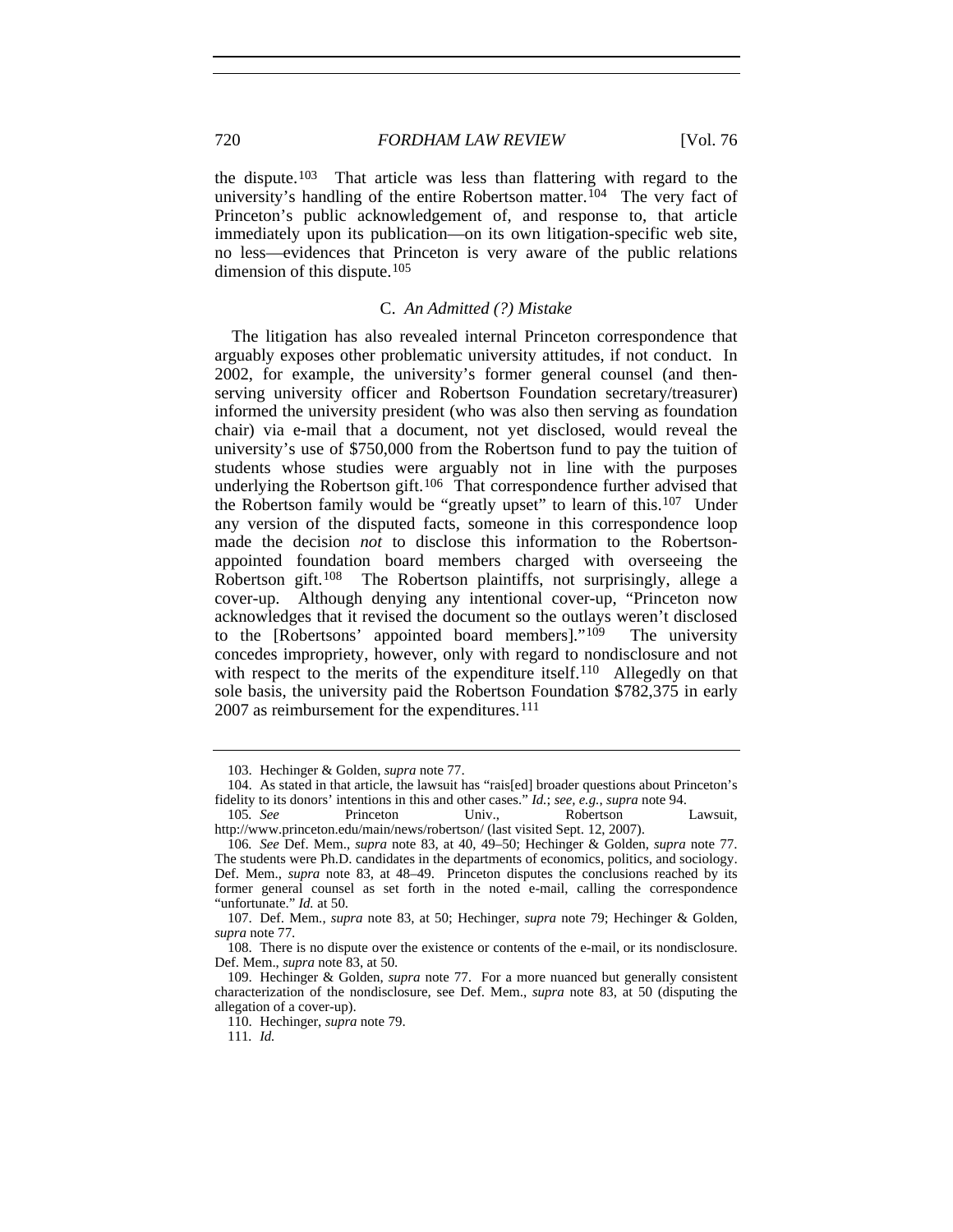As to the formal legal duties governing the conduct of fiduciaries (like the university president and the university official then serving as foundation secretary/treasurer), if true, this episode represents a likely breach of the duty of care in allowing the diversion to occur through inattentiveness in the first instance. That such care should have been deliberately employed through, for example, the adoption of oversight/monitoring procedures is bolstered by the concepts embodied in the trust law standards, attendant restricted gift oversight, and the affirmative compliance those standards require.<sup>[112](#page-28-0)</sup>

The managerial shortcoming here is further compounded by the failure to disclose the breach upon discovery, which could easily be characterized as a self-interested action potentially rising to the level of a breach of the duty of loyalty.[113](#page-28-1) Loyalty comes into play because "covering up" the failing may have been motivated by a desire to avoid negative repercussions for the managers in charge, as opposed to concern for the best interests of the organization. In this regard, note that the information was known to university official(s) and the university's foundation board appointee(s), but deliberately concealed from the Robertson appointees. It is those Robertson appointees who, in defense of what they perceive to be the Robertsons' gift intentions, would be the most likely to question the expenditures.<sup>[114](#page-28-2)</sup> Deliberate concealment of such information, moreover, constitutes a direct affront to the notion of transparency that borders on fraud.<sup>[115](#page-28-3)</sup> As to transparency, one should keep in mind that an overriding issue here is accountability for compliance with donor intentions, as embodied in the terms of a restricted gift.<sup>[116](#page-28-4)</sup>

<span id="page-28-0"></span><sup>112.</sup> In fact, the university has since "created an electronic database to monitor compliance with gift restrictions." Hechinger & Golden, *supra* note 77; *see also supra* note 66 (discussing monitoring procedures). Absent any bad faith, the noted potential breach of the duty of care would likely only require a restoration of the misspent funds and perhaps an apology—regrettable, but certainly not too significant for one of the richest academic institutions in the country. See *supra* note 75 and *infra* note 121 regarding the lax penalties that often accompany such breaches.

<span id="page-28-1"></span><sup>113</sup>*. See, e.g.*, Kurtz, *supra* note 65, at 26 (placing such a failing within the context of a breach of the duty of care by noting "the failure to deal with a shortcoming noted in an auditor's . . . review letter could . . . sustain[] a finding of inattention and, hence, a violation of the duty of care . . . .").

<sup>114</sup>*. See supra* notes 109–13 and accompanying text.

<span id="page-28-3"></span><span id="page-28-2"></span><sup>115.</sup> In this regard, the Robertson family has included a claim for punitive damages based in part on this alleged fraud. Pl. Reply Mem., *supra* note 84, at 19–21. In its defense, Princeton disputes the accuracy of Thomas Wright's conclusions as stated in the 2002 email, and further notes that President Shirley Tilghman had only recently taken office, was not familiar with the foundation's operations or the basis for the expenditures in question, and that in any event "she did not know who made the [nondisclosure] decision or how the decision was made." Def. Mem., *supra* note 83, at 50.

<span id="page-28-4"></span><sup>116</sup>*. See, e.g.*, Jeff Muskus & Raymond Pacia, *Univ. Gifts Raise Issue of Control: Dispute over Future of LKI Reflects Complications That Surround Univ. Donations*, Yale Daily News, Nov. 18, 2004, http://www.yaledailynews.com/articles/view/12366 ("'[D]onors have becomes [sic] a group certainly much more interested in how their gifts are going to be used.... It sort of reflects the tenor of the times in the sense that there are calls for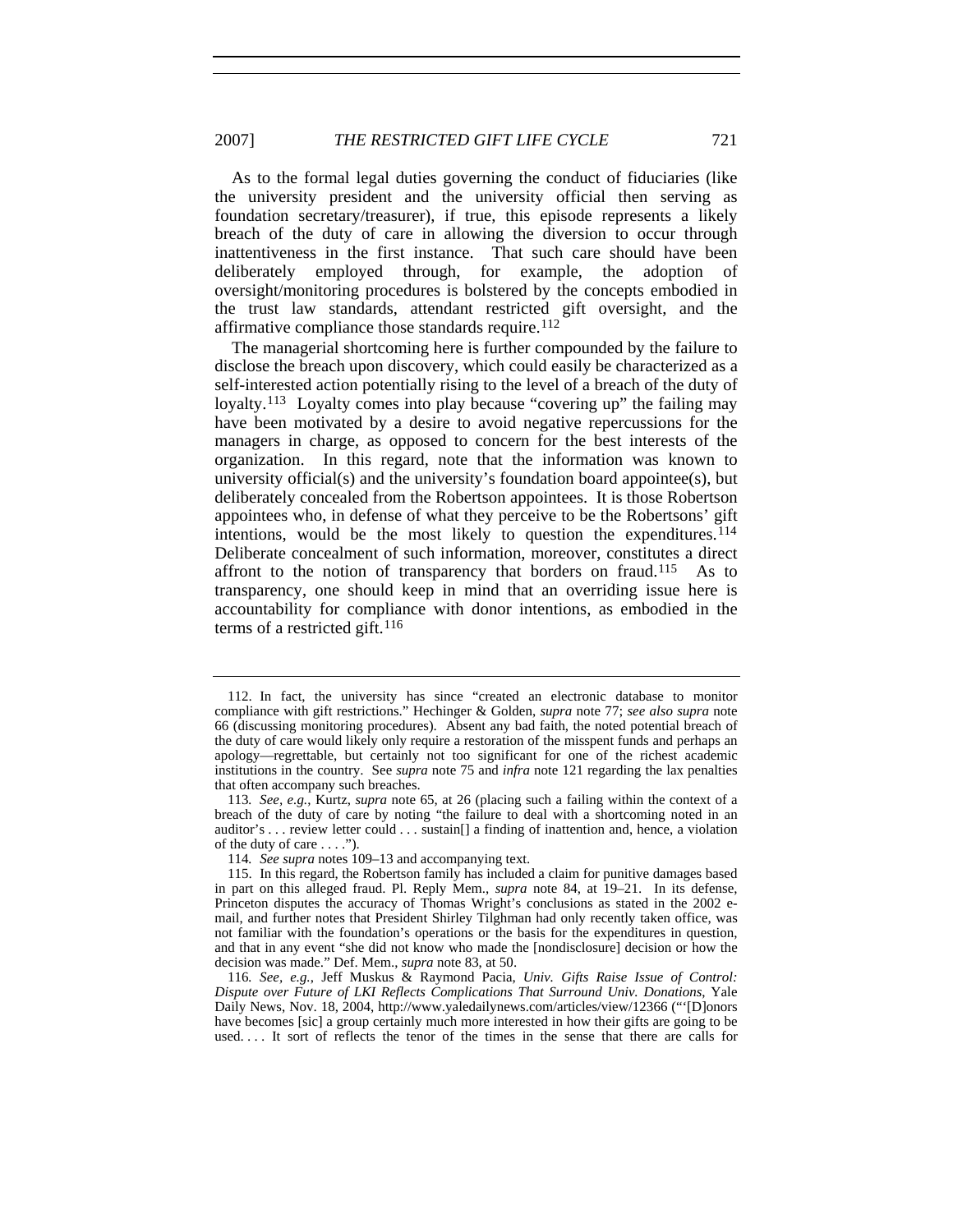Whether representative of intentional dishonesty or a mere lack of oversight, this and similar alleged failings (and the publicity relating thereto) have ramifications that extend beyond the bounds of mere issues of compliance with the fiduciary duties of care and loyalty. In particular, Princeton's problems provide further insight on the broader topic at hand when considered in light of the university's twofold response to the Robertsons' assertions that donor intent has been neglected. Princeton first posits a more liberal interpretation of the gift terms, opining that the seemingly specific *government service* goals set forth in the Robertson gift documents are merely indicative of a broader *public service* mission.<sup>[117](#page-29-0)</sup> Princeton further suggests that it is not possible to implement any more limited interpretation of the Robertsons' gift restrictions. In this regard, Princeton's chief legal counsel asserts that "[t]he nature of governmental service and the best way to prepare for it have changed over time."<sup>[118](#page-29-1)</sup> Though this latter statement is likely true, in the context of a dispute over the scope of donor intent, such language is more characteristic of that employed when a gift "reincarnation" is on the table, under legal principles that are the subject of the following Part VI.

# VI. THE CRITICAL STAGE: WHERE DEATH AND REINCARNATION LOOM LARGE

Understand first that Princeton has not requested any formal legal modification of the terms of the Robertson gift. More specifically, Princeton has not sought a judicial declaration that the terms of the gift have become so limiting over time that it is now appropriate to broaden those restrictions under the traditional judicial doctrines of cy pres or equitable deviation.[119](#page-29-2) Thus far, Princeton's defense instead focuses upon the university's own interpretation of exactly what educational pursuits the Robertsons intended their restricted gift to support—in other words, Princeton claims that its actions have at all times been consistent with the

accountability in all parts of our society.'" (quoting an alumni relations official in the context of the *Robertson v. Princeton* dispute)).

<span id="page-29-0"></span><sup>117</sup>*. See* Hechinger & Golden, *supra* note 77; *see also infra* Part VI. With respect to compliance with the terms of the Robertson gift, Princeton asserts that it has always been in compliance with those gift terms, and that the real issue is not one of discerning intent as much as it is the Robertson family now trying to tell Princeton how it should go about fulfilling that mission. Memorandum to author, *supra* note 7, at 2, 10. There appears to be little question, however, as to the existence of a more general disagreement over the scope of activities and breadth of mission that the Robertsons intended to support.

<span id="page-29-1"></span><sup>118.</sup> Dahl, *supra* note 77. Princeton further asserts that the real dispute is over whether the university should be required "to build a trade school which graduates entry-level bureaucrats . . . or . . . an esteemed graduate school at which men and women may prepare to be leaders in public service careers." Memorandum to author, *supra* note 7, at 10. It may be that the real question is where (if at all) to draw the line between that broader Wilson School mission and the (allegedly) more limited objectives sought to be supported by the Robertsons via their gift.

<span id="page-29-2"></span><sup>119.</sup> For a more detailed discussion of cy pres and equitable deviation, see *infra* Part VI.B.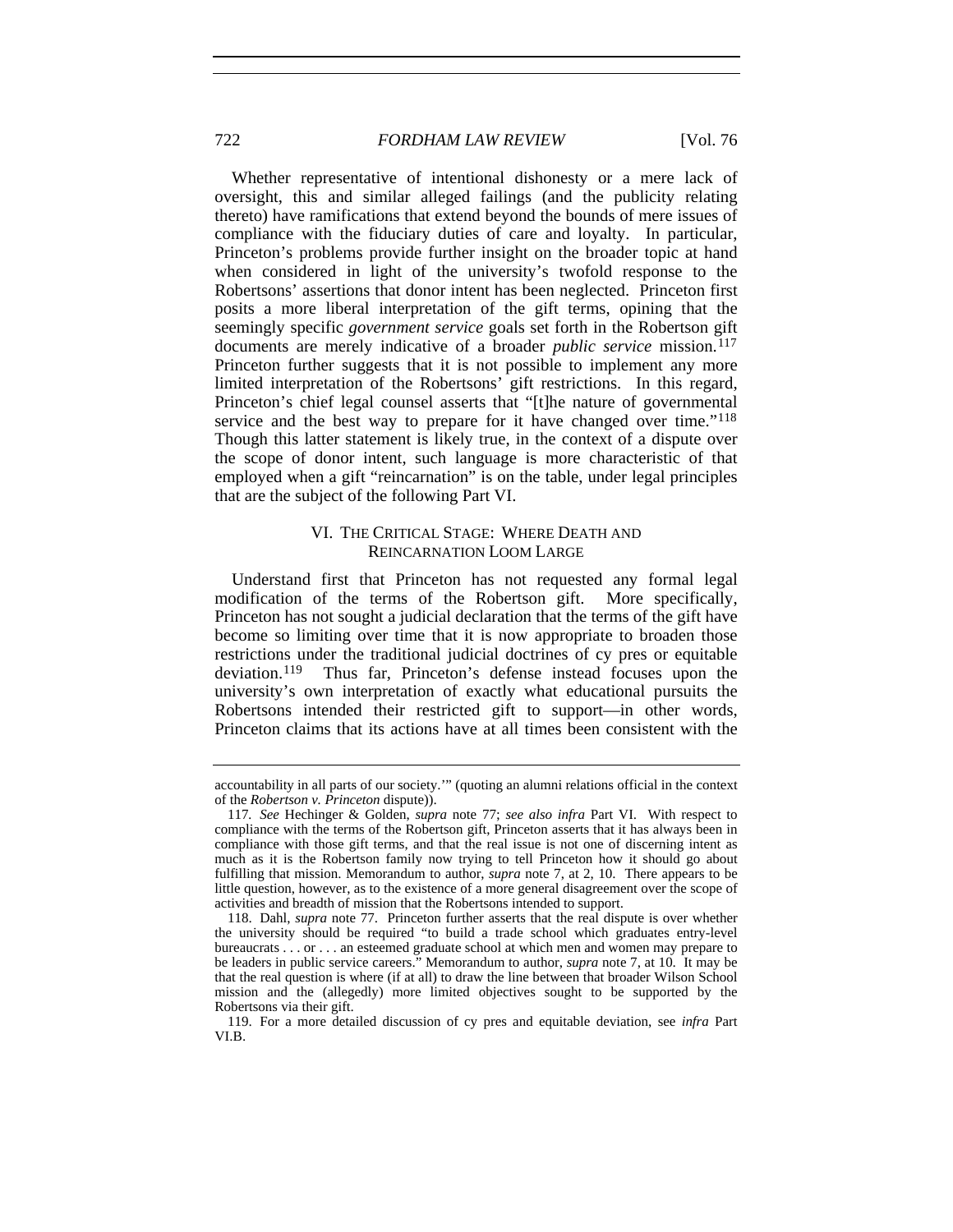Robertson's original intent.<sup>[120](#page-30-0)</sup> It is in this context that the boundaries of managerial prerogative become more difficult to articulate with precision. I will therefore consider Princeton's interpretive focus first. I will then examine the potential relevance to this dispute of cy pres and equitable deviation. In this context, the parties' various actions and arguments are particularly informative when viewed against the broader backdrop of an evolution from an initiating donor-charity agreement, to how the recipient organization thereafter manages the property, to what the recipient would like to do with the property now.

# A. *The Interpretive Approach*

The absence of any request for judicially sanctioned modification of the Robertson gift terms suggests an important route open to a recipient organization that views the literal terms of a restricted gift document as problematic. Specifically, if a recipient organization finds it difficult (or undesirable) to comply with a strict, or perhaps more obvious, construction of a donor's terms, and if that organization is reluctant to pursue judicial modification of those restrictions, then the organization might simply unilaterally (re)interpret the gift terms or otherwise disregard them.<sup>[121](#page-30-1)</sup> This is not to suggest that such action would be proper, or in many instances, even defensible. The unpredictability (and resulting mandate) of a cy pres or equitable deviation action and generally lax attorney general enforcement, however, might lead charitable management in this direction.<sup>[122](#page-30-2)</sup>

On the other hand, there is also support for the idea that management has some leeway when dealing with the terms of a restricted gift. Consider, for example, the most recent draft of the ALI Principles of the Law of Nonprofit Organizations, wherein the Reporter notes that "[t]he governing board will often have to exercise some level of discretion in implementing

<span id="page-30-0"></span><sup>120.</sup> Def. Mem., *supra* note 83, at 74 (arguing that cy pres is in fact not available in this case, because the Robertson Foundation is a corporation, not a trust). *But see supra* notes 56–60 and accompanying text.

<span id="page-30-1"></span><sup>121.</sup> Professor Rob Atkinson believes that well-intentioned management may be led in this direction by the prospects of lax attorney general enforcement of the noted fiduciary duties. This route might also be accompanied by some negotiation to appease the donor's descendants. The possibility of subsequent judicial ratification of the organization's departure from the donor's instructions could further underlie the organization's decision to proceed in this manner. Professor Atkinson cautions, however, that absent some confidence in the attorney general's or court's likely view of such action, "[T]he zone of comfort [here] is not only ill-defined, but also small." Atkinson, *supra* note 68, at 35, 42–44.

Less principled organizational management might ignore all of these perils and simply disregard donor instructions because management seeks to advance their own alternate agenda (without regard to any true need for gift modification). Perhaps even less flatteringly, management might seek to "indulge their private vanities or inflate their egos" by acting as they see fit, without regard to limitations imposed by others. *Id.* at 45.

<span id="page-30-2"></span><sup>122</sup>*. See supra* notes 75 and 121 regarding lax enforcement of fiduciary duties. Regarding the duty to take action to seek legal modification where appropriate, see *supra* note 62 and accompanying text.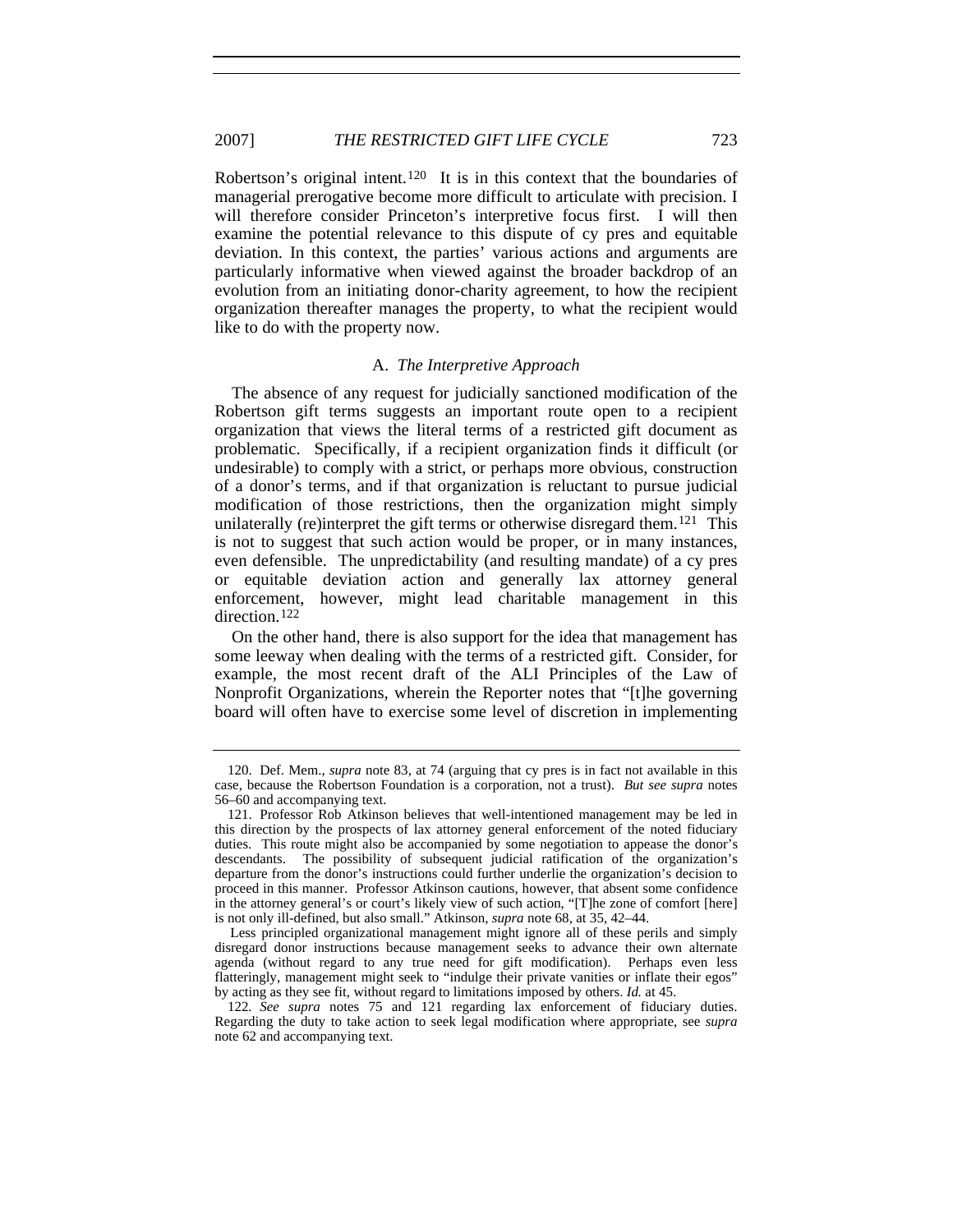donor intent."[123](#page-31-0) Fiduciaries, moreover, "must be free to exercise their judgment in the best interest of the organization," so there is necessarily some room for managerial prerogative here.<sup>[124](#page-31-1)</sup> But the precise parameters of that prerogative are elusive. Consider this statement of principle put forth by the ALI drafting committee:

A charity is considered to comply with a gift restriction if the charity acts in good faith, reasonably construes the terms of the restriction, adheres to all material requirements of the restriction, and seeks relief under §430 [referencing UMIFA, cy pres, and equitable deviation] . . . when appropriate.[125](#page-31-2)

The first part of this principle (good faith, reasonableness) suggests managerial leeway reflective of a corporate standard of care; the second clause (must adhere, seek relief) imposes the more rigid trust law approach. Both statements have merit, and the overriding principle appears sound. As to guidance, however, given that the drafters set forth the two clauses in the same statement of principle, the degree of managerial discretion courts will accept before finding abuse appears to be an open question. In addition to reasonableness and good faith, the answer to this question will likely depend upon the level of specificity the donor has provided, the proffered interpretation, and other circumstances, including those surrounding the charity's conduct in relation to the restriction.[126](#page-31-3)

### 1. The Princeton Interpretation

In the Princeton matter, the interpretive question is whether the donors intended their gift to be directed towards the education and training of students for government service, or as the university asserts, for a much broader array of public service options.[127](#page-31-4) In this regard, Princeton's

<span id="page-31-0"></span><sup>123.</sup> Principles of the Law of Nonprofit Orgs. § 410 reporter's note 1 (Preliminary Draft No. 4, 2007). The previous draft stated that such board discretion might pertain with respect to "construing" (versus "implementing") donor intent. *See also* Evelyn Brody, *From the Dead Hand to the Living Dead: The Conundrum of Charitable-Donor Standing*, 41 Ga. L. Rev. (forthcoming 2007) (manuscript at 63, on file with author) (employing the language from the previous ALI draft).

<span id="page-31-1"></span><sup>124.</sup> Fremont-Smith, *supra* note 57, at 201–09 (discussing leeway afforded in exercising the duty of care); *see also* Principles of the Law of Nonprofit Orgs. § 460 cmt. b (Preliminary Draft No. 4, 2007) ("As a threshold matter, in carrying out the requirements of a restricted gift, the charity will often have to exercise its judgment.").

<span id="page-31-2"></span><sup>125.</sup> Principles of the Law of Nonprofit Orgs. § 425(a) (Preliminary Draft No. 3, 2005). The drafters improved upon this language in 2007, though ambiguities remain due to the inherent complexity of the issue. *See* Principles of the Law of Nonprofit Orgs. § 420(a) (Preliminary Draft No. 4, 2007) ("A charity complies with a gift restriction or condition if the charity, acting in good faith, reasonably implements all material requirements of the terms of the restriction or condition, and seeks relief under § 430 [referencing UMIFA, cy pres, and equitable deviation] . . . when appropriate.").

<span id="page-31-4"></span><span id="page-31-3"></span><sup>126.</sup> *See* Brody, *supra* note 57, at 644 ("[T]he fiduciaries must interpret [the organization's charitable] purpose in light of settlor and donor instruction, but are otherwise free to exercise their discretion.").

<sup>127</sup>*. See supra* note 118 for more on framing the issue in *Robertson v. Princeton*.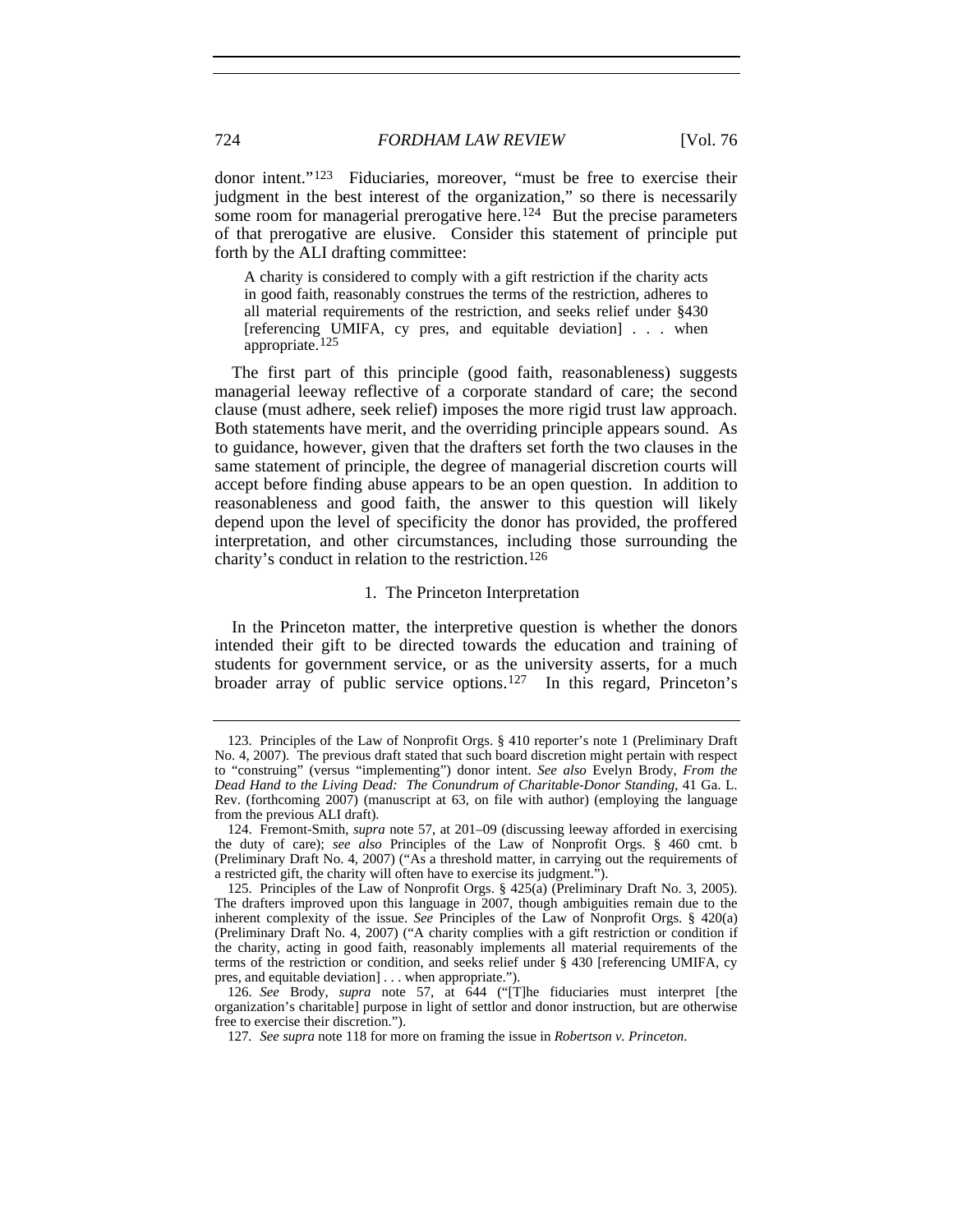assertion that the Robertsons envisioned a broader public service mission aids the university on two important fronts. First, this broader interpretation authorizes utilization of the Robertson gift to support a much more varied basket of activities than would a gift intended to support educational programs directed towards government service careers only. This broader interpretation might, for example, authorize the support of professors and programs much less directly tied to the Wilson School or its specific curriculum. The justification would be that a stronger university interdisciplinary program—of which the Wilson School is a part—enables the recruitment of more intellectually diverse Wilson School faculty and more student opportunities for research and interaction.<sup>[128](#page-32-0)</sup> As the Robertson family is quick to point out, however, the university's overall mission is much broader than that described in the Robertson gift documents in relation to the Wilson School. Specifically, according to the Robertson family, the university is quite intent on freeing some of the Robertson gift fund's \$800 million to support more facets of the university's overall mission in derogation of the Robertsons' original intentions.[129](#page-32-1) This represents a classic tension in the restricted gift context.

The second benefit to Princeton from this broader interpretation is that the interpretation tends to moot criticisms that the university is not doing a good job of carrying out the purposes underlying the Robertsons' gift. In this regard, note that the Robertson family criticizes Princeton for placing "[f]ewer than 12 percent of the school's graduates . . . in government service"<sup>[130](#page-32-2)</sup>—to which Princeton responds by emphasizing that the "program sends between 40 to 50 percent of its students into the public sector."<sup>[131](#page-32-3)</sup> The university likewise touts having placed "about 87 percent" of [new] graduates with jobs . . . in the public or nonprofit sector" during a recent year.[132](#page-32-4) From the university's standpoint and in accordance with its own interpretation, this represents stellar achievement in line with the Robertsons' (more favorably construed) directives.

## 2. The Donors' Intent

As to which view more closely reflects the Robertsons' actual intent, note that it is the donors' intentions at the time of the gift that govern.<sup>[133](#page-32-5)</sup> Once the gift has been made, the donor no longer controls the property and

<sup>128.</sup> Princeton has said as much. *See, e.g.*, *id.* 

<sup>129.</sup> Pl. Reply Mem., *supra* note 84, at 35.

<span id="page-32-2"></span><span id="page-32-1"></span><span id="page-32-0"></span><sup>130.</sup> Raj Hathiramani, *Judge Allows Robertsons to Amend Complaint*, DailyPrincetonian.com, Oct. 15, 2004, http://www.dailyprincetonian.com/archives/2004/10/15/news/11102.shtml.

<span id="page-32-3"></span><sup>131.</sup> Ross Urken, *Wilson School Students Voice Opinions on Lawsuit*, DailyPrincetonian.com, Sept. 21, 2004, http://www.dailyprincetonian.com/archives/2004/09/21/news/10784.shtml.

<sup>132.</sup> Mark Stefanski, *Robertsons Poll About Endowment*, DailyPrincetonian.com, Dec. 14, 2005, http://www.dailyprincetonian.com/archives/2005/12/14/news/14138.shtml.

<span id="page-32-5"></span><span id="page-32-4"></span><sup>133</sup>*. See, e.g.*, Principles of the Law of Nonprofit Orgs. § 450(a) cmt. a (Preliminary Draft No. 4, 2007).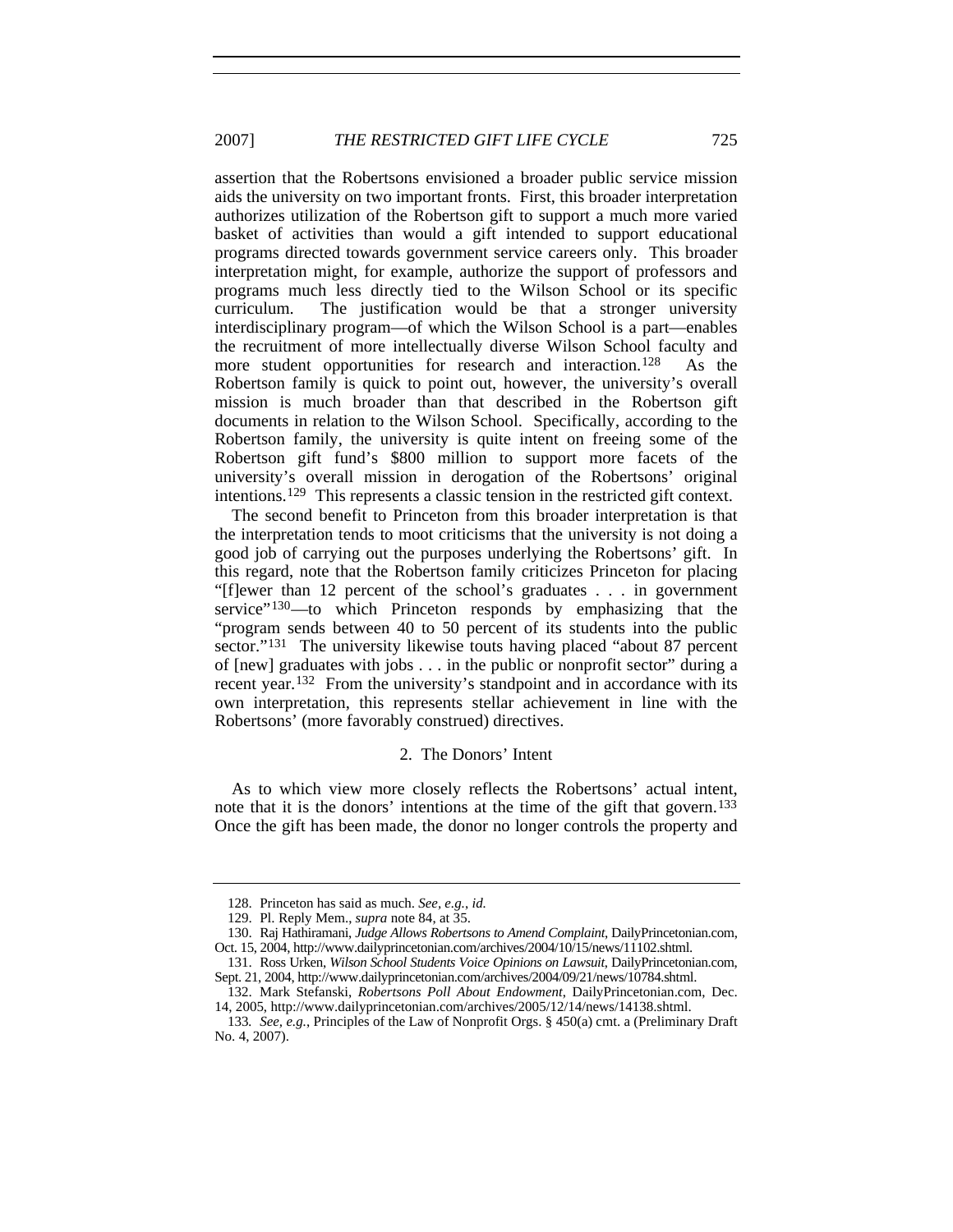thus subsequent changes of heart are not controlling.[134](#page-33-0) Similarly, once a gift and its terms have been accepted, the recipient organization may not thereafter unilaterally change that gift's terms.<sup>[135](#page-33-1)</sup> Still, subsequent dealings between the recipient and the donor may shed light upon the proper interpretation of ambiguous provisions.[136](#page-33-2)

Princeton attempts to take advantage of this latter point by citing what it characterizes as a pattern of donor acquiescence to university conduct concerning the gift's purposes. Princeton argues that various post-gift university announcements, mission statements, and correspondence emphasize the public service nature of the Wilson School's mission.<sup>[137](#page-33-3)</sup> Princeton proceeds to assert that there were no donor objections to these communications, thus confirming the alignment of university and donor objectives.[138](#page-33-4) If true, this is a relevant point, because prior to his death, Charles Robertson took an active role as president of the foundation charged with managing the gift.<sup>[139](#page-33-5)</sup> He therefore had ample opportunity to object to transgressions.

Among the items cited by the university is its own 1961 press release announcing the gift. That announcement made no mention of government service, opting instead to tout the Robertsons' support for "careers in public and international affairs."[140](#page-33-6) Various other university correspondence and mission statements with similar characterizations followed over the years.[141](#page-33-7) The nature and relevance of many of these happenings and the existence of donor acquiescence are, however, no less debatable than the underlying question of donor intent.<sup>142</sup> Indeed, if subsequent donor acquiescence to such statements has any relevance, then so too should the organization's efforts to solicit such acquiescence, or to avoid the issue altogether.

In this regard, a more cynical view could easily cast the university's original press release as merely the first of many instances showing that Princeton was dissatisfied from the outset with the restrictive gift terms that it had accepted. In fact, two past university executives appear to have testified exactly to that effect.<sup>[143](#page-33-9)</sup> The university president who negotiated

<span id="page-33-0"></span><sup>134.</sup> Although, the donor may have the authority to release a restriction. *See supra* note 63.

<sup>135</sup>*. See supra* Part III.B.

<span id="page-33-4"></span><span id="page-33-3"></span><span id="page-33-2"></span><span id="page-33-1"></span><sup>136.</sup> Principles of the Law of Nonprofit Orgs. § 450 cmt. b (Preliminary Draft No. 4, 2007).

<sup>137</sup>*. See, e.g.*, Def. Mem., *supra* note 83, at 5–12; *see also supra* note 7.

<sup>138</sup>*. See* Def. Mem., *supra* note 83, at 5–12.

<sup>139</sup>*. See supra* notes 78–86 and accompanying text.

<sup>140.</sup> Def. Mem., *supra* note 83, at 10–11.

<sup>141</sup>*. Id.* at 5–23.

<span id="page-33-9"></span><span id="page-33-8"></span><span id="page-33-7"></span><span id="page-33-6"></span><span id="page-33-5"></span><sup>142.</sup> Many of the items cited in the defendant's memorandum could easily be viewed as university statements consistent with Charles Robertson's steadfast commitment to government service, a focus now suggested by the Robertson family. *See* Def. Mem., *supra* note 83, at 12–23; Hechinger & Golden, *supra* note 77; *see also supra* note 86 and accompanying text.

<sup>143.</sup> Pl. Reply Mem., *supra* note 84, at 55.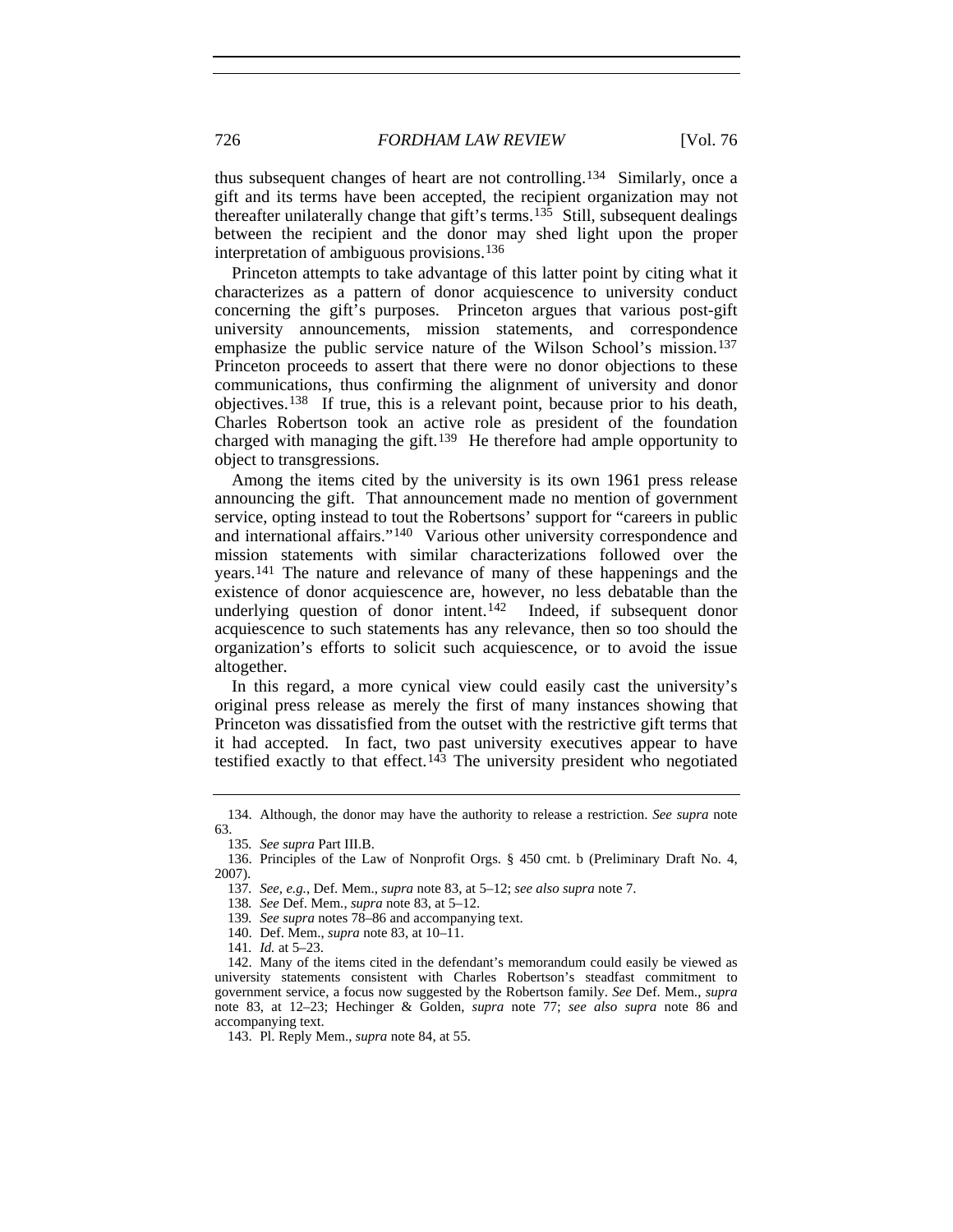the gift, for example, testified in depositions that it "was unfortunate that we allowed [the gift document] to be phrased as it was in this limited sense of government service . . . ."[144](#page-34-0) Eleven years later, the dean of the Wilson School wrote the university president in preparation for an upcoming meeting with the Robertson Foundation board. In that letter, the dean listed among his objectives for the meeting a desire

[t]o obtain, either by explicit revision or interpretation effectively negotiated with [the board] a broadened definition of those purposes of the [Wilson] School which the [gift] supports—specifically . . . [that] preparation of students for careers not only in the U.S. Federal Government, but in . . . multilateral organizations, and in other publicservice and public-affairs-oriented capacities is consistent with the purpose of the [gift].  $145$ 

The university asserts that the Wilson School dean formulated these objectives with correspondence from Charles Robertson in hand, and that this somehow confirms the Robertsons' broader intent.<sup>[146](#page-34-2)</sup> The university further attempts to bolster its case by citing generic platitudes expressed by Charles Robertson at a few post-gift events where his presence or words were solicited. If this circuitous route to establishing donor intent has any merit, however, then even more relevant should be Charles Robertson's own direct correspondence with the university president that very same year. In a 1972 dialogue with then–University President William G. Bowen over the impact of the Vietnam War on student interest in government service, for example, Charles Robertson is quoted as stating that "[f]ederal government service concerned with international relations and affairs . . . was our original goal. It continues to be our goal, and it emphatically always will be our goal!"[147](#page-34-3)

Moreover, the Wilson School dean ultimately shied away from directly pursuing the gift purpose-broadening objective quoted above, thus suggesting that the university was hesitant to raise the scope of purpose issue directly.[148](#page-34-4) More specifically, in the same letter setting forth Wilson School objectives quoted above, the dean concluded, "My present judgment is that we should *not* in this round try for an explicit change at the [upcoming] meeting in the stated purposes of the [gift] along the lines indicated . . . . . <sup>[149](#page-34-5)</sup> As if more insight were necessary, the dean of the

<span id="page-34-0"></span><sup>144</sup>*. Id.* (internal quotation marks omitted) (containing deposition testimony of President Robert Goheen). President Goheen stated in his deposition, "[W]e were very trusting of one another and we were not meticulous in our use of language. . . . [W]e were talking about public service and not simply government service, and that was well-known . . . [and] accepted.... [T]hat ambiguity I think has haunted us ever since. It's just too bad [the restrictive language is] there." Memorandum to author, *supra* note 7, at 12.

<sup>145.</sup> Def. Mem., *supra* note 83, at 14 (emphasis omitted).

<span id="page-34-2"></span><span id="page-34-1"></span><sup>146</sup>*. Id.* at 13–14.

<span id="page-34-4"></span><span id="page-34-3"></span><sup>147.</sup> Pl. Reply Mem., *supra* note 84, at 54; Hechinger & Golden, *supra* note 77.

<sup>148.</sup> Def. Mem., *supra* note 83, at 14.

<span id="page-34-5"></span><sup>149</sup>*. Id.*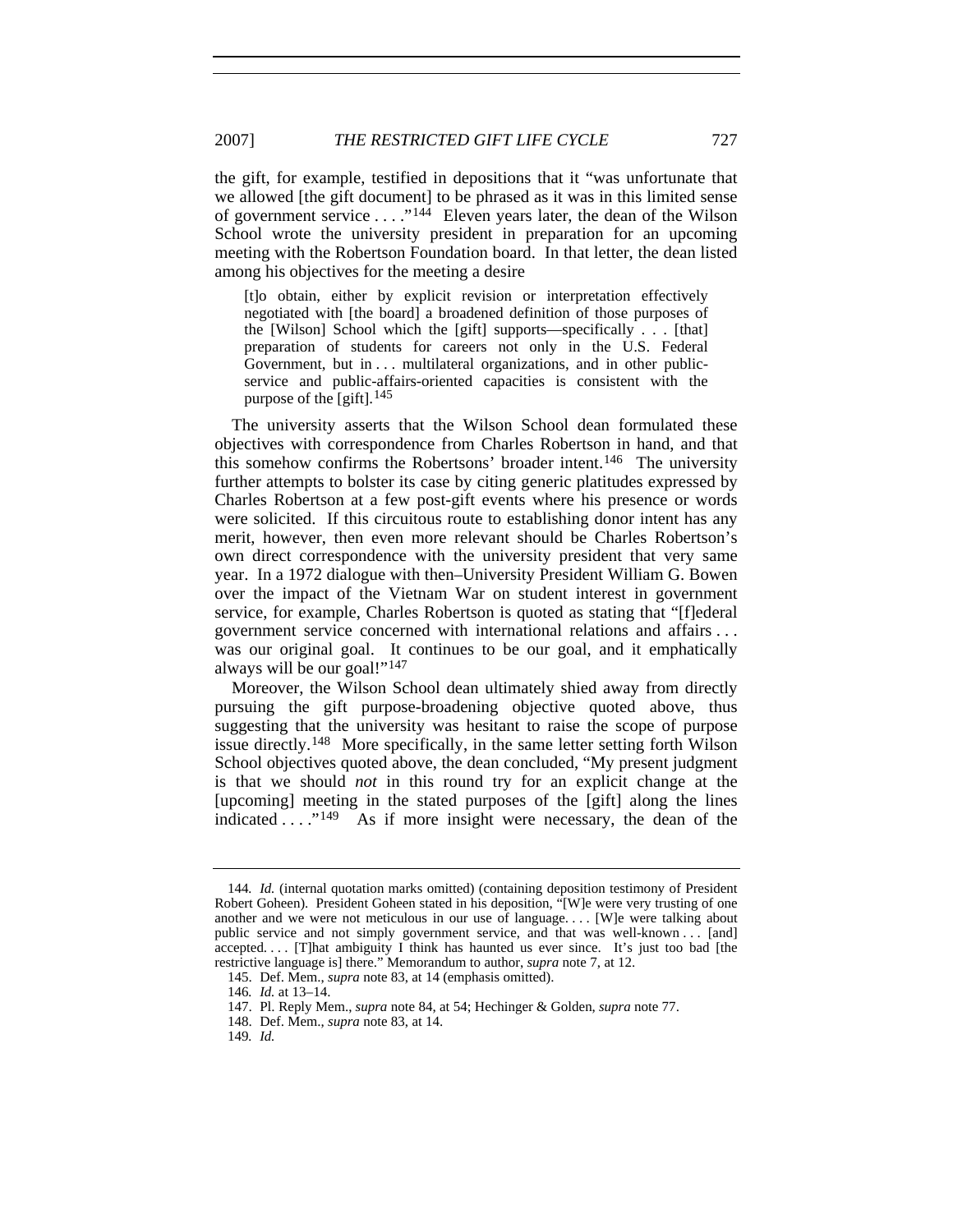Wilson School also complained in another 1972 memo to the university president:

'What bothers me' about the terms of the gift, . . . is 'the unspoken premise that, with respect to any American institution dealing in public affairs, the highest per-se loyalty automatically must be to the U.S. The university should resist [such] a blind commitment . . . .'[150](#page-35-0)

The implication, of course, is that the dean believed that (1) the donor's expressed intentions were too narrow in the first instance, and (2) directly raising the matter would not be productive in light of donor attitudes. Much of Princeton's own evidence suggests an institutional belief that the university had allowed itself to become shackled by the donors' gift restrictions, and that getting around those restrictions was necessary, but required finesse. The quoted conversations also demonstrate the unavoidable interconnectedness inherent in the restricted gift life cycle—the idea that what comes around, goes around. If it were indeed the case that Princeton should avoid a "blind commitment" to gearing a particular school's curriculum towards government service, did this only become apparent a mere eleven years after Princeton accepted the gift and its documented terms? And if apparent at the time of gift, why then did Princeton officials not insist upon more clearly permissive language and a more direct statement of this broader intent *at the time the gift was accepted*?[151](#page-35-1) Could it be that Princeton feared a choice between fastidiously guarding its mission integrity and managerial discretion, perhaps at the cost of losing a very significant gift, and thus instead conceded some (too much?) of that discretion to a generous donor? In light of the duties attendant upon both managing an organization's overall mission and overseeing a restricted gift, thinking about such matters surely falls within the realm of fiduciary responsibilities to be adhered to in accepting the gift. In this vein, nonprofit leadership has an obligation to refuse any such overly controlling or off-mission-directed gift, however immediately painful that might seem. Princeton's ultimate failing—if such a failing is believed to exist—can be traced to the very act of accepting gift terms that would thereafter so confound university leadership in seeking to advance the university's (and perhaps the Wilson School's) broader mission.

<span id="page-35-0"></span><sup>150.</sup> Hechinger & Golden, *supra* note 77 (quoting a 1972 Princeton internal memo); *see also* Pl. Reply Mem., *supra* note 84, at 19–21. The past Princeton president who negotiated the gift reports that John F. Kennedy's "ask not what your country can do for you" speech inspired the gift, thus bolstering the claim that the Robertsons possessed a particular desire to support federal government service. Hechinger & Golden, *supra* note 77.

<span id="page-35-1"></span><sup>151.</sup> See in this regard the deposition testimony of former University President Goheen, quoted in *supra* note 144 and accompanying text. If nothing else, President Goheen's testimony shows that unstated understandings that supplant detail in the gift negotiation documentation can lead to significant problems, and legal disputes, over time. *See also*  Principles of the Law of Nonprofit Orgs. § 420 cmt. b(2) (Preliminary Draft No. 4, 2007) (discussing consequences of "imprecise or poorly-thought-through restrictions").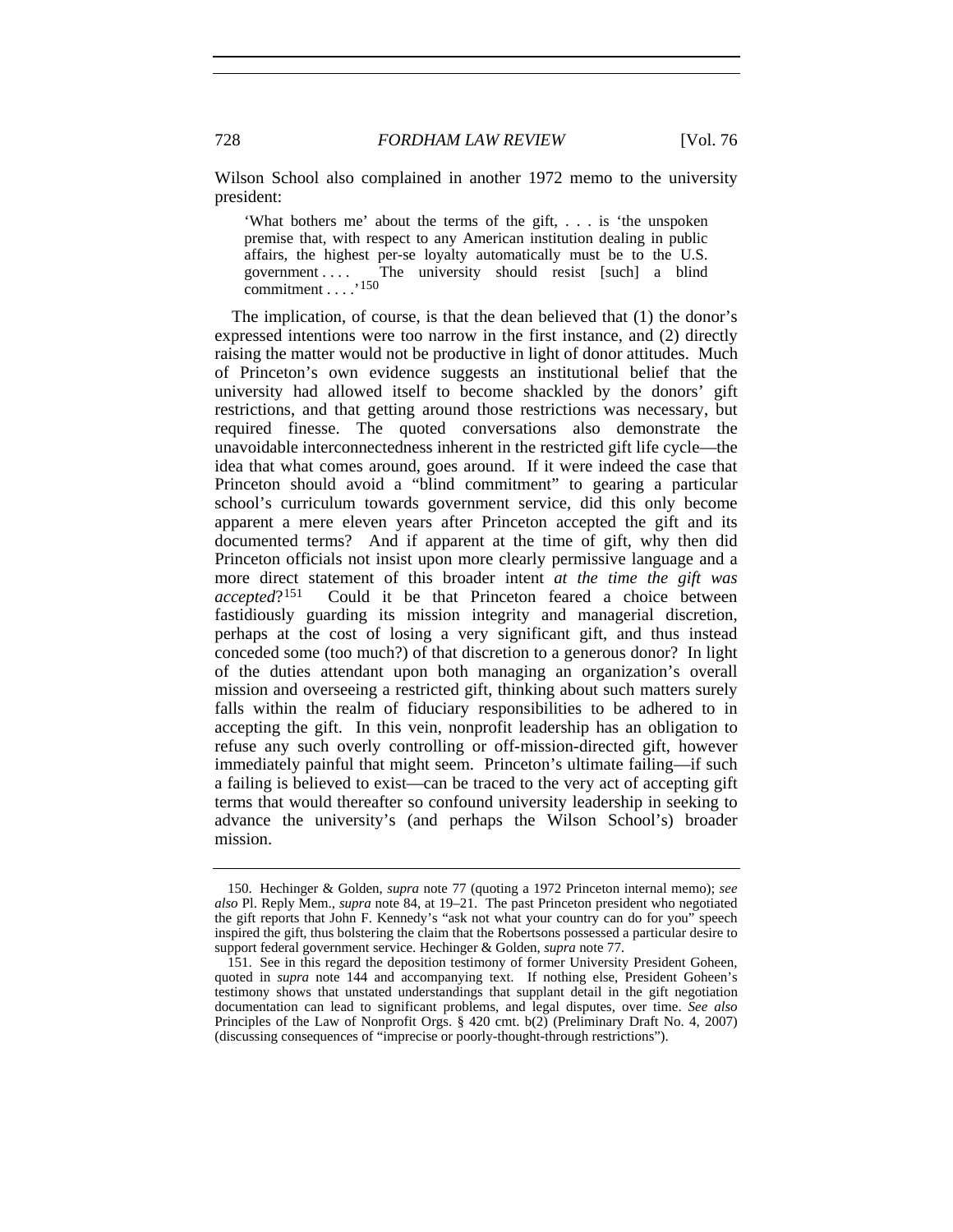#### B. *Literal Restrictions, Changed Circumstances, and Cy Pres*

Missing from the analysis thus far is a discussion of cy pres and equitable deviation. Cy pres and equitable deviation are the primary "orthodox" routes to dealing with problematic donor restrictions.[152](#page-36-0) Because the cy pres power is the most sweeping of the two, in that it permits a change in gift purpose (not just administration), the cy pres doctrine will be the focus here.[153](#page-36-1)

The doctrine of cy pres empowers a court to direct the application of contributed property to charitable purposes that differ from those originally specified by the donor.<sup>154</sup> Courts have traditionally applied the doctrine only where it has become "impossible, impracticable or illegal" to carry out the donor's original charitable purpose.[155](#page-36-3) Where such a failure exists, a court can "save" the charitable nature of the gift by directing its application to an alternative charitable use that falls "as near as possible" to that

<span id="page-36-2"></span>154. Restatement (Third) of Trusts § 67 (2003); Restatement (Second) of Trusts § 399 (1957). The doctrine applies only where property is initially dedicated to some charitable purpose. For recent scholarly commentary on the topic of cy pres, see Buckles, *supra* note 2 (discussing cy pres in specific context of restricted gifts and proposing a tax-code based solution to problems presented); Eisenstein, *supra* note 44.

<span id="page-36-3"></span>155. Restatement (Second) of Trusts § 399. Section 399 states the traditional cy pres trigger as "a particular charitable purpose [that] becomes impossible or impracticable or illegal to carry out." To apply the doctrine, the court must also find that "the settlor manifested a more general intention to devote the property to charitable purposes." More recent Restatement and Uniform Trust Code articulations of the doctrine have added the impediment of a purpose becoming "wasteful" to the circumstances that justify application of the doctrine, though that criterion had generally been rejected under prior law as too liberal. *See* Unif. Trust Code § 413, 7C U.L.A. 509 (2003); Restatement (Third) of Trusts § 67; Fremont-Smith, *supra* note 57, at 177–78.

<span id="page-36-0"></span><sup>152.</sup> Atkinson, *supra* note 68, at 31–33. The characterization of "orthodox" is to be contrasted with what Professor Atkinson calls the "unorthodox" or "low road" to dealing with such directives, the latter reference being to the more unilateral interpretive (or "disregard") approach discussed in Part VI.A.

<span id="page-36-1"></span><sup>153.</sup> The traditional difference between cy pres and equitable deviation is that cy pres presents a more narrowly invoked, but more sweeping, power to alter the actual charitable purpose of a gift (traditionally described as a "substantive" deviation). In contrast, equitable deviation provides a more liberally applied, but narrower, power to deviate not from the charitable purpose itself, but from particular donor directions relating to carrying out that charitable purpose (traditionally described as a departure from an "administrative" term). As applied, equitable deviation and cy pres can be difficult to distinguish, and courts often confuse the two doctrines (either out of ignorance or perhaps as a skillful route to gift modification where one or the other of the doctrines is needed, but its criteria have not been satisfied). *See* ABA Comm. on Charitable Trusts and Found., *Cy Pres and Deviation: Current Trends in Application*, 8 Real Prop. Prob. & Tr. J. 391, 398–403 (1973) (noting judicial confusion in applying doctrines); Johnson, *supra* note 15, at 376, 379–80 ("The distinction between *cy pres* and equitable deviation is specious [and] without merit . . . ."); Roger G. Sisson, Comment, *Relaxing the Dead Hand's Grip: Charitable Efficiency and the Doctrine of Cy Pres*, 74 Va. L. Rev. 635, 645 (1988) ("[C]ourts have used the deviation doctrine to yield results that resemble modifications of purpose under the cy pres doctrine, and vice versa."). The most recent ALI draft, however, retains the distinction between the doctrines, granting more managerial leeway where equitable deviation is implicated. *See* Principles of the Law of Nonprofit Orgs. § 440 cmt. a (Preliminary Draft No. 4, 2007).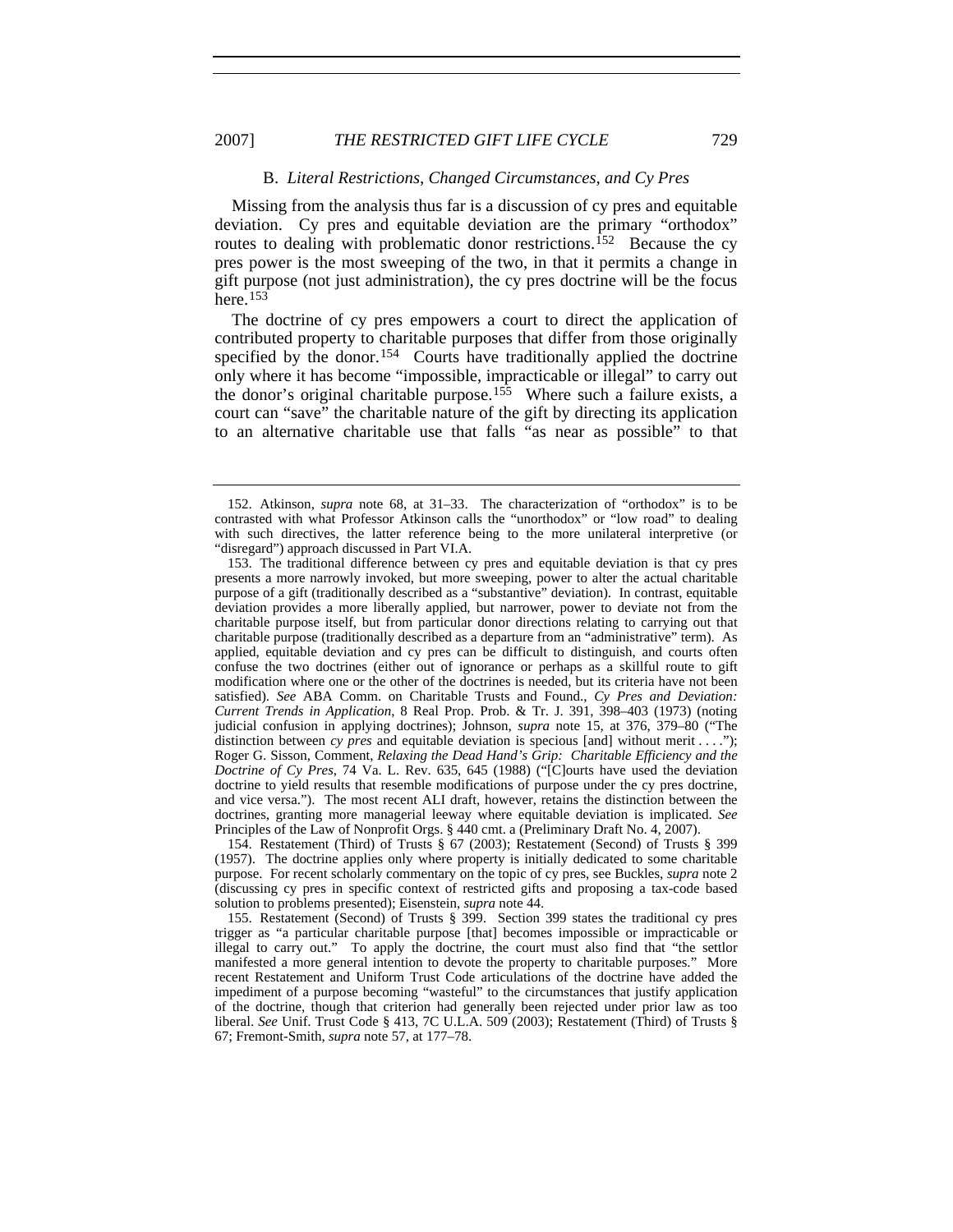originally chosen by the donor.<sup>[156](#page-37-0)</sup> Traditionally, however, a court would not utilize this doctrine unless the donor possessed a "general charitable intent" such that donor intent would in fact be furthered by dedicating the funds to some purpose similar to the donor's now-failed charitable purpose.[157](#page-37-1)

Generalizations begin to fail here, however, as modern formulations of the doctrine have resulted in meaningful departures from the strict or traditional form of cy pres (which still governs in a large number of states).[158](#page-37-2) Both the Restatement (Third) of Trusts and the Uniform Trust Code (UTC) now presume the existence of general charitable intent[.159](#page-37-3) These more recent formulations add the impediment of a purpose becoming "wasteful" to the circumstances that justify a change of donor purpose via application of cy pres—a criterion generally rejected under prior law as being too liberal.<sup>[160](#page-37-4)</sup> Both new pronouncements also relax the "as near as possible" application of the gift property upon judicial modification, instead accepting an application that "reasonably approximates" or is "consistent with" the donor's stated purposes.<sup>[161](#page-37-5)</sup>

The laws of either New Jersey or Delaware will govern the Princeton dispute.<sup>[162](#page-37-6)</sup> Neither of these states has adopted the UTC, nor is there any affirmative indication as to whether the courts of either state will embrace the Restatement (Third) of Trusts formulation of cy pres. Even without such doctrinal liberalizations, however, a central question underlying the availability of judicial modification in any cy pres matter is whether circumstances have changed since the date of the gift such that the gift terms can no longer be carried out as stated. In the context of the Princeton dispute, a logical inquiry therefore concerns the question of what, if anything, changed after the date of the Robertson gift that might render the

<span id="page-37-0"></span><sup>156</sup>*. See* Restatement (Second) of Trusts § 399 (noting that the alternative charitable use should be "as near as possible" to the donor's original scheme); Restatement (Third) of Trusts § 67 cmt. a (articulating an "as near as possible" standard for the alternative charitable use).

<span id="page-37-1"></span><sup>157.</sup> The Restatements and other articulations of the cy pres rule make this clear. *See* Restatement (Third) of Trusts § 67 cmt. b & reporter's notes; Restatement (Second) of Trusts § 399; *see also* Craft v. Shroyer, 74 N.E.2d 589, 592–93 (Ohio Ct. App. 1947); Atkinson, *supra* note 15, at 1117–18 (discussing this requirement and what it means in terms of a donor's desired course of action where the original charitable objective fails); Venessa Laird, *Phantom Selves: The Search for a General Charitable Intent in the Application of* Cy Pres *Doctrine*, 40 Stan. L. Rev. 973, 978 (1987) (reducing the inquiry to ascertaining which of two outcomes a donor preferred).

<sup>158</sup>*. See, e.g.*, Fremont-Smith, *supra* note 57, at 175–79.

<sup>159</sup>*. See generally id.*

<sup>160</sup>*. See* Unif. Trust Code § 413, 7C U.L.A. 509; Restatement (Third) of Trusts § 67.

<span id="page-37-5"></span><span id="page-37-4"></span><span id="page-37-3"></span><span id="page-37-2"></span><sup>161.</sup> Unif. Trust Code § 413, 7C U.L.A. 509; Restatement (Third) of Trusts § 67. Although a gift over or reversion upon failure of the donor's purposes traditionally negated the availability of cy pres modification, the new Uniform Trust Code formulation ignores such reversions unless the reversion favors a living settlor or otherwise is implicated within twenty-one years of the gift. Unif. Trust Code § 413(b), 7C U.L.A. 509.

<span id="page-37-6"></span><sup>162.</sup> The Robertson Foundation is a Delaware corporation, and Princeton is located in New Jersey.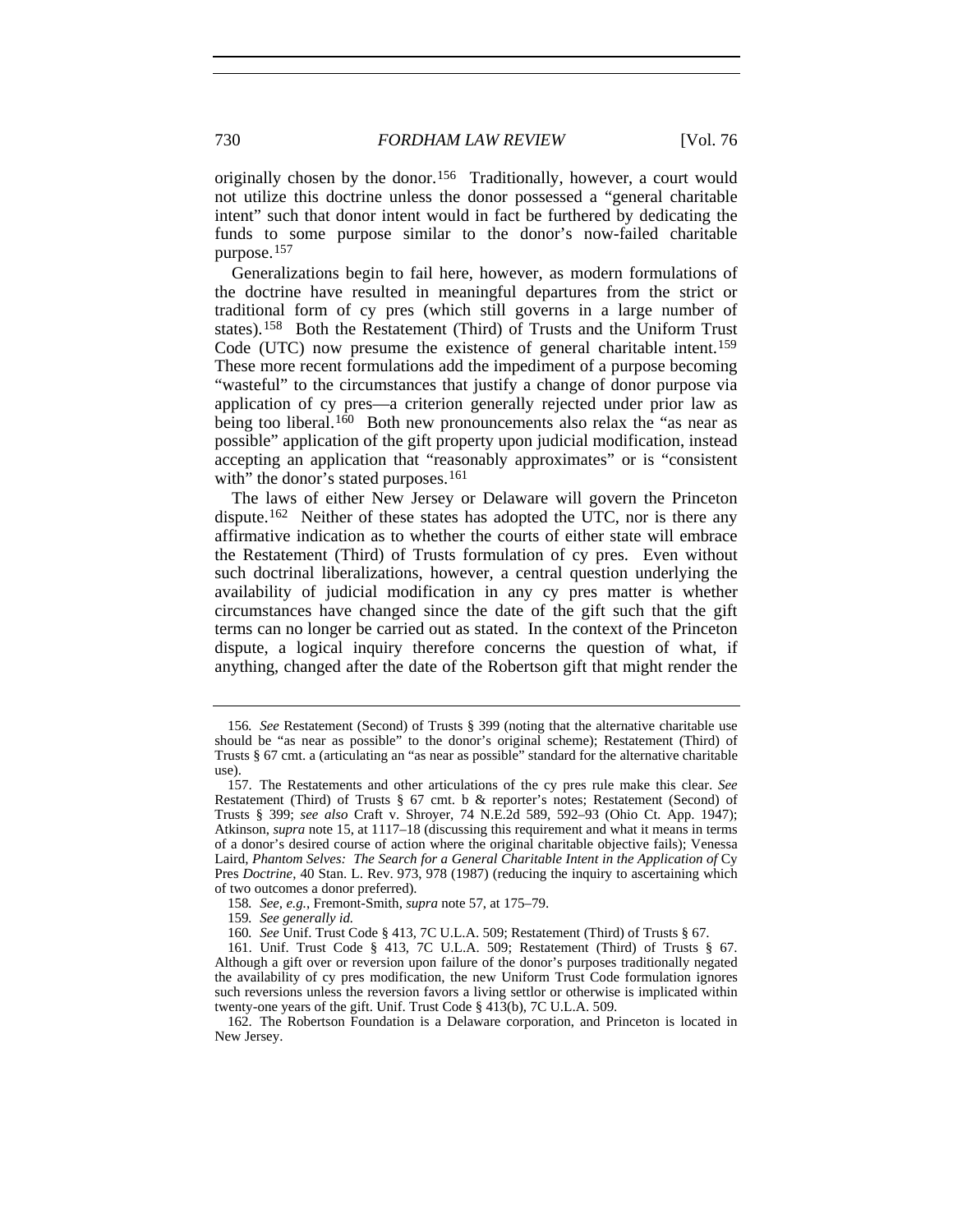literal gift terms problematic—and what might this suggest about the need for, or propriety of, a "reincarnation" of the Robertsons' gift.

In this regard and as to the entire matter of judicial modification, Princeton's defense filings are interesting. For one thing, relevant changes have, in fact, occurred since the 1961 gift. In particular, the educational and professional environment directly relevant to the Robertson gift terms has evolved. Princeton plausibly argued during the 1970s that the Vietnam War and the Watergate scandal dampened student desire to pursue careers in government service.[163](#page-38-0) Princeton also accurately notes that today, many formerly federal government functions are filled by nongovernmental organizations and other public service-oriented organizations. The university points to such things as the "evolution of the *context* in which the  $\ldots$  Wilson School  $\ldots$  sought to carry out [its] mission."<sup>[164](#page-38-1)</sup> The Robertsons also had a clear affinity for Princeton, as opposed to preferring a reversion to heirs or some other entity upon failure of the gift.<sup>[165](#page-38-2)</sup>

Despite these favorable facts, Princeton has chosen to forego any judicial authorization for cy pres modification or after-the-fact ratification of Princeton's potentially overly broad, unilateral interpretation of the gift terms.[166](#page-38-3) Princeton has instead chosen to hinge its fate on the acceptability of its "managerial" interpretation of the Robertson gift terms. Perhaps Princeton views the two as mutually exclusive—i.e., that seeking (or even suggesting) cy pres modification confirms that the university's broader interpretation is beyond the scope of the donor's originally expressed intent, and thus beyond the power of managerial prerogative. In fact, Princeton expressly (though incorrectly) argues in its court filings that the cy pres doctrine *cannot* apply in this case because a charitable corporation (and not any technical trust) is involved.[167](#page-38-4)

Perhaps Princeton has taken this position because of the unpredictability inherent in any application for cy pres relief and the judicial mandate that might result. More likely, though, is that Princeton hopes to establish that it should not be held to any heightened "trust" fiduciary duties with respect to the Robertsons' gift or the university's actions in carrying out the gift terms.

<span id="page-38-0"></span><sup>163.</sup> Perhaps this answers the question posed in the text accompanying *supra* notes 150– 51 regarding how drastically circumstances affecting the gift may have changed in only eleven years from the date of the gift.

<sup>164.</sup> Def. Mem., *supra* note 83, at 16.

<span id="page-38-2"></span><span id="page-38-1"></span><sup>165.</sup> The Robertson family does not seek a reversion of funds to themselves. The Robertson family does seek to remove control of the foundation from Princeton and, as Princeton is quick to emphasize, thereafter place such control in the hands of the Robertson family, to pursue the alleged donor intentions via other universities. *See, e.g.*, Robert K. Durkee, Vice President and Sec'y of Princeton Univ., Letter to the Editor, Pitt. Trib., Mar. 22, 2007, at A8. With regard to the sought-after removal of Princeton control and benefit, see the text accompanying *supra* notes 94–98.

<span id="page-38-3"></span><sup>166.</sup> Such after-the-fact ratification may be had under trust law principles. *See* Principles of the Law of Nonprofit Orgs. §§ 460 cmt. d, 470 cmt. d (Preliminary Draft No. 4, 2007).

<span id="page-38-4"></span><sup>167.</sup> Def. Mem., *supra* note 83, at 69–74. In this regard, recall again that trust-like duties, and therefore trust doctrines like cy pres, should apply where a restricted gift purpose is at issue. *See supra* notes 56–62 and accompanying text.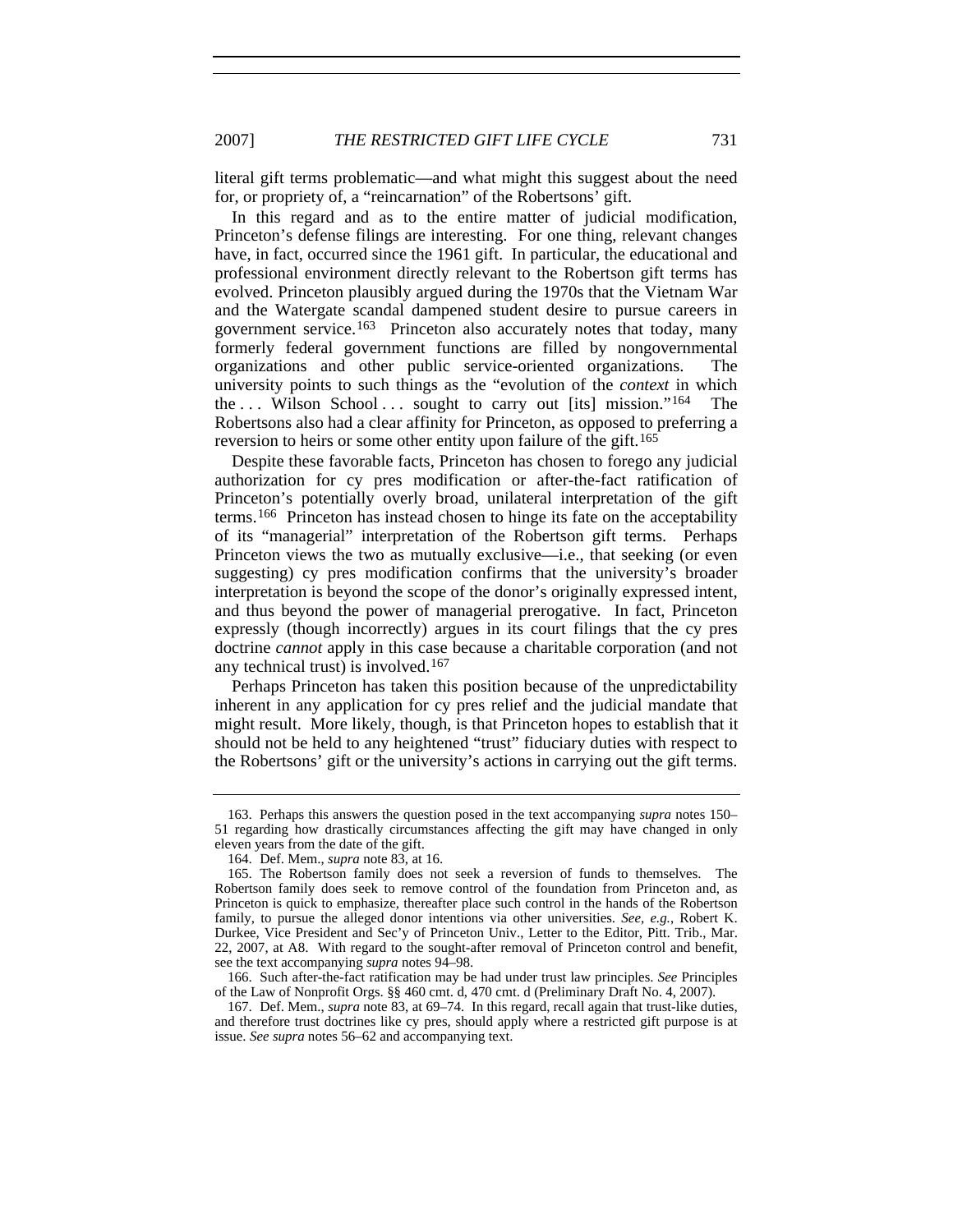As a result, Princeton has apparently decided to absolutely resist any efforts by the Robertson family plaintiffs to invoke trust doctrine.<sup>[168](#page-39-0)</sup> This again implicates the ongoing evolution in nonprofit law from trust to corporate fiduciary standards, and the complicated task of defining boundaries where restricted gifts are involved.

Despite eschewing direct applicability of the doctrine, Princeton nevertheless employs the cy pres-type analysis in defending its own utilization of the Robertsons' gift.<sup>[169](#page-39-1)</sup> Perhaps Princeton emphasizes the changed circumstances in an effort to lend credence to Princeton's claims that it is acting quite reasonably in pursuing the Robertsons' purposes suggesting a quest for acceptance of its good faith in interpreting the gift terms in the spirit of cy pres.[170](#page-39-2) Princeton may also fear that (as the Robertson family alleges) other schools currently have no trouble placing large numbers of their graduates into government service positions. If true, and accepting the Robertson plaintiffs' interpretation of donor intent, such placement success belies Princeton's claim that market forces, rather than its own inability or unwillingness, underlie the lack of Wilson School graduates going directly into government service positions upon graduation. Such a reality would also likely preclude a court's finding that fulfilling the gift terms (as construed by the Robertson family) has become "impossible" or "impractical."[171](#page-39-3)

#### **CONCLUSION**

Going beyond the *Robertson v. Princeton* dispute, I would like to conclude with a few additional thoughts about the restricted gift life cycle and the interconnectedness of decisions and outcomes across the life span of a restricted gift, with a particular focus on the trend towards a more liberalized cy pres doctrine. These doctrinal liberalizations will undoubtedly alter judicial decision making, though at what pace remains

<sup>168</sup>*. See supra* note 120 and accompanying text. *See generally supra* Part VI.A.

<span id="page-39-1"></span><span id="page-39-0"></span><sup>169.</sup> Def. Mem., *supra* note 83, at 13–23 ("[T]he University remained committed to fulfilling the Foundation's mission, but the Vietnam War, the Watergate scandal, and the negative public image of government had dramatically changed the environment in which the Woodrow Wilson School operated and the changing nature of public service had affected [the nature of government service].").

<sup>170</sup>*. See supra* note 125 and accompanying text, regarding good faith.

<span id="page-39-3"></span><span id="page-39-2"></span><sup>171.</sup> Since neither the Uniform Trust Code nor the Restatement (Third) of Trusts are in effect in Delaware or New Jersey, Princeton could not argue that the "wasteful" trigger for cy pres application has occurred. As to the "wasteful" trigger, see *supra* note 160 and accompanying text. That is too bad, because the Princeton dispute could be viewed as raising issues similar to those encountered in the case of Berryl Buck. The Buck gift ballooned from approximately \$10 million to over \$380 million, thus prompting the foundation board charged with administering the gift to seek a judicial broadening of the gift purposes on grounds of efficiency. That effort was denied, though the case provides ample fodder for discussion of a "wasteful" trigger for cy pres. *See, e.g.*, Principles of the Law of Nonprofit Orgs. § 240 reporter's note 5 (Preliminary Draft No. 3, 2005) (discussing the Buck trust case). It should be obvious at this point that both parties in the Princeton dispute would take issue with this characterization.